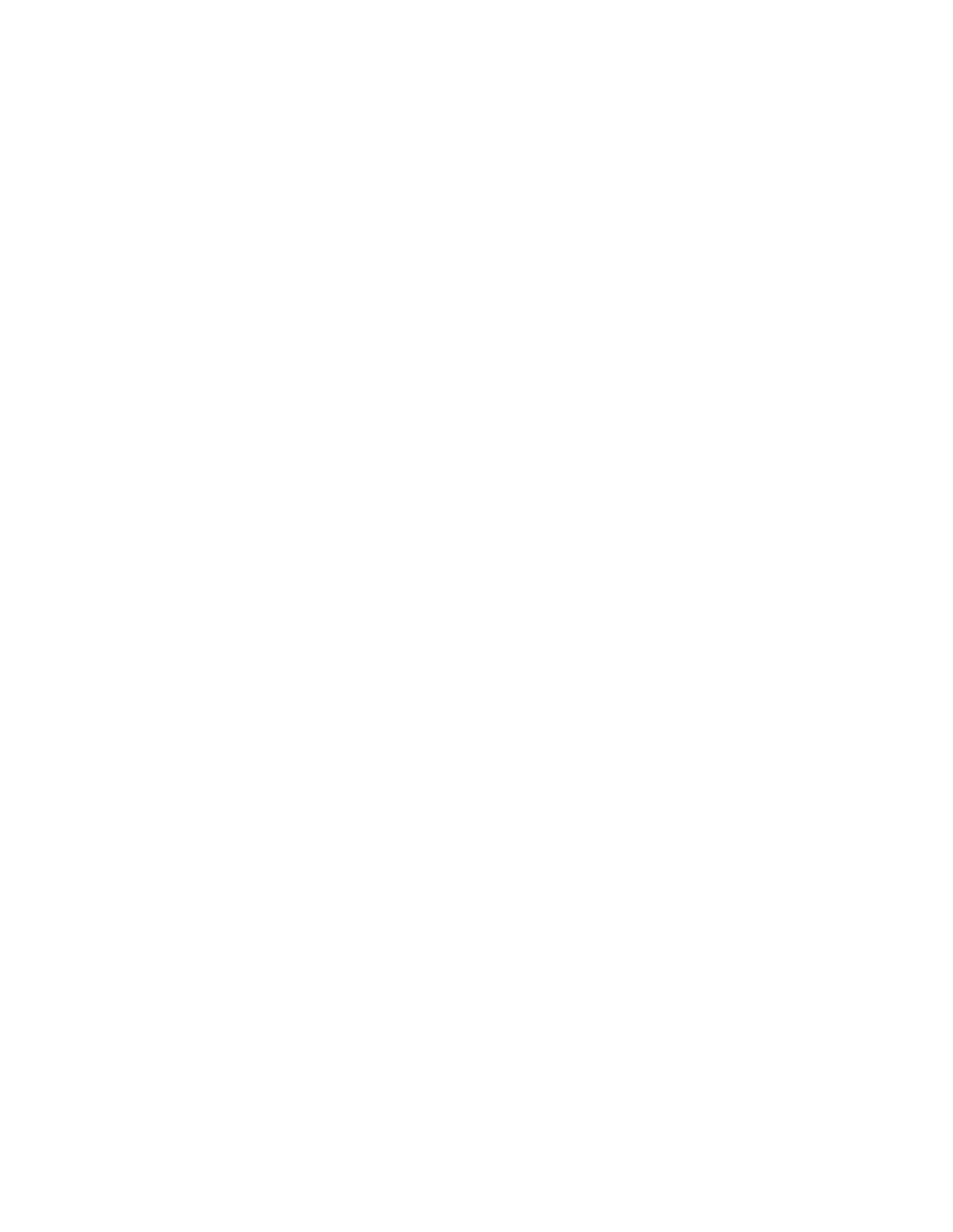*Product Manual 107570517 Issue 10 February 2015*

## *Remote Peripheral Monitoring (RPM) System J85501G-1*

© 2015 General Electric Company. All rights reserved.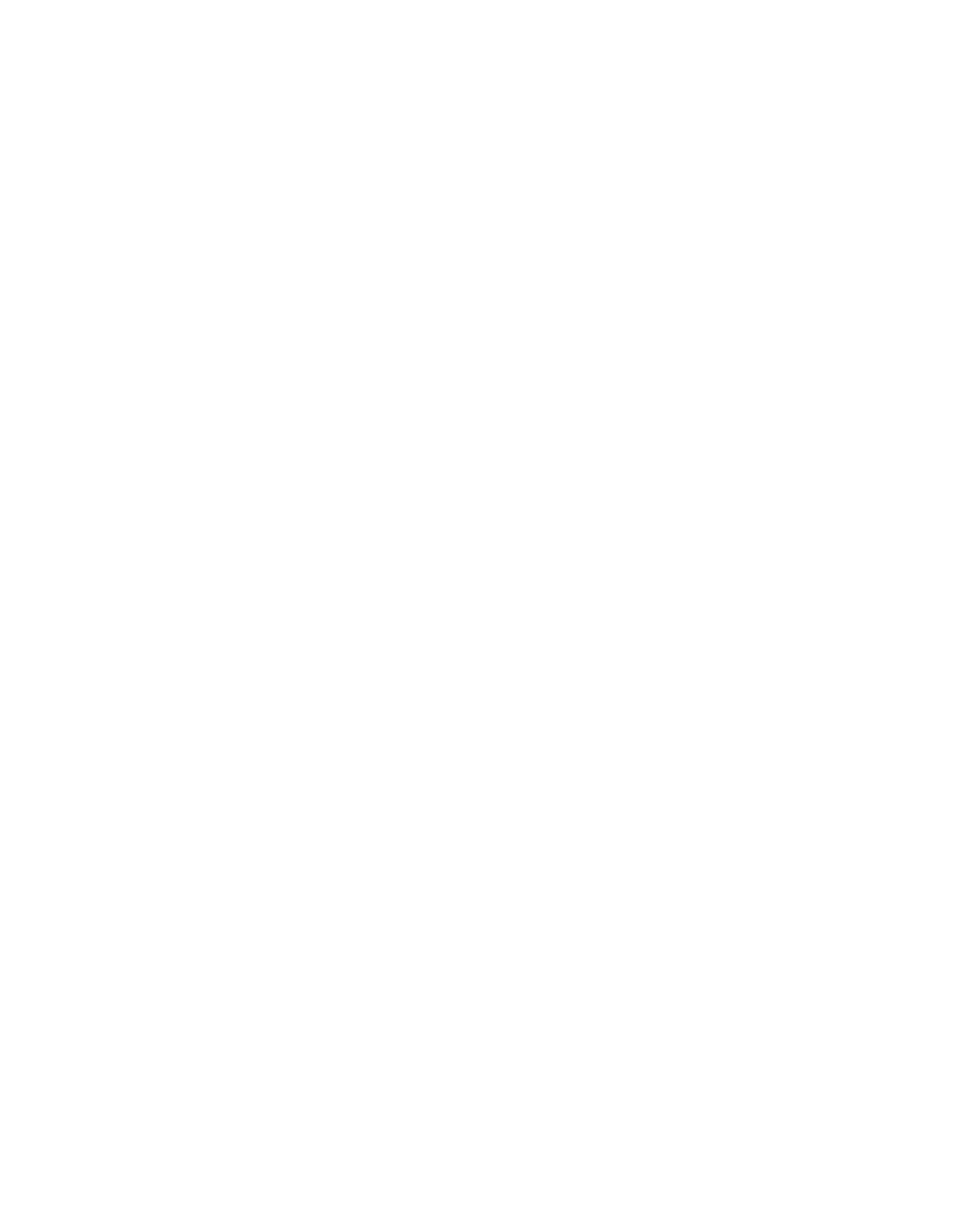## *Table of Contents*

### *[1](#page-12-0) [Introduction](#page-12-1)*

| <b>RPM</b> System and Components    | $1 - 1$ |
|-------------------------------------|---------|
| <b>Functions of the RPM Modules</b> | $1 - 1$ |
| <b>Types of RPM Modules</b>         | $1 - 1$ |
| Reference Documents                 | $1 - 2$ |
| <b>Contact Information</b>          | $1 - 2$ |

### *2 Product Description*

| Overview                             | $2 - 1$ |
|--------------------------------------|---------|
| Types of Modules                     | $2 - 1$ |
| <i>Voltage Modules</i>               | $2 - 1$ |
| <b>Shunt Module</b>                  | $2 - 2$ |
| Transducer Module                    | $2 - 2$ |
| <b>Binary Module</b>                 | $2 - 2$ |
| Temperature Module                   | $2 - 2$ |
| Control Relay Module                 | $2 - 3$ |
| <b>Module Specifications</b>         | $2 - 4$ |
| <b>Available RPM Modules</b>         | $2 - 4$ |
| 210 through 212 Series               | $2 - 5$ |
| Module Kits                          | $2 - 6$ |
| Introduction                         | $2 - 6$ |
| Voltage Modules (L22, L24, L25, L26) | $2 - 6$ |
| Shunt Module (L21)                   | $2 - 6$ |
| Transducer Module (L23)              | $2 - 6$ |
| Binary Module (L27)                  | $2 - 6$ |
| Temperature Module (L28)             | $2 - 7$ |
| Control Relay Module (L9)            | $2 - 7$ |
| <b>Connection Units</b>              | $2 - 8$ |
| <b>What Is a Connection Unit?</b>    | $2 - 8$ |
| Types of Connection Units            | $2 - 8$ |
| <b>Current Limiting Resistors</b>    | $2 - 9$ |
| Introduction                         | $2 - 9$ |
| Control Relay Module                 | $2 - 9$ |
| Temperature Module                   | $2 - 9$ |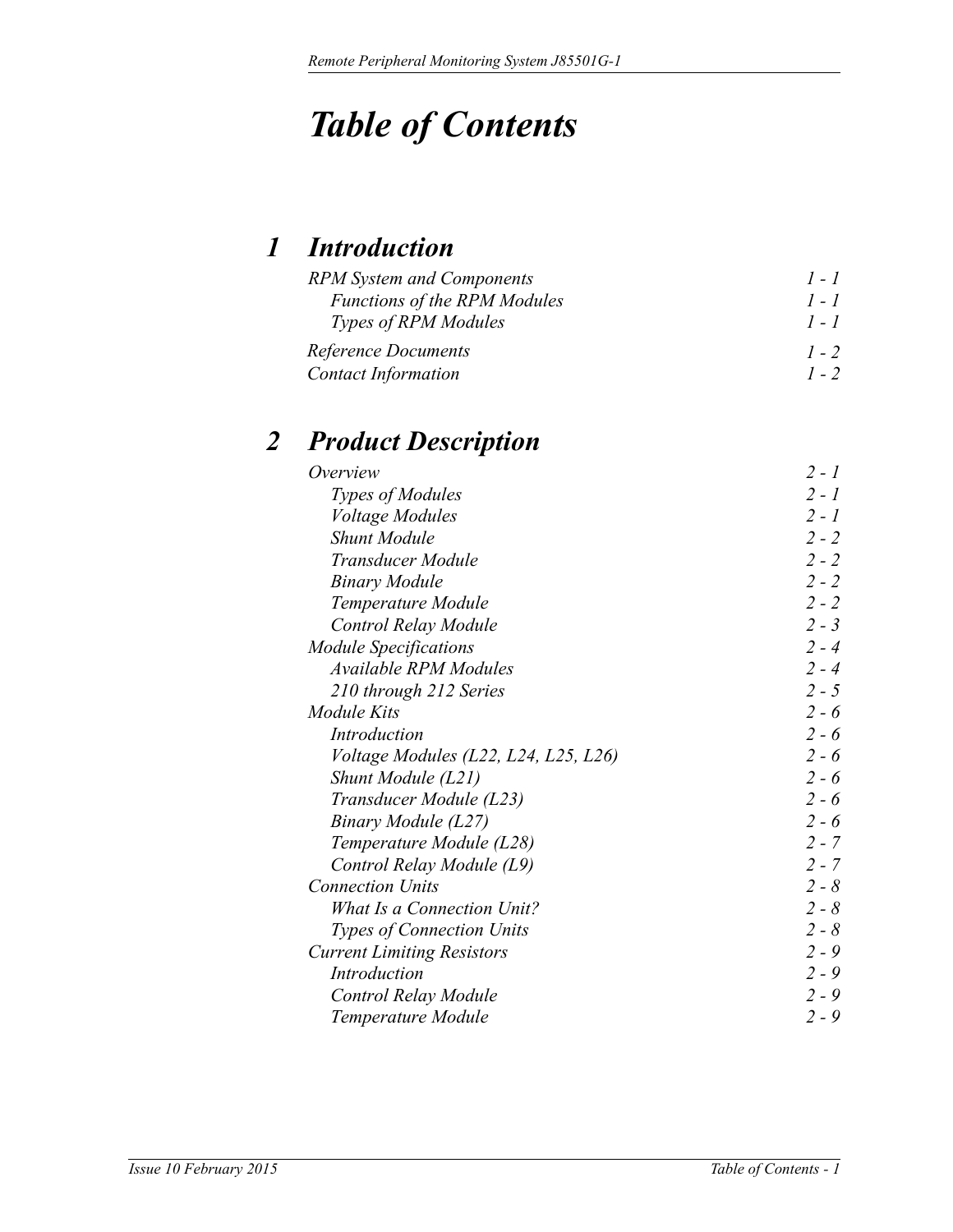| Voltage, Binary, Transducer, and Shunt Modules | $2 - 9$  |
|------------------------------------------------|----------|
| <b>GPS Cabinet Shunts</b>                      | $2 - 9$  |
| <b>Mounting Panels</b>                         | $2 - 10$ |
| <b>Introduction</b>                            | $2 - 10$ |
| <b>Panel Descriptions</b>                      | $2 - 10$ |
| Replacement Modules                            | $2 - 11$ |
| <b>Ordering Information</b>                    | $2 - 11$ |

### *[3](#page-26-0) [Engineering an RPM System](#page-26-1)*

| Planning the RPM System Installation       | $3 - 1$ |
|--------------------------------------------|---------|
| Overview                                   | $3 - 1$ |
| <b>Galaxy Controller Support</b>           | $3 - 1$ |
| <b>Current Consumption</b>                 | $3 - 2$ |
| <b>Configuration Guideline</b>             | $3 - 2$ |
| <b>Application Specific Configurations</b> | $3 - 2$ |

### *[4](#page-28-0) [Safety](#page-28-1)*

| Safety Statements | $4 - 1$ |
|-------------------|---------|
| Warning           | $4 - 3$ |
| Precautions       | $4 - 4$ |

### *[5](#page-33-0) [Installation](#page-33-1)*

| <b>Installation Preparations</b>           | $5 - 1$  |
|--------------------------------------------|----------|
| <b>Installation Materials</b>              | $5 - 1$  |
| Safety                                     | $5 - 1$  |
| Replacements or Additions to an RPM System | $5 - 2$  |
| Monitoring/Control Units                   | $5 - 2$  |
| <b>Connection Units or Bus</b>             | $5 - 2$  |
| New Module Added to End of a Bus           | $5 - 2$  |
| Mounting the Modules                       | $5 - 3$  |
| Location                                   | $5 - 3$  |
| <b>Optional Panel or Brackets</b>          | $5 - 3$  |
| Making TB101 and TB102 Connections         | $5 - 4$  |
| <b>TB101</b>                               | $5 - 4$  |
| TB102                                      | $5 - 4$  |
| Terminating the Final Module               | $5 - 10$ |
| Assigning Module Addresses                 | $5 - 11$ |
| Using Unique Addresses                     | 5 - 11   |
| SW1 and SW2                                | $5 - 11$ |
| <b>Hexadecimal Numbers and Letters</b>     | 5 - 11   |
| Installing Current Limiting Resistors      | $5 - 12$ |
| Voltage, Shunt, and Transducer Modules     | $5 - 12$ |
| <b>Binary Module</b>                       | 5 - 13   |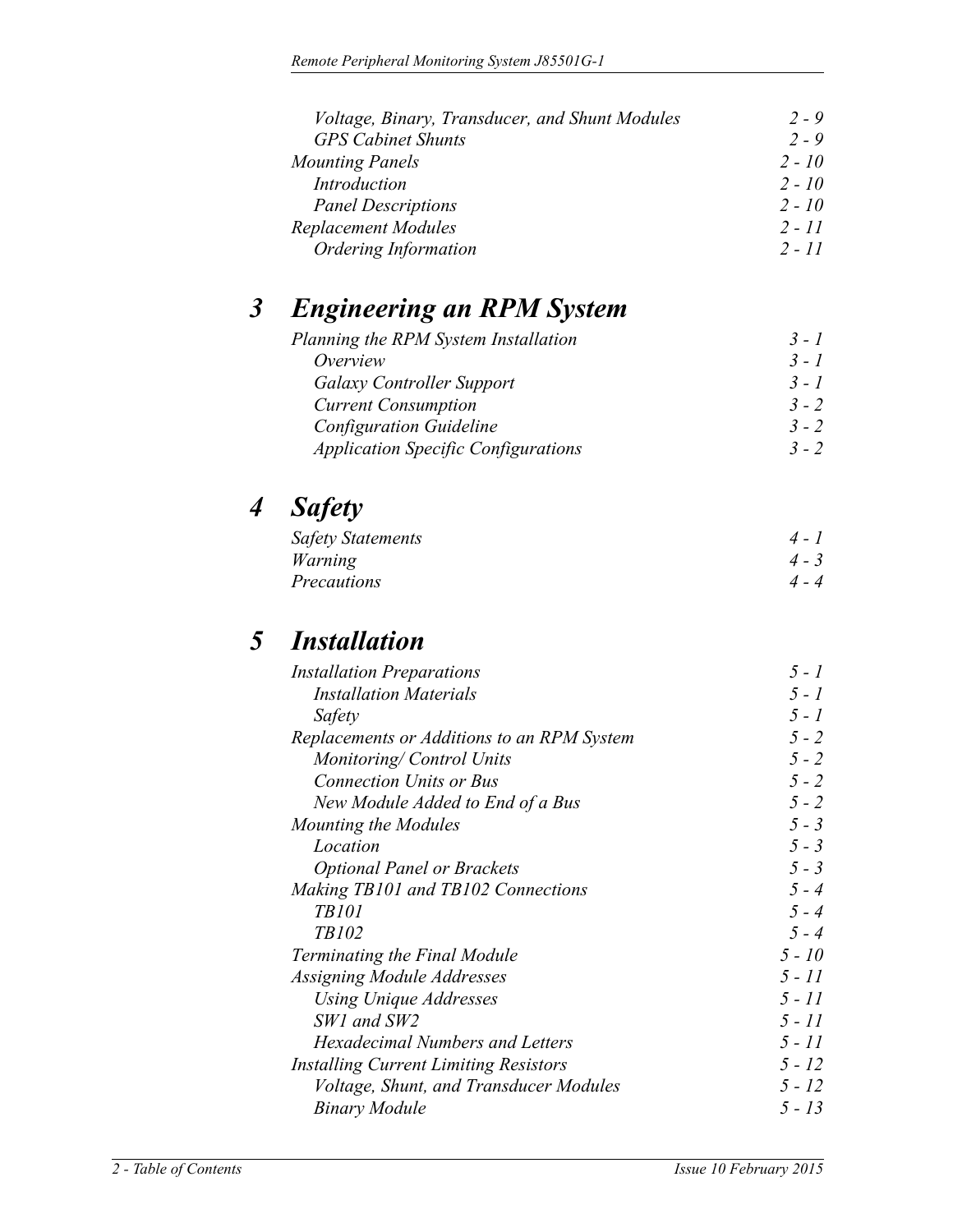| <i>Initialization Sequence</i>           | $5 - 19$ |
|------------------------------------------|----------|
| Rapid Cycling of the Green LED           | 5 - 19   |
| Continuous Illumination of the Green LED | $5 - 19$ |
| Slow Cycling of the Green LED            | $5 - 19$ |

### *[6](#page-53-0) [Troubleshooting](#page-53-1)*

### *[Appendix A](#page--1-0) [Decimal/Hexadecimal Conversion Table](#page--1-1)*

### *[Appendix B](#page-55-0) [AC Interface Units](#page-55-1)*

| <i>Applications</i>            | $B - I$ |
|--------------------------------|---------|
| <b>Functions of the Units</b>  | $B - I$ |
| <b>Programming Examples</b>    | $B - I$ |
| Available Units                | $B - 2$ |
| Overview                       | B - 2   |
| <i>Voltage Interface Unit</i>  | B - 2   |
| Current Interface Unit         | $B - 2$ |
| Frequency Interface Unit       | $B - 3$ |
| Voltage/Current Interface Unit | $B - 3$ |
| <i>Installation</i>            | $B - 4$ |
| Introduction                   | $B - 4$ |
| <b>Required Components</b>     | $B - 4$ |
| Mounting                       | $B - 4$ |
| Wiring                         | $B - 4$ |
| <b>Ordering Information</b>    | $B - 5$ |
| Ordering the Units             | $B - 5$ |
| Receiving the Units            | $B - 5$ |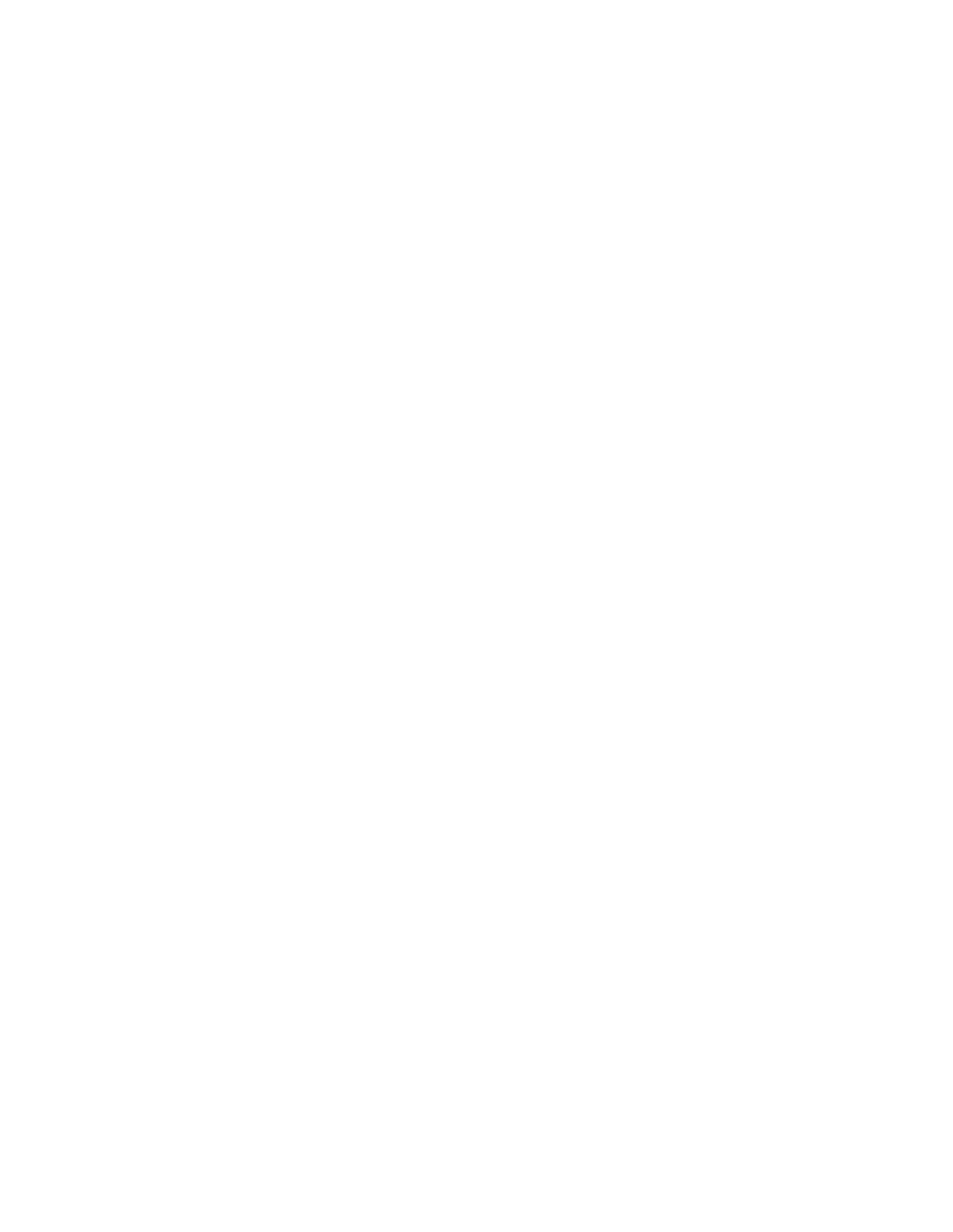## *List of Figures*

| Figure 3-1: Maximum Number of Modules Per Bus<br>Versus Bus Length                                                            | $3 - 2$  |
|-------------------------------------------------------------------------------------------------------------------------------|----------|
| <b>Figure 5-1: Mounting Panel and Brackets</b>                                                                                | $5 - 3$  |
| Figure 5-2: Connection Unit for Voltage, Shunt, Transducer,<br>and Binary Modules                                             | $5 - 6$  |
| Figure 5-3: Connection Unit for Temperature Module Only                                                                       | $5 - 7$  |
| Figure 5-4: Connection Unit for Control Relay Module Only                                                                     | $5 - 8$  |
| Figure 5-5: Connection to the Controller (All Modules)                                                                        | $5 - 9$  |
| Figure 5-6: Switches for Setting Hexadecimal Addresses                                                                        | $5 - 11$ |
| Figure 5-7: DC Plant Voltage Monitoring                                                                                       | $5 - 12$ |
| Figure 5-8: DC Plant Load Monitoring                                                                                          | $5 - 12$ |
| Figure 5-9: Functional Schematic for One Channel<br>of a 222A Binary Module                                                   | $5 - 13$ |
| Figure 5-10: Isolated Alarm Contact Monitoring<br>Using a 222A Binary Module                                                  | $5 - 13$ |
| Figure 5-11: Monitoring a Ground-sending Alarm Point<br>Shared with Another Alarm System<br>Using a 222A Binary Module        | $5 - 14$ |
| Figure 5-12: Sharing a Loop-closure Alarm with Another<br>Alarm System (222A Binary Module)                                   | $5 - 15$ |
| Figure 5-13: Monitoring an Isolated Ground-sending Alarm<br>Contact Using a 222A Binary Module                                | $5 - 15$ |
| Figure 5-14: Monitoring the Presence or Absence of Voltage<br>on a Resistor, Lamp or Relay Coil Using a<br>222A Binary Module | $5 - 16$ |
| Figure 5-15: Monitoring an Isolated -48V Fuse Alarm or<br>Other -48V-sending Alarm Contact Using a<br>222A Binary Module      | $5 - 17$ |
| Figure 5-16: RPM Module Top and Base                                                                                          | $5 - 18$ |
|                                                                                                                               |          |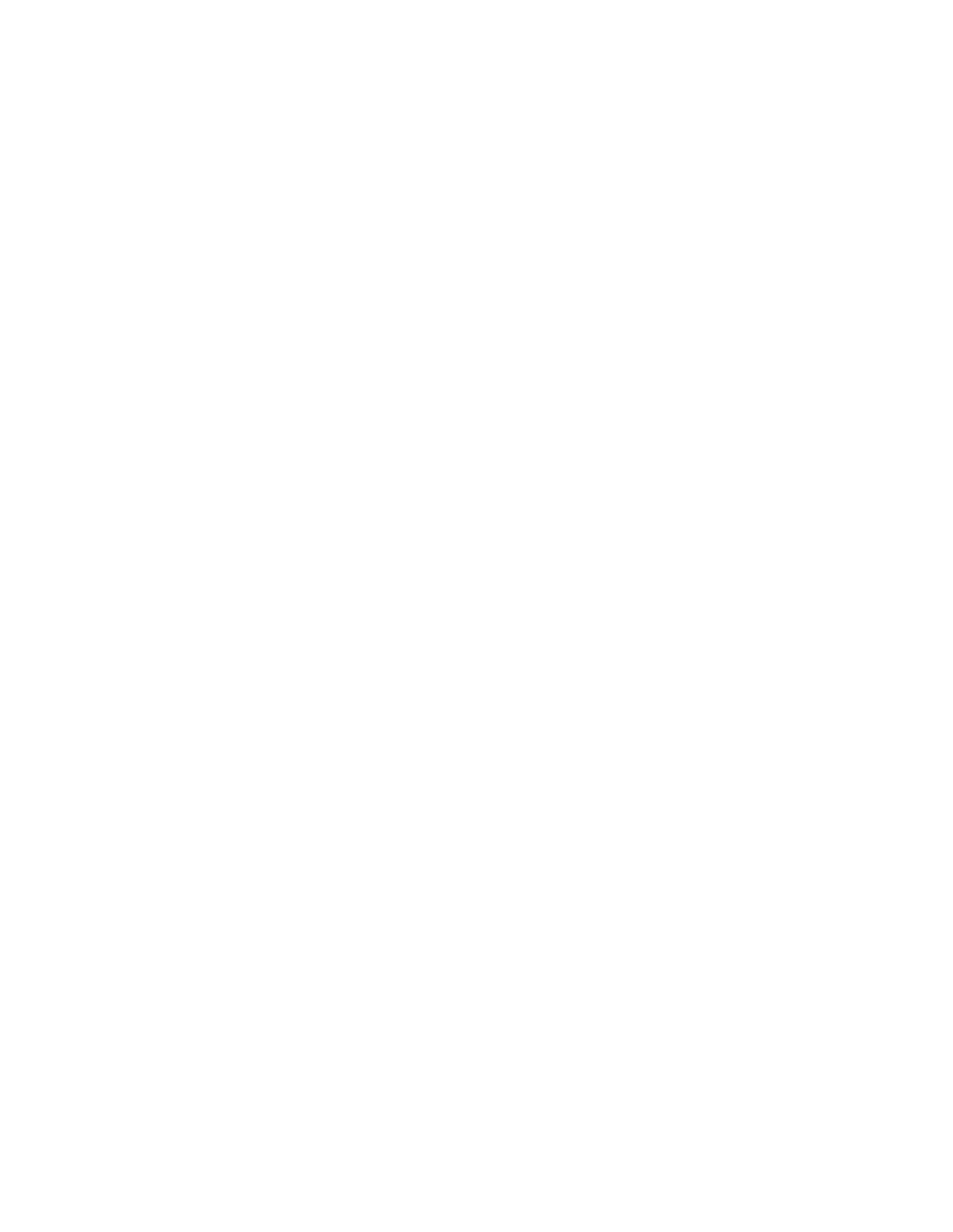## *List of Tables*

| Table 2-A: Remote Peripheral Monitoring Modules | $2 - 4$  |
|-------------------------------------------------|----------|
| Table 2-B: 210-212 Series RPM Modules           | $2 - 5$  |
| Table 2-C: Connection Units                     | $2 - 8$  |
| Table 2-D: Mounting Panels                      | $2 - 10$ |
| Table 2-E: Replacement RPM Modules              | $2 - 11$ |
| Table 6-A: Troubleshooting                      | $6 - 1$  |
| Table A-1: Decimal/Hexadecimal Conversion       | $A - I$  |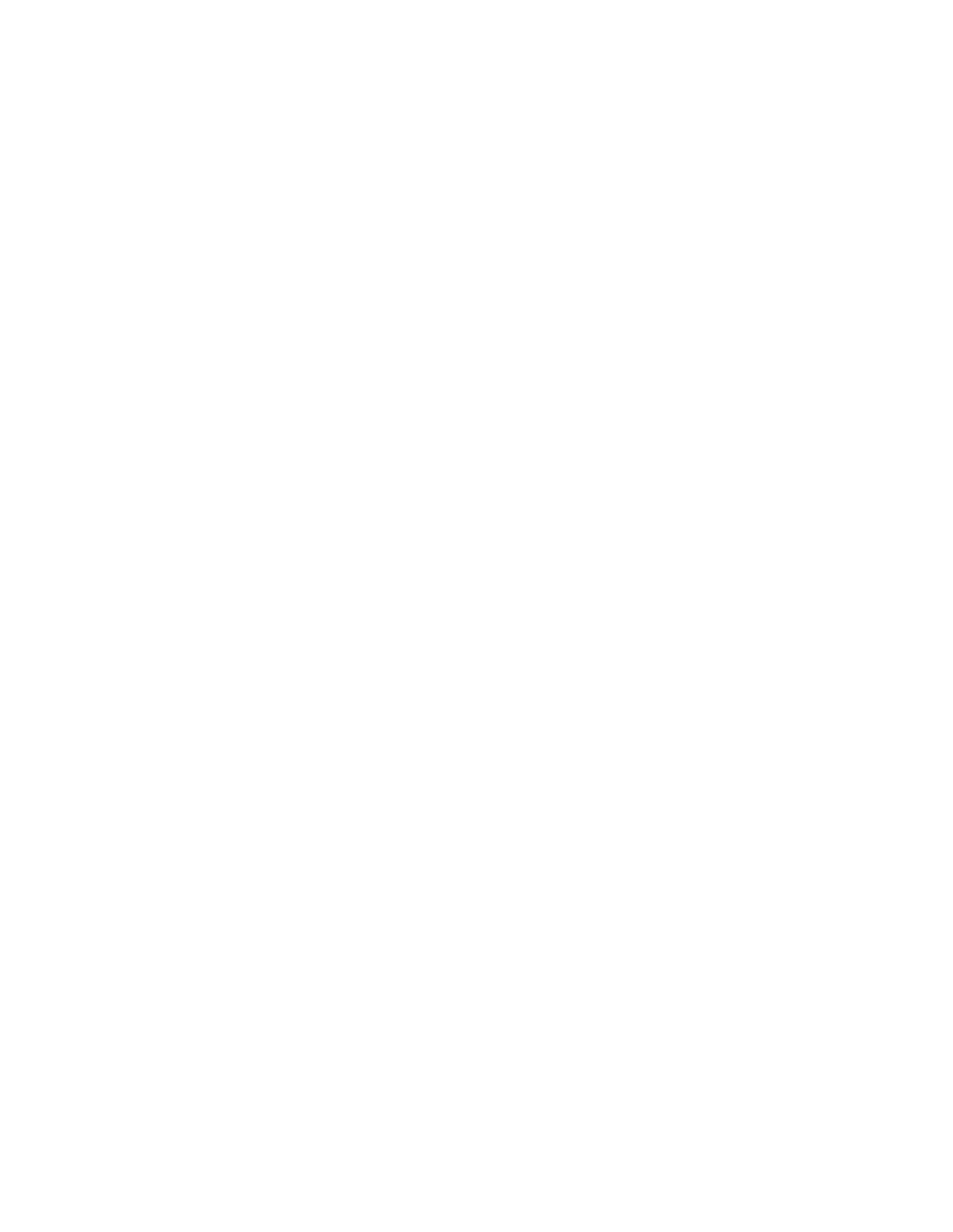## <span id="page-12-1"></span><span id="page-12-0"></span>*1 Introduction*

### <span id="page-12-2"></span>*RPM System and Components*

<span id="page-12-4"></span><span id="page-12-3"></span>

| <b>Functions of the</b><br><b>RPM Modules</b>                                                                                                 | The RPM modules provide data acquisition and control functions for<br>power applications. The user can program various alarm and control<br>functions with the modules when they are used with a Galaxy controller.<br>The modules, which communicate back to the controller, are physically<br>connected in a daisy-chain bus configuration. System capacity is added<br>in a modular fashion with measurement and control modules. |
|-----------------------------------------------------------------------------------------------------------------------------------------------|--------------------------------------------------------------------------------------------------------------------------------------------------------------------------------------------------------------------------------------------------------------------------------------------------------------------------------------------------------------------------------------------------------------------------------------|
| There are several types of RPM modules available:<br><b>Types of RPM</b><br><b>Modules</b><br>Voltage<br><b>Shunt</b><br>Transducer<br>Binary |                                                                                                                                                                                                                                                                                                                                                                                                                                      |
|                                                                                                                                               |                                                                                                                                                                                                                                                                                                                                                                                                                                      |
|                                                                                                                                               |                                                                                                                                                                                                                                                                                                                                                                                                                                      |
|                                                                                                                                               |                                                                                                                                                                                                                                                                                                                                                                                                                                      |
|                                                                                                                                               |                                                                                                                                                                                                                                                                                                                                                                                                                                      |
|                                                                                                                                               | Temperature                                                                                                                                                                                                                                                                                                                                                                                                                          |
|                                                                                                                                               | Control Relay                                                                                                                                                                                                                                                                                                                                                                                                                        |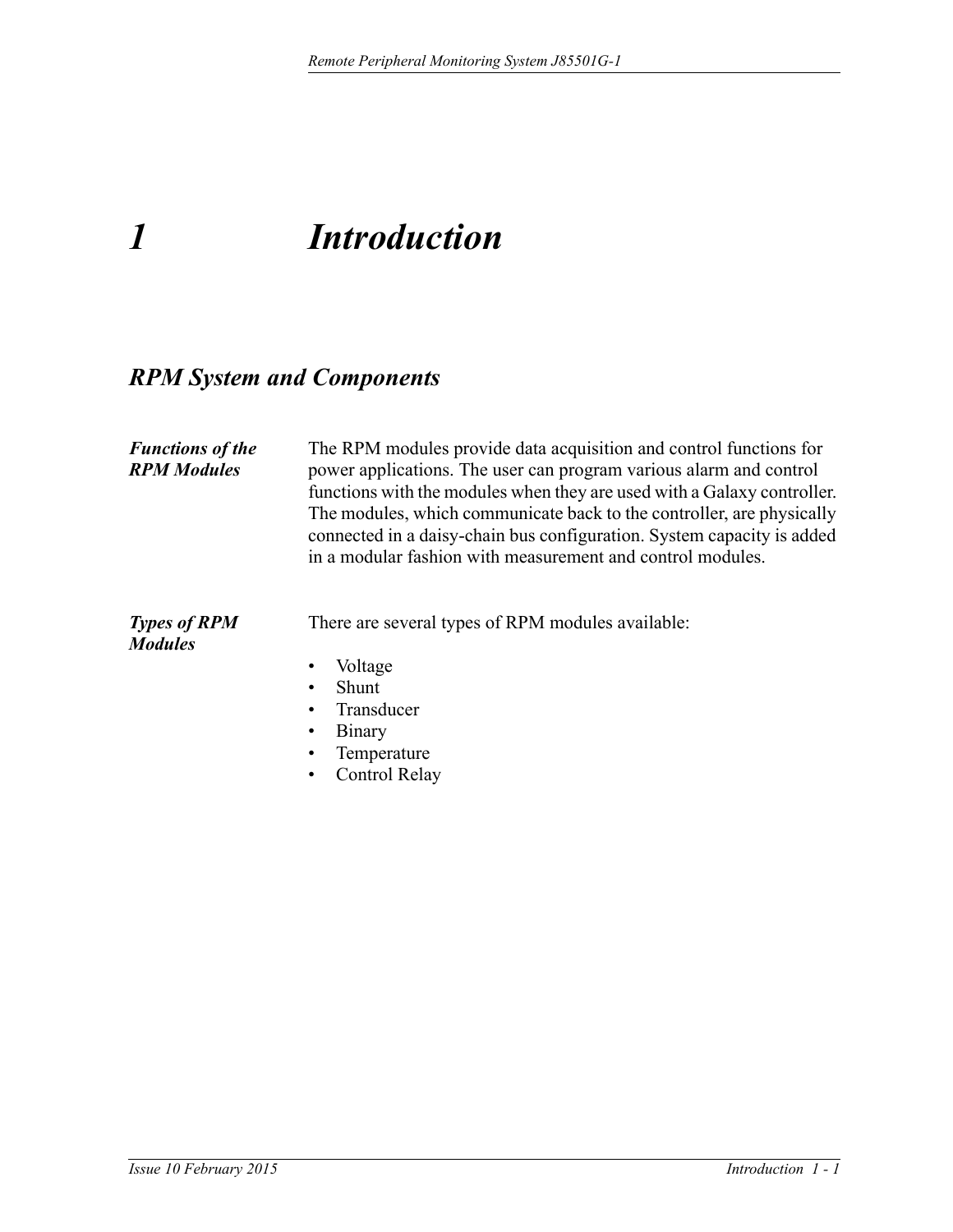### <span id="page-13-0"></span>*Reference Documents*

Product manuals, product line brochures, and software are available on-line at www.gecriticalpower.com Software includes Easy View and SNMP MIB Document Title Infinity M Product Line Brochure – Specifications and Ordering Guide H5692448-AD NE System, 24V and/or 48V Assembly Drawing CC848815341 Galaxy Pulsar Plus Family Product Manual 108994645 Galaxy Millennium II Installation and User's Guide

### *Contact Information*

Phone: +1 888 546-3243 Email: PE.TechSupport@ge.com Web site: www.gecriticalpower.com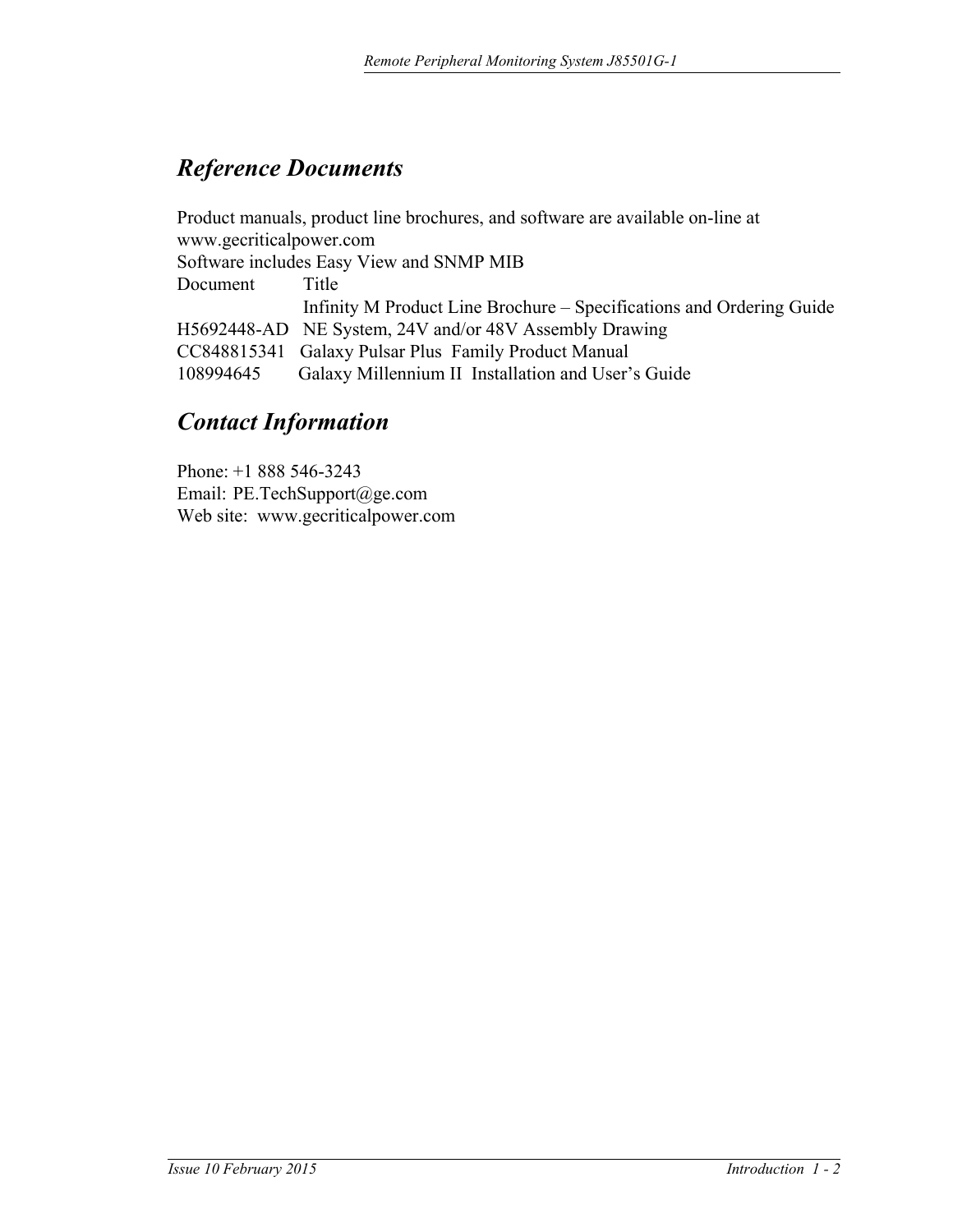## <span id="page-14-0"></span>*2 Product Description*

### <span id="page-14-1"></span>*Overview*

<span id="page-14-3"></span><span id="page-14-2"></span>

| <b>Types of Modules</b> | There are several types of Remote Peripheral Monitoring (RPM)<br>Modules:                                                                                                                                                                                                                 |  |
|-------------------------|-------------------------------------------------------------------------------------------------------------------------------------------------------------------------------------------------------------------------------------------------------------------------------------------|--|
|                         | Voltage<br>Shunt<br>Transducer<br>٠<br><b>Binary</b><br>٠<br>Temperature<br>Control Relay<br>$\bullet$<br>The ranges and accuracies of each module are listed in Table 2-A.                                                                                                               |  |
| <b>Voltage Modules</b>  | A Voltage Module measures de voltage. Each module has six different<br>voltage input channels that are used as inputs to measure external<br>voltage, based on the range of the module in use. Each module also has<br>one channel that measures external temperature using a thermistor. |  |
|                         | Each channel has positive and negative terminals. Polarity of channels<br>is critical for voltage measurements.                                                                                                                                                                           |  |
|                         | There are four different Voltage Modules: 221A, 221B, 221C, and<br>221D.                                                                                                                                                                                                                  |  |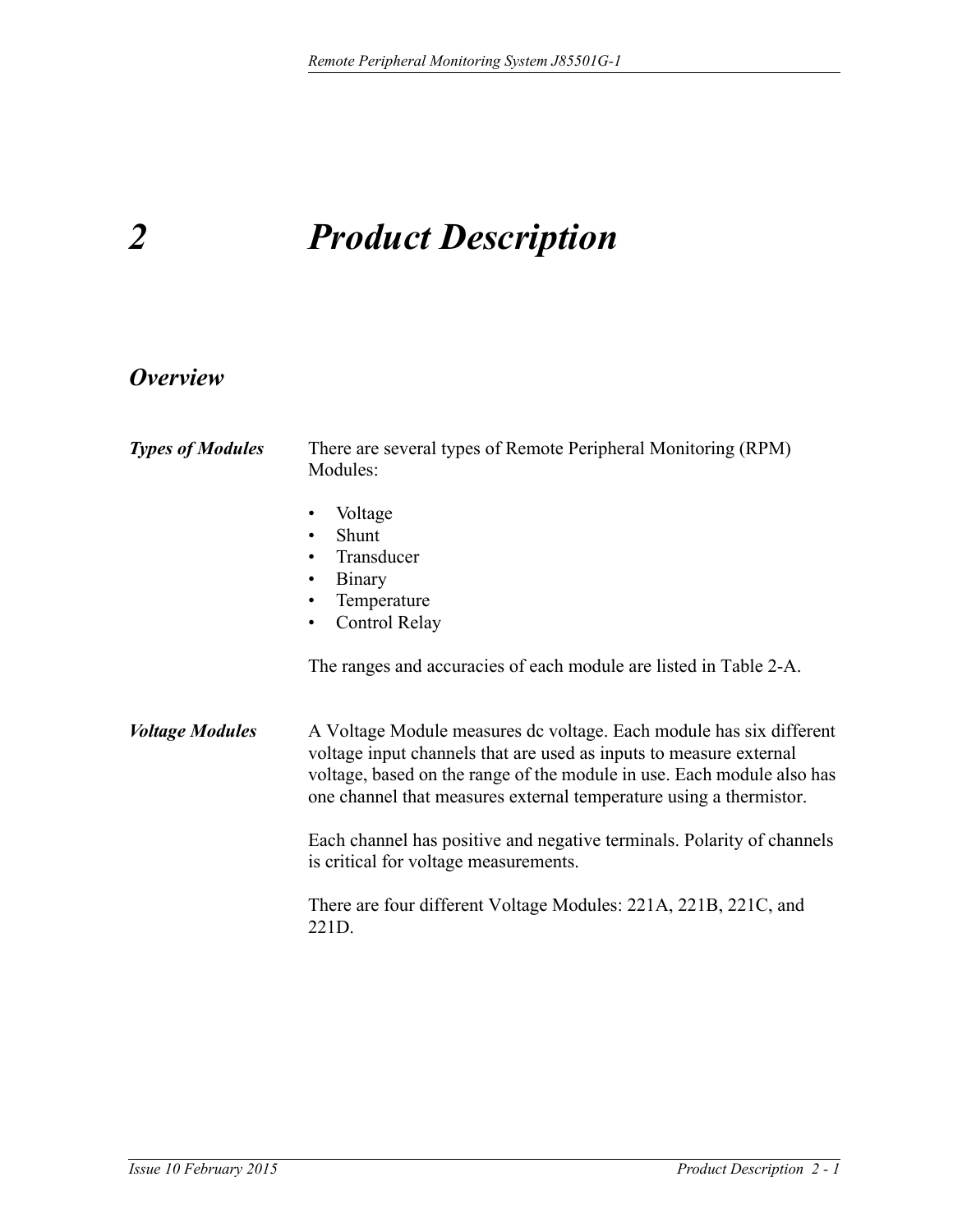### *Overview, continued*

<span id="page-15-3"></span><span id="page-15-2"></span><span id="page-15-1"></span><span id="page-15-0"></span>

| <b>Shunt Module</b>                 | The 221F Shunt Module measures dc current. The measuring channels<br>measure shunt voltage within the range of $-50$ to $+150$ mV, and use the<br>shunt size to derive the current. The module has six measuring channels<br>and one external temperature channel.                                                                                |
|-------------------------------------|---------------------------------------------------------------------------------------------------------------------------------------------------------------------------------------------------------------------------------------------------------------------------------------------------------------------------------------------------|
|                                     | Each channel has positive and negative terminals. Polarity of channels<br>is critical for voltage measurements.                                                                                                                                                                                                                                   |
| <b>Transducer</b><br><b>Module</b>  | The 221J Transducer Module can monitor up to six transducers with<br>millivolt outputs ranging from 0 to 100 millivolts. The module has one<br>external temperature channel.                                                                                                                                                                      |
|                                     | Note: Transducers for use with the 221J Transducer Module must be<br>provided separately. See Appendix B for more information about<br>available transducers.                                                                                                                                                                                     |
| <b>Binary Module</b>                | The 222A Binary Module is designed to measure six differential binary<br>channels and one temperature channel.                                                                                                                                                                                                                                    |
|                                     | The six binary channels are polarity sensitive. All externally powered<br>points measured by a Binary Module must be of the same polarity.                                                                                                                                                                                                        |
|                                     | For monitoring of contacts without a voltage potential (dry contacts), the<br>Binary Module provides a $+5$ Vdc biasing voltage. The $+5$ Vdc bias is<br>isolated from the bus. If there is voltage on both positive and negative<br>potentials of the points to be monitored, e.g., lamps, coils, etc., multiple<br>Binary Modules must be used. |
| <b>Temperature</b><br><b>Module</b> | The 223T Temperature Module has seven channels to measure the<br>temperature of seven different points in the system. Each channel must<br>be connected to a 100K thermistor or ring-type probe, which must be<br>ordered separately.                                                                                                             |
|                                     | The cable length should be limited to 120 ohms per wire.                                                                                                                                                                                                                                                                                          |
|                                     | The Temperature Module can measure temperatures within the range of<br>-40 <sup>o</sup> C to +70 <sup>o</sup> C with a tolerance of $\pm 1$ <sup>o</sup> C. Polarity of channels is not<br>critical for temperature measurements.                                                                                                                 |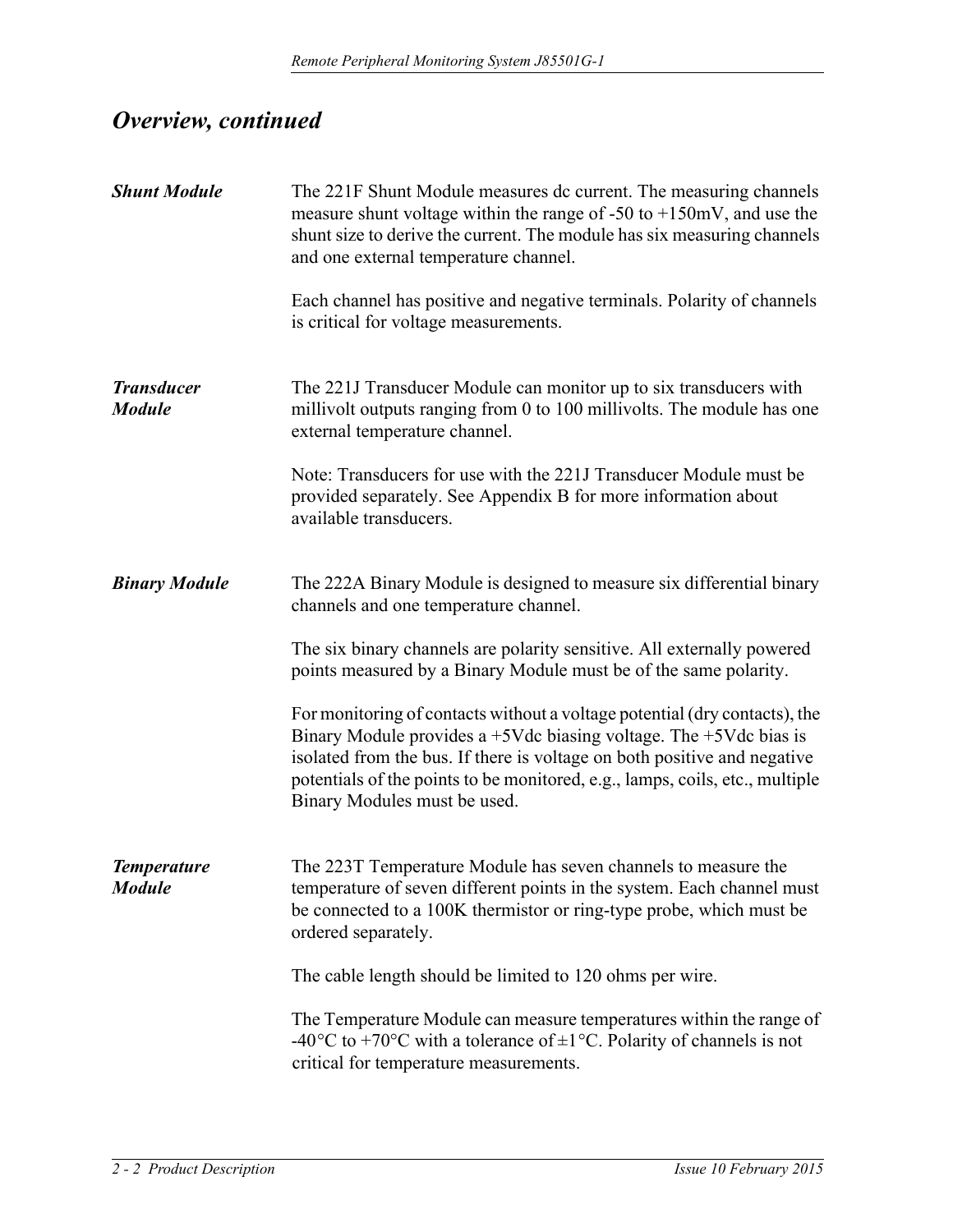### *Overview, continued*

<span id="page-16-0"></span>

| <b>Control Relay</b><br><b>Module</b> | The 214A Control Relay Module contains three separate Form-C relay<br>contacts for controlling external equipment. The controller's<br>configuration of the ON and OFF modes determines the state of the<br>three relays' normally closed (NC), normally open (NO), and COM<br>contacts. |
|---------------------------------------|------------------------------------------------------------------------------------------------------------------------------------------------------------------------------------------------------------------------------------------------------------------------------------------|
|                                       | The ON mode:<br>$\bullet$                                                                                                                                                                                                                                                                |
|                                       | disconnects NC from COM                                                                                                                                                                                                                                                                  |
|                                       | connects NO to COM                                                                                                                                                                                                                                                                       |
|                                       | The OFF mode:<br>$\bullet$                                                                                                                                                                                                                                                               |
|                                       | disconnects NO from COM                                                                                                                                                                                                                                                                  |
|                                       | connects NC to COM                                                                                                                                                                                                                                                                       |
|                                       | • During module nower up and nower down all three relays are                                                                                                                                                                                                                             |

• During module power-up and power-down, all three relays are placed in the controller OFF mode.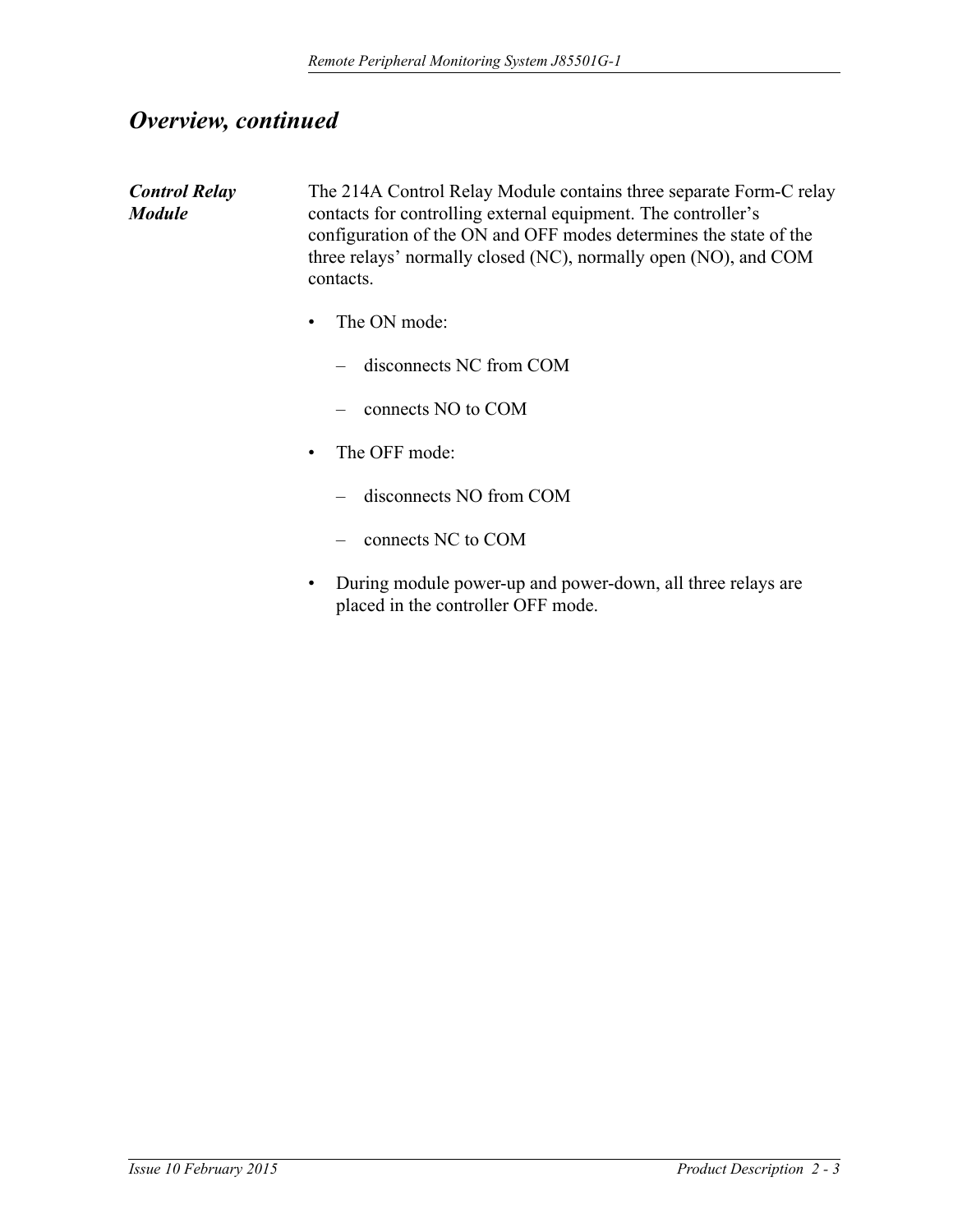### <span id="page-17-0"></span>*Module Specifications*

#### <span id="page-17-1"></span>*Available RPM Modules*

Table 2-A gives the specifications for the available RPM modules.

<span id="page-17-2"></span>

| <b>Type of</b><br><b>Module</b> | <b>Module</b><br>No. | <b>Input Voltage Range*</b>                  | <b>Measurement</b><br>Accuracy** |
|---------------------------------|----------------------|----------------------------------------------|----------------------------------|
|                                 | 221A                 | $0 - 3$ Vdc                                  | $\pm$ 5 mVdc                     |
| Voltage                         | 221B                 | $0 - 16$ Vdc                                 | $\pm 25$ mVdc                    |
|                                 | 221C                 | $0 - 70$ Vdc                                 | $\pm 50$ mVdc                    |
|                                 | 221D                 | $0 - 200$ Vdc                                | $\pm 150$ mVdc                   |
| Shunt                           | 221F                 | $-50$ to $+150$ mVdc†                        | $\pm 0.55$ mVdc                  |
| Transducer                      | 221J                 | 0 - 100 mVdc                                 | $\pm 0.55$ mVdc                  |
| Binary                          | 222A                 | 5 - 200 Vdc                                  | $\pm 1.5$ Vdc                    |
| <b>Type of</b>                  | <b>Module</b>        | <b>Input Temperature</b>                     | Measurement                      |
| <b>Module</b>                   | No.                  | Range                                        | Accuracy**                       |
| Temperature                     | 223T                 | -40 $\rm{^{\circ}C}$ to +70 $\rm{^{\circ}C}$ | $\pm 1$ °C                       |
| <b>Type of</b>                  | <b>Module</b>        | Input Voltage Range <sup>t</sup>             | <b>Input Current</b>             |
| <b>Module</b>                   | No.                  |                                              | Range‡                           |
| Control Relay                   | 214A                 | 0 - 110 Vdc                                  | $\pm 0$ - 0.3 Adc                |

#### **Table 2-A: Remote Peripheral Monitoring Modules**

**\***All measurement modules are calibrated with respect to positive voltages. To measure a negative voltage, the connection to the measurement point should be reversed and the reading should be multiplied by -1. The dc voltage between any two input terminals must not exceed 200 Vdc.

**\*\***All measurement accuracies are valid in the temperature range of 0°C to +40°C. Measurement accuracies will degrade for 221A/B/C/D in the extended temperature range of -40 $^{\circ}$ C to +70 $^{\circ}$ C.

**†**Although the bipolar shunt module is able to measure an input voltage as low as -100 mVdc, the Galaxy controller software will raise an alarm indicating measurement out of range. This alarm may be ignored as long as the input voltage is within the range of  $-100$  mVdc to  $+150$  mVdc.

**‡**The input voltage and current ranges for the 214A Control Relay module are valid in the temperature range of -40 $^{\circ}$ C to +70 $^{\circ}$ C.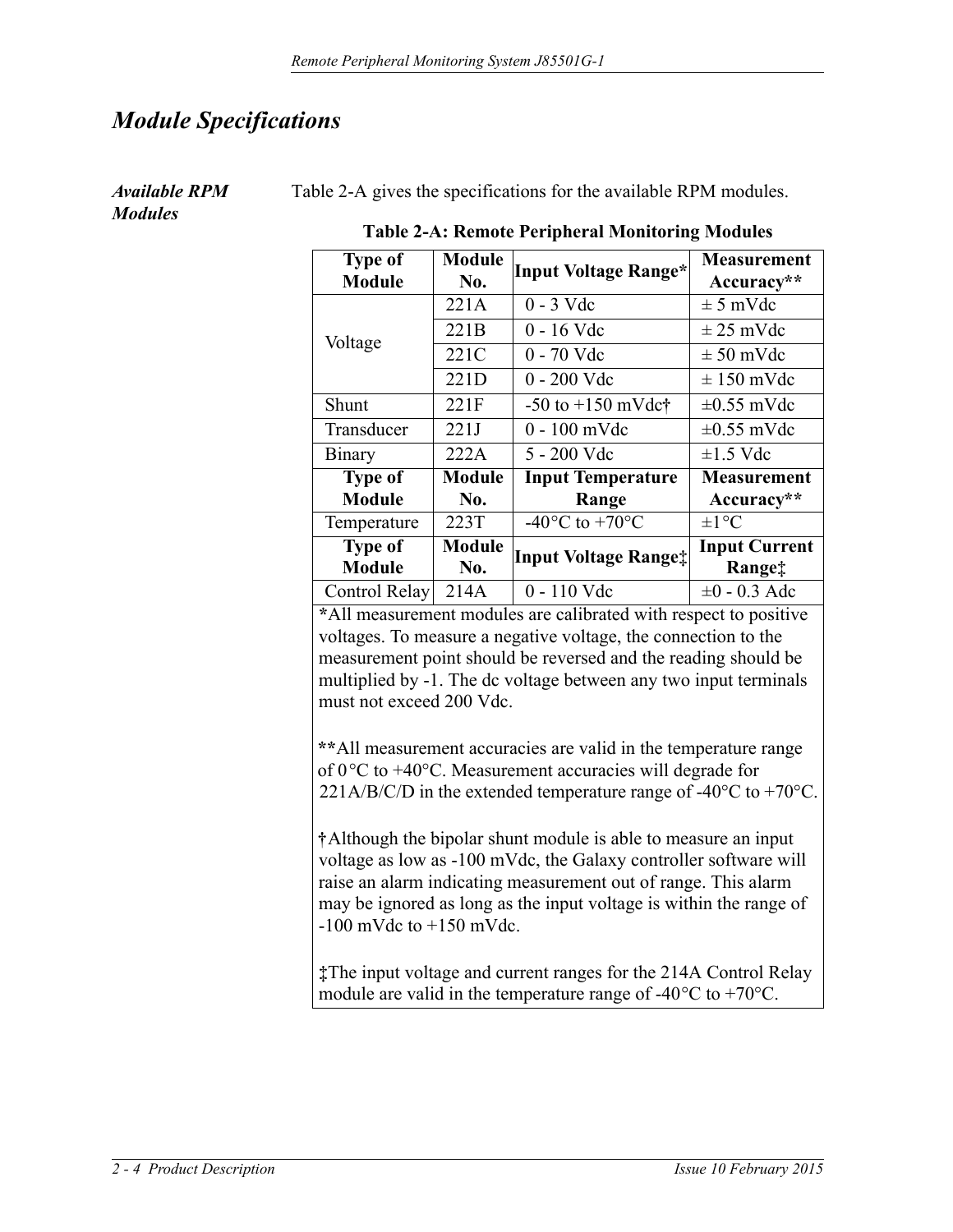### *Module Specifications, continued*

<span id="page-18-0"></span>*210 through 212 Series*

Table 2-B lists the specifications for the 210 through 212 series of RPM modules, which were replaced by the 221 through 222 series. For additional information on the older modules described in Table 2-B, call GE Critical Power Technical Support.

<span id="page-18-1"></span>

| <b>Module</b>                      | <b>Input Voltage</b><br>Range | <b>Measurement</b><br>Accuracy |
|------------------------------------|-------------------------------|--------------------------------|
| 210 <sub>D</sub><br>Voltage Module | $0 - 200$ Vdc                 | $\pm 150$ mVdc                 |
| 210F<br><b>Shunt Module</b>        | $0 - 110$ mVdc                | $\pm$ 0.55 mVdc                |
| 210J<br><b>Transducer Module</b>   | $0 - 100$ mVdc                | $\pm$ 0.55 mVdc                |
| 211A<br>Voltage Module             | $0 - 3$ Vdc                   | $\pm$ 5 mVdc                   |
| 211 <sub>B</sub><br>Voltage Module | $0 - 16$ Vdc                  | $\pm 25$ mVdc                  |
| 211C<br>Voltage Module             | $0 - 70$ Vdc                  | $\pm 50$ mVdc                  |
| 211F<br><b>Bipolar Module</b>      | $-50 - +150$ mVdc             | $\pm$ 0.55 mVdc                |
| 212A<br><b>Binary Module</b>       | $0 - 200$ Vdc                 | $\pm$ 1.5 Vdc                  |

**Table 2-B: 210-212 Series RPM Modules**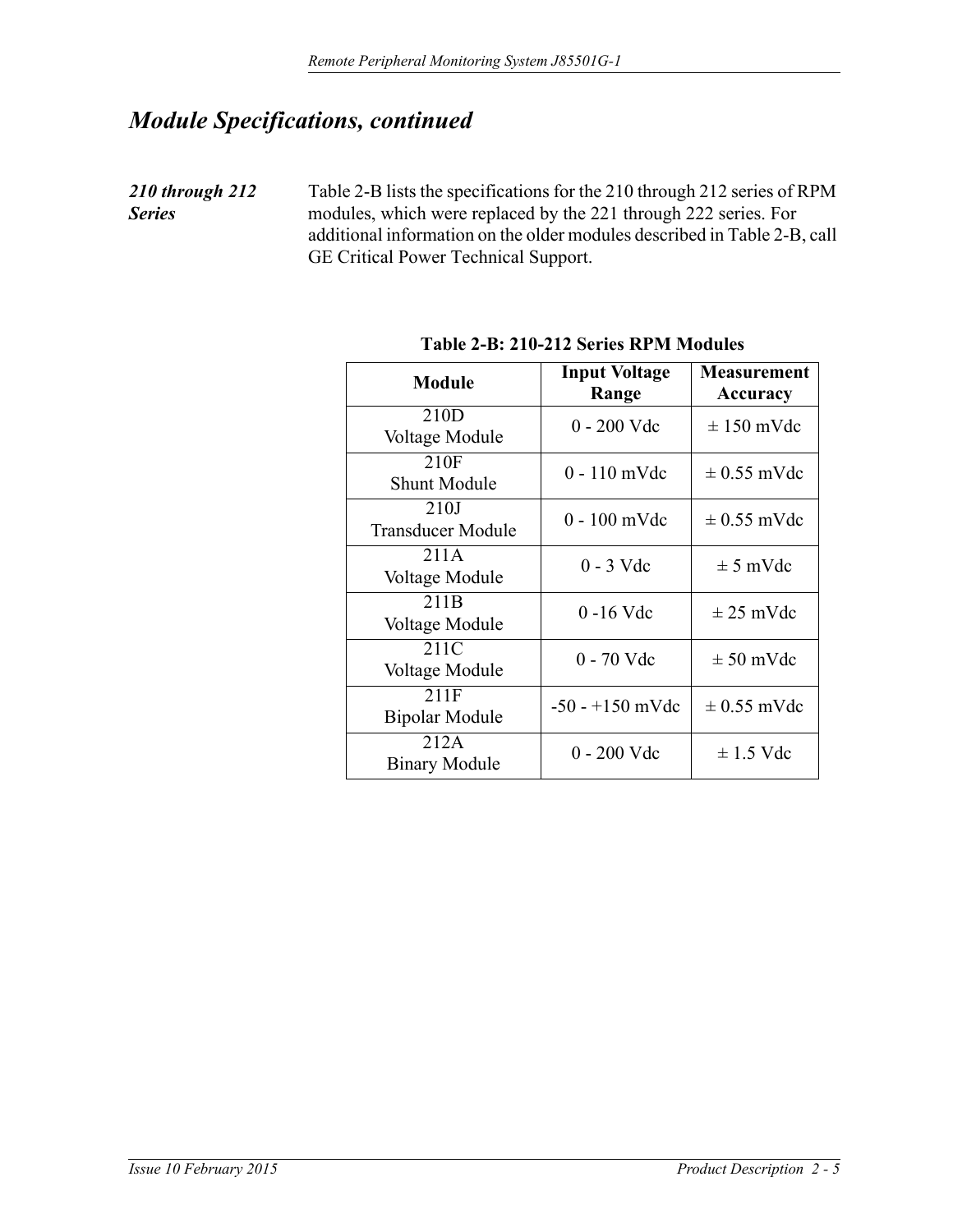<span id="page-19-0"></span>

| <b>Module Kits</b> |  |
|--------------------|--|
|--------------------|--|

<span id="page-19-5"></span><span id="page-19-4"></span><span id="page-19-3"></span><span id="page-19-2"></span><span id="page-19-1"></span>

| <b>Introduction</b>                               | Modules consist of two sections, the actual measurement/control unit<br>(top) and a connection unit (base).                                                                                                                                                                                                                                                                                                                          |  |
|---------------------------------------------------|--------------------------------------------------------------------------------------------------------------------------------------------------------------------------------------------------------------------------------------------------------------------------------------------------------------------------------------------------------------------------------------------------------------------------------------|--|
|                                                   | The RPM modules are ordered by list number from the J85501G-1<br>drawing, and are delivered as kits. In addition to the monitoring unit and<br>connection unit of the module itself, the kits contain other items, which<br>are listed below.                                                                                                                                                                                        |  |
| <b>Voltage Modules</b><br>(L22, L24, L25,<br>L26) | Six (6) 100K current limiting resistor assemblies (847540424)<br>٠<br>One (1) temperature thermistor (407209808)<br>$\bullet$<br>Twenty-four (24) butt splices<br>$\bullet$<br>Two $(2)$ cable ties<br>$\bullet$<br>One $(1)$ velcro loop<br>٠                                                                                                                                                                                       |  |
| <b>Shunt Module</b><br>(L21)                      | Six (6) 100K current limiting resistor assemblies (847568920)<br>٠<br>One (1) temperature thermistor (407209808)<br>$\bullet$<br>Two $(2)$ cable ties<br>$\bullet$<br>One $(1)$ velcro loop<br>$\bullet$                                                                                                                                                                                                                             |  |
| <b>Transducer</b><br>Module $(L23)$               | Six (6) 100K current limiting resistor assemblies (847540424)<br>٠<br>One (1) temperature thermistor (407209808)<br>$\bullet$<br>Twenty-four (24) butt splices<br>$\bullet$<br>Two $(2)$ cable ties<br>$\bullet$<br>One $(1)$ velcro loop<br>٠<br>Note: Transducers for use with the 221J Transducer Module must be<br>provided separately. See Appendix B for more information about<br>available transducers (AC Interface Units). |  |
| <b>Binary Module</b><br>(L27)                     | Six (6) 100K current limiting resistor assemblies (847540424)<br>One (1) temperature thermistor (407209808)<br>Twenty-four (24) butt splices<br>٠<br>Two $(2)$ cable ties<br>One $(1)$ velcro loop                                                                                                                                                                                                                                   |  |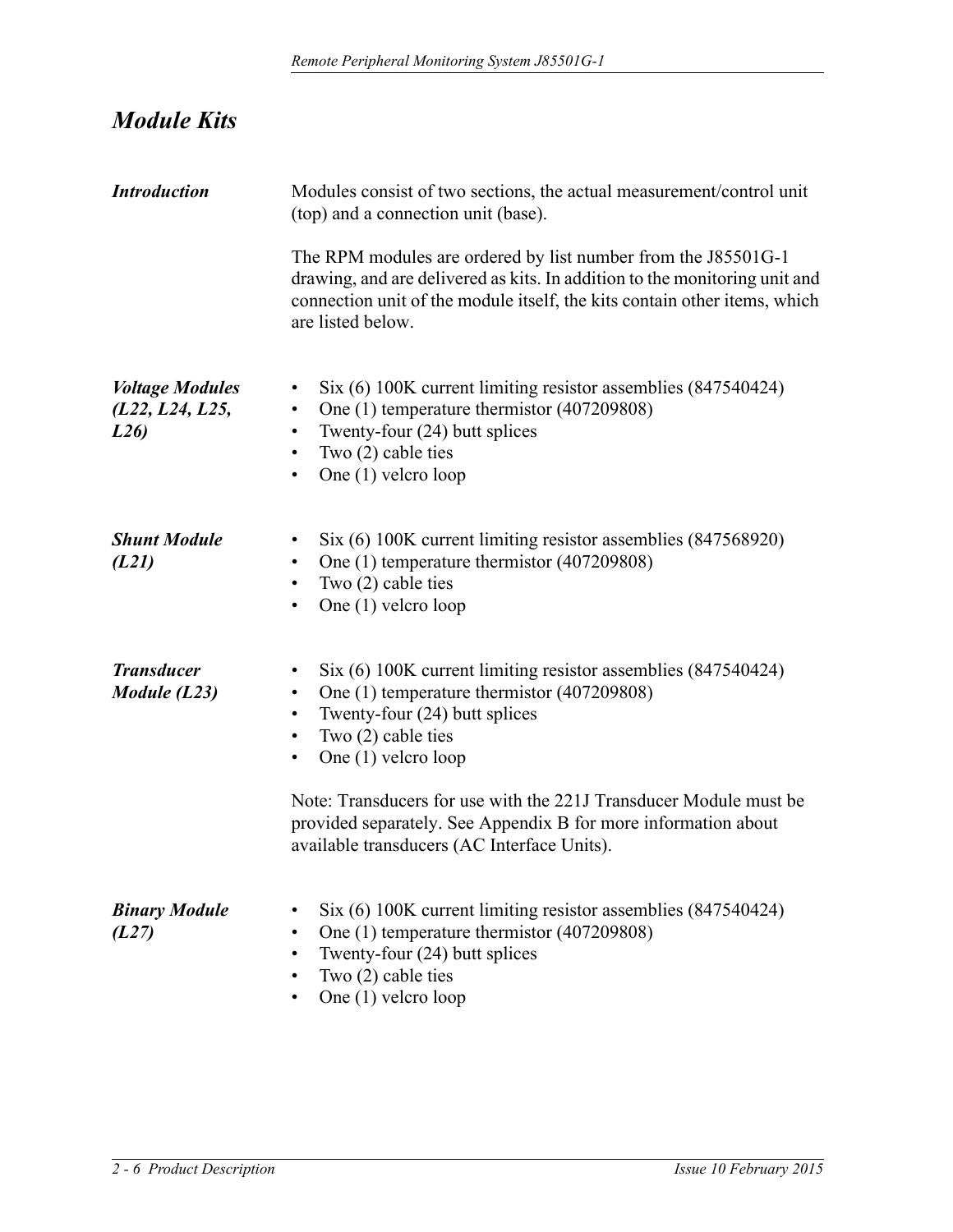### *Module Kits, continued*

<span id="page-20-1"></span><span id="page-20-0"></span>

| <b>Temperature</b><br>Module $(L28)$  | • Two $(2)$ cable ties<br>• One $(1)$ velcro loop                                                                                                                  |
|---------------------------------------|--------------------------------------------------------------------------------------------------------------------------------------------------------------------|
|                                       | Note: Order thermal probe (407209808) or ring-type probe and<br>connection cable assembly (847917879/847307410) separately for use<br>with the Temperature Module. |
| <b>Control Relay</b><br>Module $(L9)$ | • Two $(2)$ cable ties<br>One $(1)$ velcro loop<br>٠                                                                                                               |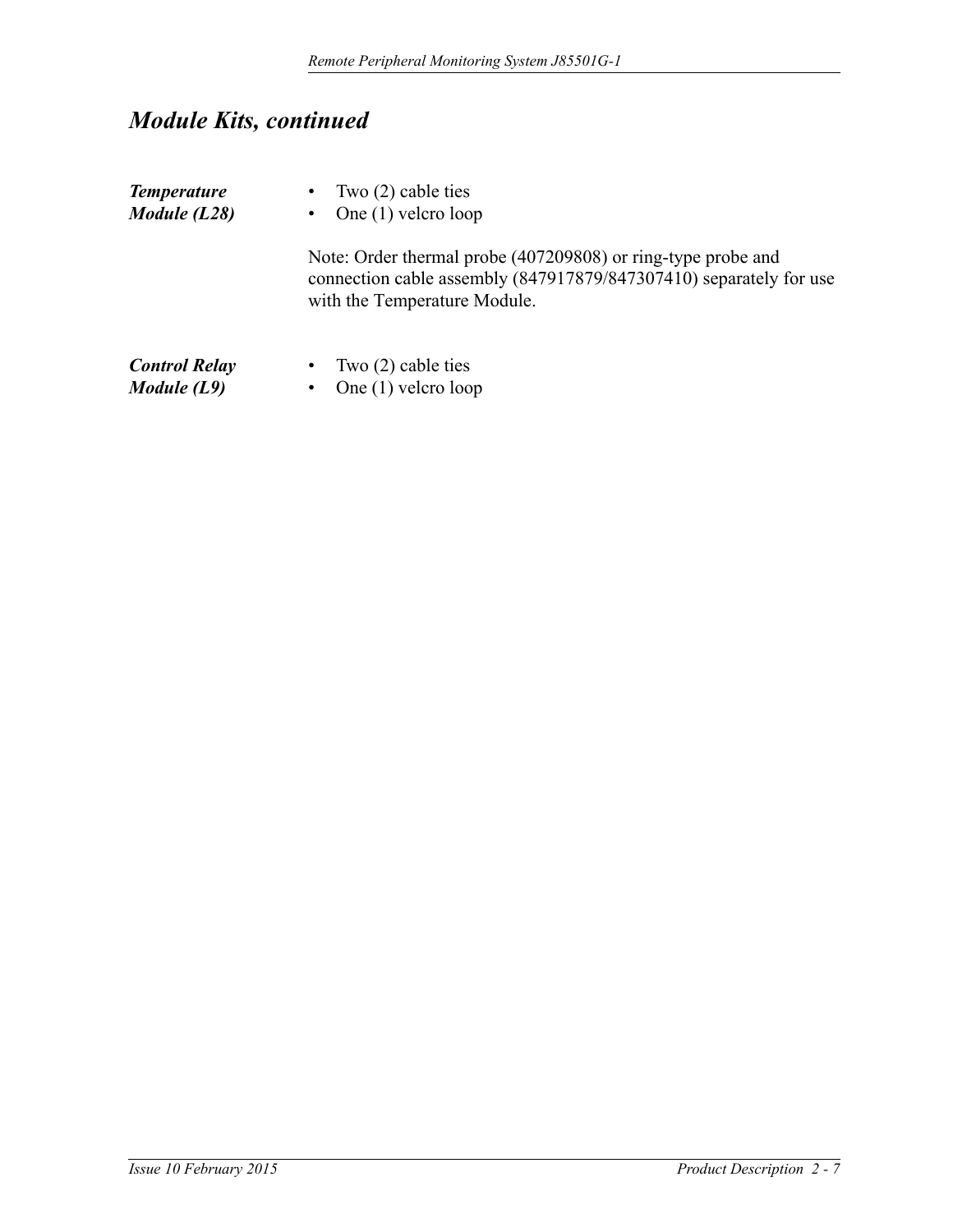### <span id="page-21-0"></span>*Connection Units*

<span id="page-21-2"></span>*Types of* 

*Connection Units*

<span id="page-21-1"></span>

| What Is a               | A module consists of two parts: the measuring device itself and the base |  |  |
|-------------------------|--------------------------------------------------------------------------|--|--|
| <b>Connection Unit?</b> | (connection unit).                                                       |  |  |
|                         |                                                                          |  |  |
|                         |                                                                          |  |  |

There are two types of connection units available for various module types. Table 2-C shows the module types and the corresponding connection units.

<span id="page-21-3"></span>

| <b>Module Type(s)</b>                                                                                                       | <b>Module Code(s)</b> | <b>Connection Unit</b><br>Comcode |
|-----------------------------------------------------------------------------------------------------------------------------|-----------------------|-----------------------------------|
| Voltage                                                                                                                     | 221A/B/C/D            |                                   |
| Shunt                                                                                                                       | 221F                  |                                   |
| Transducer                                                                                                                  | 221J                  | 847635851                         |
| Binary                                                                                                                      | 222A                  |                                   |
| Temperature                                                                                                                 | 223T                  |                                   |
| Control Relay*                                                                                                              | 214A                  | 847629342                         |
| *For the 214A Control Relay Module, the maximum relay<br>contact voltage is 110Vdc and maximum current is 0.3Adc.           |                       |                                   |
| Wiring depends on the voltage, current, local building codes, and<br>various other characteristics of the controlled point. |                       |                                   |

**Table 2-C: Connection Units**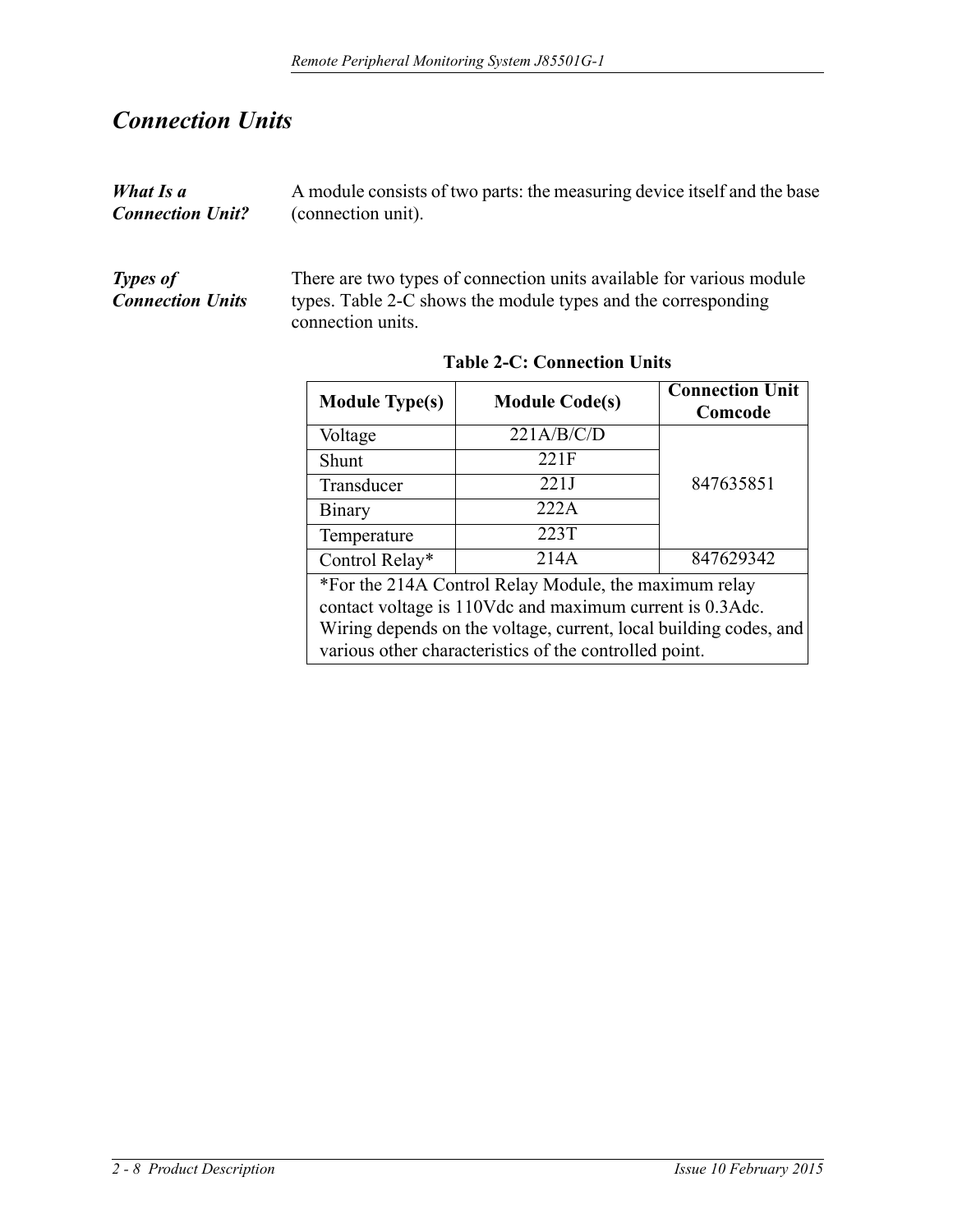### <span id="page-22-0"></span>*Current Limiting Resistors*

<span id="page-22-2"></span><span id="page-22-1"></span>

| <b>Introduction</b>                                         | Current limiting resistors provide short circuit protection for wiring<br>between the measuring points and the RPM modules. The resistors are<br>required at the power source for the circuit to meet NEC Class 2 circuit<br>requirements.                                                                     |
|-------------------------------------------------------------|----------------------------------------------------------------------------------------------------------------------------------------------------------------------------------------------------------------------------------------------------------------------------------------------------------------|
| <b>Control Relay</b><br><b>Module</b>                       | Current limiting resistors are not required for the Control Relay<br>Module. Refer to the specific controller manual for the programming<br>and implementation of the Control Relay Module.                                                                                                                    |
| <b>Temperature</b><br><b>Module</b>                         | Current limiting resistors are not required for the Temperature<br>Module.                                                                                                                                                                                                                                     |
| Voltage, Binary,<br>Transducer, and<br><b>Shunt Modules</b> | Current limiting resistors (100K ohms) are required for the<br>measurement inputs of the Voltage, most Binary, Transducer, and Shunt<br>Module applications.                                                                                                                                                   |
|                                                             | Comcode 847540424 current limiting resistor assemblies are used<br>(one per measurement channel) with the Voltage, most Binary, and<br>Transducer Modules applications. Each assembly contains two<br>100K-ohm resistors terminated in butt splices on both ends.                                              |
|                                                             | Comcode 847568920 current limiting resistor assemblies are used<br>$\bullet$<br>(one per measurement channel) with the Shunt Module. Each<br>assembly contains two 100K-ohm resistors terminated in a butt<br>splice on one end and terminals for connection to KS-22012 circuit<br>breakers on the other end. |
| <b>GPS</b> Cabinet<br><b>Shunts</b>                         | All shunts (load and battery) and some voltage points that are provided<br>with the GPS cabinets already have current limiting resistors; check the<br>T-83314-30 drawing for resistor presence.                                                                                                               |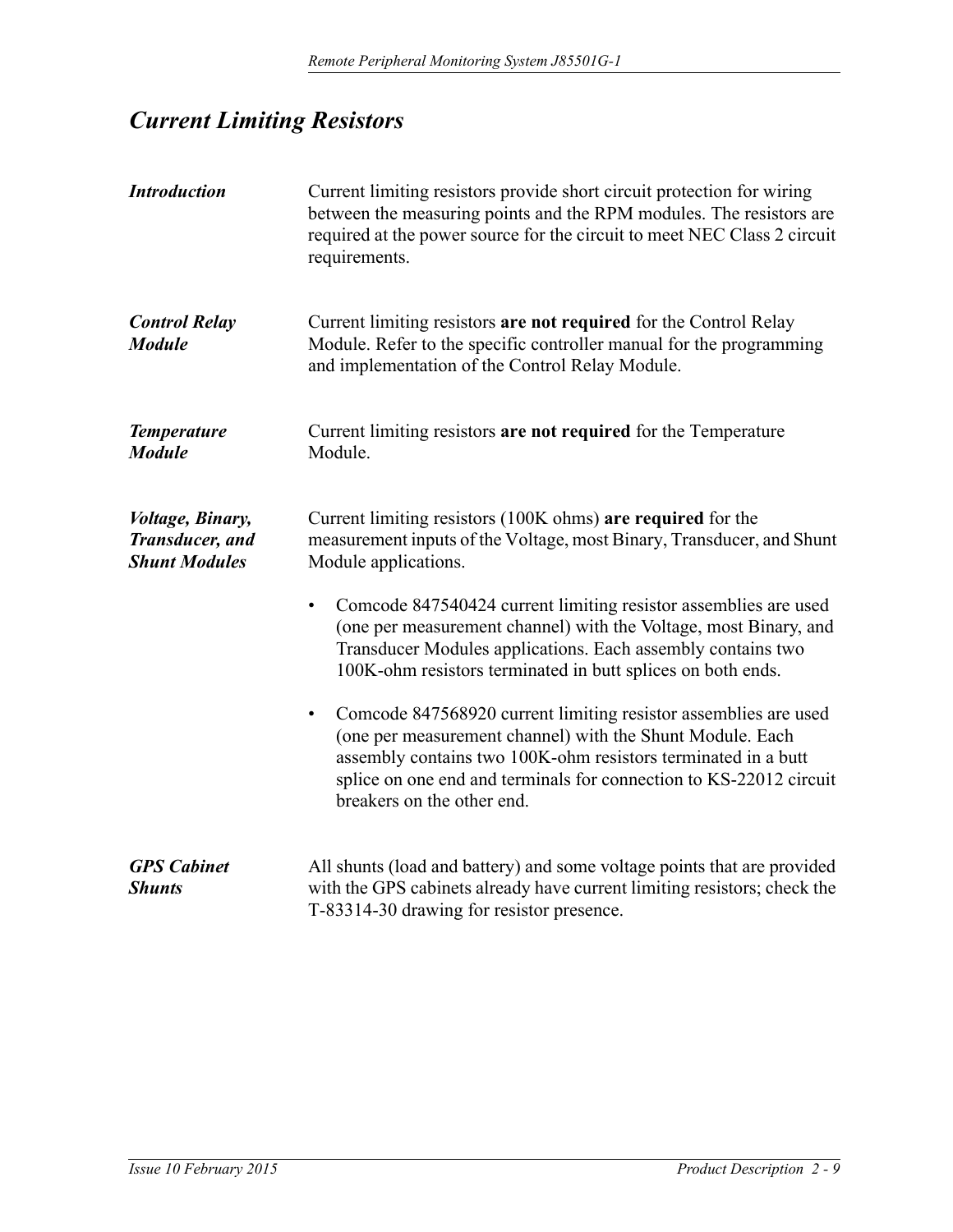### <span id="page-23-0"></span>*Mounting Panels*

<span id="page-23-1"></span>*Introduction* The RPM modules can be mounted in a variety of mounting panels.

<span id="page-23-2"></span>*Panel Descriptions* Table 2-D describes the panels used for mounting the RPM modules.

<span id="page-23-3"></span>

| J85501G-1                                       | <b>Description of Panel</b>                           |  |
|-------------------------------------------------|-------------------------------------------------------|--|
| List No.                                        |                                                       |  |
|                                                 | Panel for mounting 7 modules in a 26-inch/66cm frame  |  |
| K1                                              | with 24.2-inch/61.5cm mounting centers horizontally,  |  |
|                                                 | and 1-inch/2.54cm centers vertically                  |  |
|                                                 | $(6\text{-inch}/15.24\text{cm height})$               |  |
|                                                 | Mounting bracket for one module on a frame with       |  |
| K <sub>2</sub>                                  | 1-inch/2.54cm mounting centers                        |  |
|                                                 | $(4$ -inch/10.16cm height)                            |  |
| Mounting bracket for one module on a frame with |                                                       |  |
| K3                                              | 1-inch/2.54cm mounting centers                        |  |
|                                                 | $(6\text{-inch}/15.24\text{cm height})$               |  |
| Comcode                                         | <b>Description of Panel</b>                           |  |
|                                                 | Panel for mounting 6 modules on the top of a GPS      |  |
| 848285854                                       | cabinet                                               |  |
|                                                 | $(23.6 \text{ inch}/59.9 \text{cm wide})$             |  |
|                                                 | White panel for mounting 6 modules in a 23-inch/      |  |
| 848412367                                       | 58.4cm frame with 22.9-inch/58.2cm mounting centers   |  |
|                                                 | horizontally, and 1-inch/2.54cm centers vertically    |  |
|                                                 | $(6\text{-inch}/15.24\text{cm height})$               |  |
|                                                 | Grey panel for mounting 6 modules in a 23-inch/58.4cm |  |
| 108984477                                       | frame with 22.9-inch/58.2cm mounting centers          |  |
|                                                 | horizontally, and 1-inch/2.54cm centers vertically    |  |
|                                                 | $(6\text{-inch}/15.24\text{cm height})$               |  |

**Table 2-D: Mounting Panels**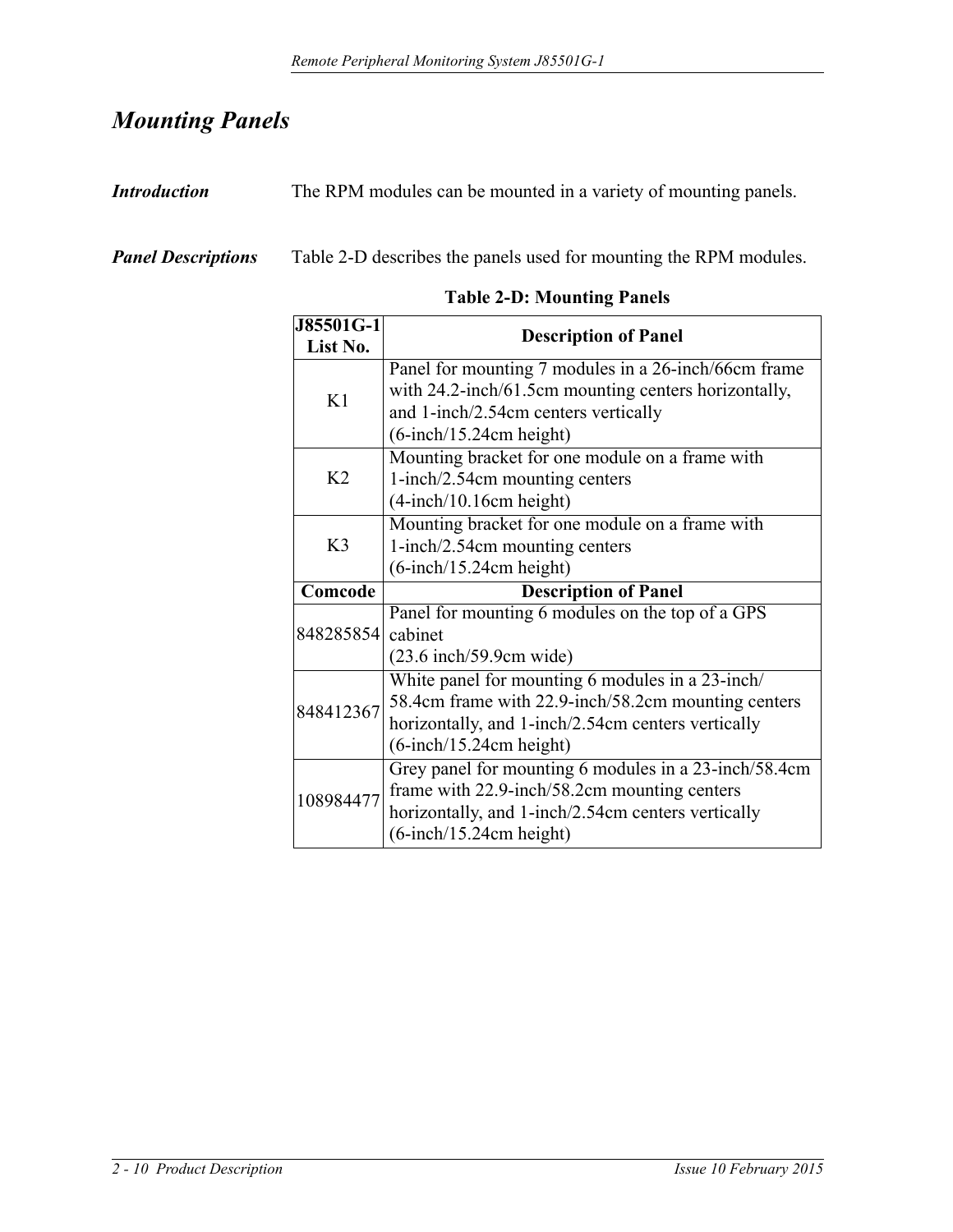### <span id="page-24-0"></span>*Replacement Modules*

<span id="page-24-1"></span>*Ordering Information* Table 2-E lists the comcodes for ordering replacement RPM modules.

<span id="page-24-2"></span>

| T ADIC 2-E. INCLIANCIATURE IN 191 DECIDENT |           |  |
|--------------------------------------------|-----------|--|
| <b>Module</b>                              | Comcode   |  |
| Voltage (221A)                             | 108040890 |  |
| Voltage $(221B)$                           | 108040908 |  |
| Voltage $(221C)$                           | 108040916 |  |
| Voltage (221D)                             | 108040924 |  |
| Shunt $(221F)$                             | 108040932 |  |
| Transducer (221J)                          | 108040940 |  |
| Binary (222A)                              | 108040957 |  |
| Temperature (223T)                         | 108274242 |  |
| Control Relay (214A)                       | 107307555 |  |

**Table 2-E: Replacement RPM Modules**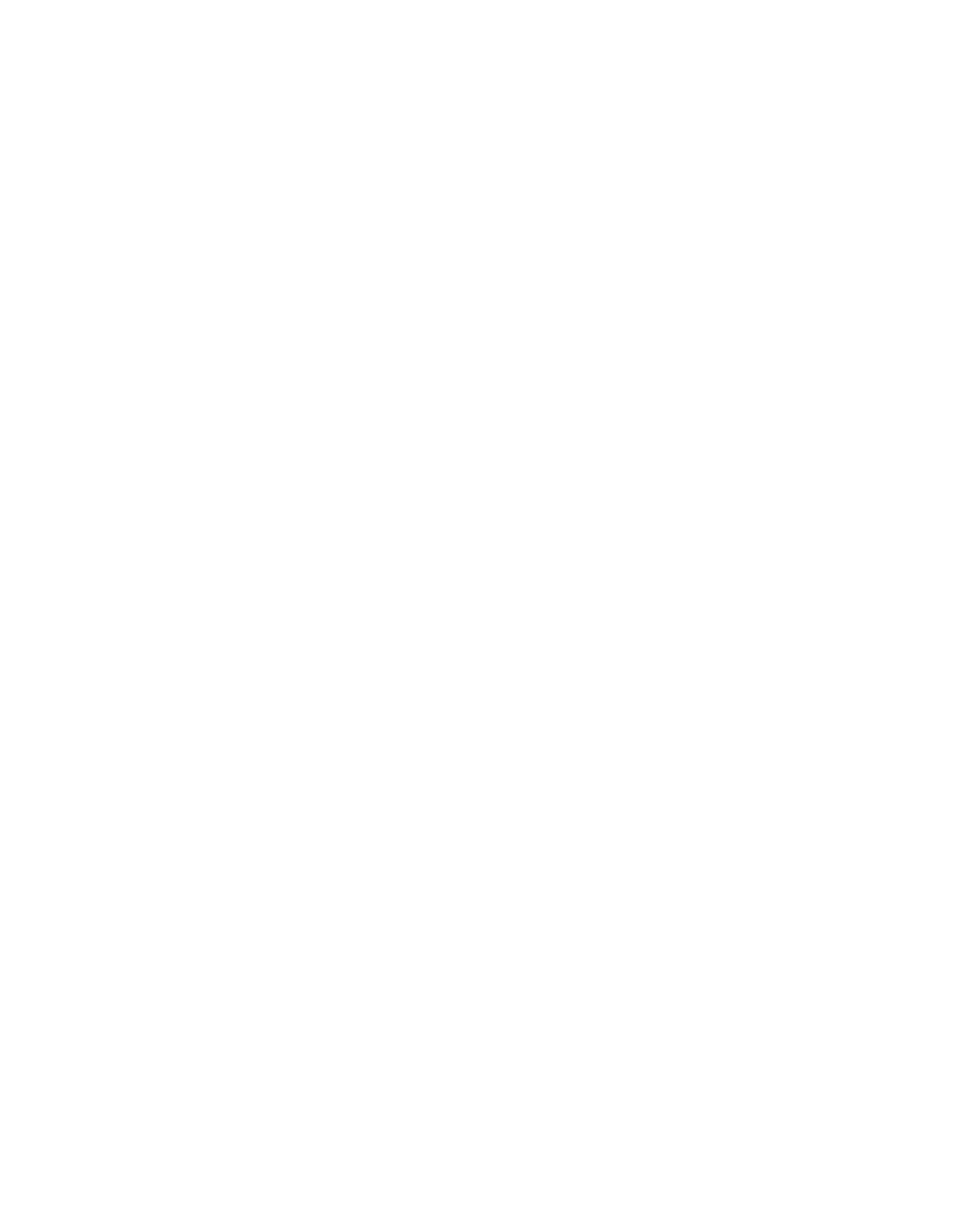## <span id="page-26-1"></span><span id="page-26-0"></span>*3 Engineering an RPM System*

### <span id="page-26-2"></span>*Planning the RPM System Installation*

<span id="page-26-4"></span><span id="page-26-3"></span>

| <b>Overview</b>                            | The number of RPM modules that can be installed in a system depends<br>on two things:                                                                                                                                                                                                                                                                                               |  |  |
|--------------------------------------------|-------------------------------------------------------------------------------------------------------------------------------------------------------------------------------------------------------------------------------------------------------------------------------------------------------------------------------------------------------------------------------------|--|--|
|                                            | which Galaxy controller is used to monitor and control the system                                                                                                                                                                                                                                                                                                                   |  |  |
|                                            | current consumed on the communication bus                                                                                                                                                                                                                                                                                                                                           |  |  |
| <b>Galaxy Controller</b><br><b>Support</b> | Each of the Galaxy controllers supports a different number of RPM<br>modules:                                                                                                                                                                                                                                                                                                       |  |  |
|                                            | A Galaxy SC controller can support one, two, or three buses of<br>$\bullet$<br>RPM modules. Up to 95 RPM modules can be installed on any one<br>bus, but the total number of modules installed on all three buses<br>cannot exceed a total of 255. Each bus can have a maximum reach<br>of 300 meters. Figure 3-1 illustrates the relationship of distance to<br>number of modules. |  |  |
|                                            | Note: There is no need to use more than one bus unless more<br>modules need to be installed than a given bus length can support.<br>However, multiple buses can be used for convenience or to simplify<br>installation of modules when monitoring points are located in<br>different directions. Modules should be evenly distributed along the<br>length of the bus when possible. |  |  |
|                                            | A Millennium controller can support only one bus of RPM modules<br>$\bullet$<br>with a maximum of 95 modules on the bus. The bus has a<br>maximum reach of 300 meters.                                                                                                                                                                                                              |  |  |
|                                            | The Galaxy Vector Controller does not support RPM modules.<br>$\bullet$                                                                                                                                                                                                                                                                                                             |  |  |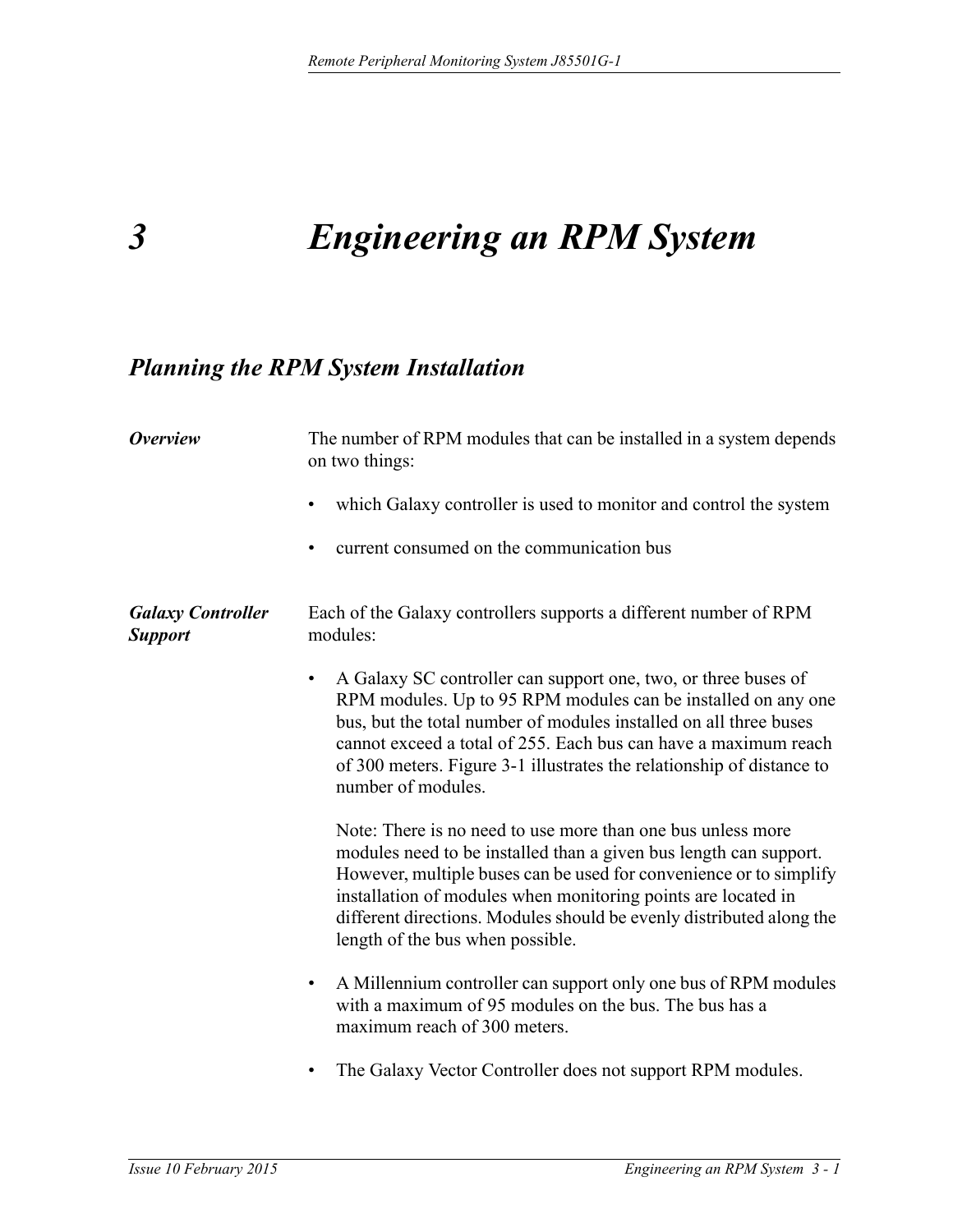### *Planning the RPM System Installation, continued*

<span id="page-27-0"></span>

| <b>Current</b><br><b>Consumption</b> | Current consumption on the communication bus depends on the<br>following factors that contribute to the various voltage levels available<br>to each module on the bus:                                                                       |  |
|--------------------------------------|----------------------------------------------------------------------------------------------------------------------------------------------------------------------------------------------------------------------------------------------|--|
|                                      | total bus length                                                                                                                                                                                                                             |  |
|                                      | distance of the modules from the controller<br>$\bullet$                                                                                                                                                                                     |  |
|                                      | the quantity and type of modules                                                                                                                                                                                                             |  |
| Configuration<br><b>Guideline</b>    | Although it is difficult to characterize every network bus configuration,<br>Figure 3-1 offers a general guideline. Consult with GE Critical Power<br>Engineering regarding system installations that differ from this<br>general guideline. |  |

<span id="page-27-1"></span>

<span id="page-27-3"></span>*Figure 3-1: Maximum Number of Modules Per Bus Versus Bus Length*

<span id="page-27-2"></span>

| <i><b>Application</b></i><br><b>Specific</b><br><b>Configurations</b> | the appropriate controller manual.                               | Application-specific configurations of RPM modules are described in |  |
|-----------------------------------------------------------------------|------------------------------------------------------------------|---------------------------------------------------------------------|--|
|                                                                       | Galaxy SC Controller                                             | 167-790-060                                                         |  |
|                                                                       | Galaxy Millennium Controller 167-792-180                         |                                                                     |  |
|                                                                       | Note: The Galaxy Vector Controller does not support RPM modules. |                                                                     |  |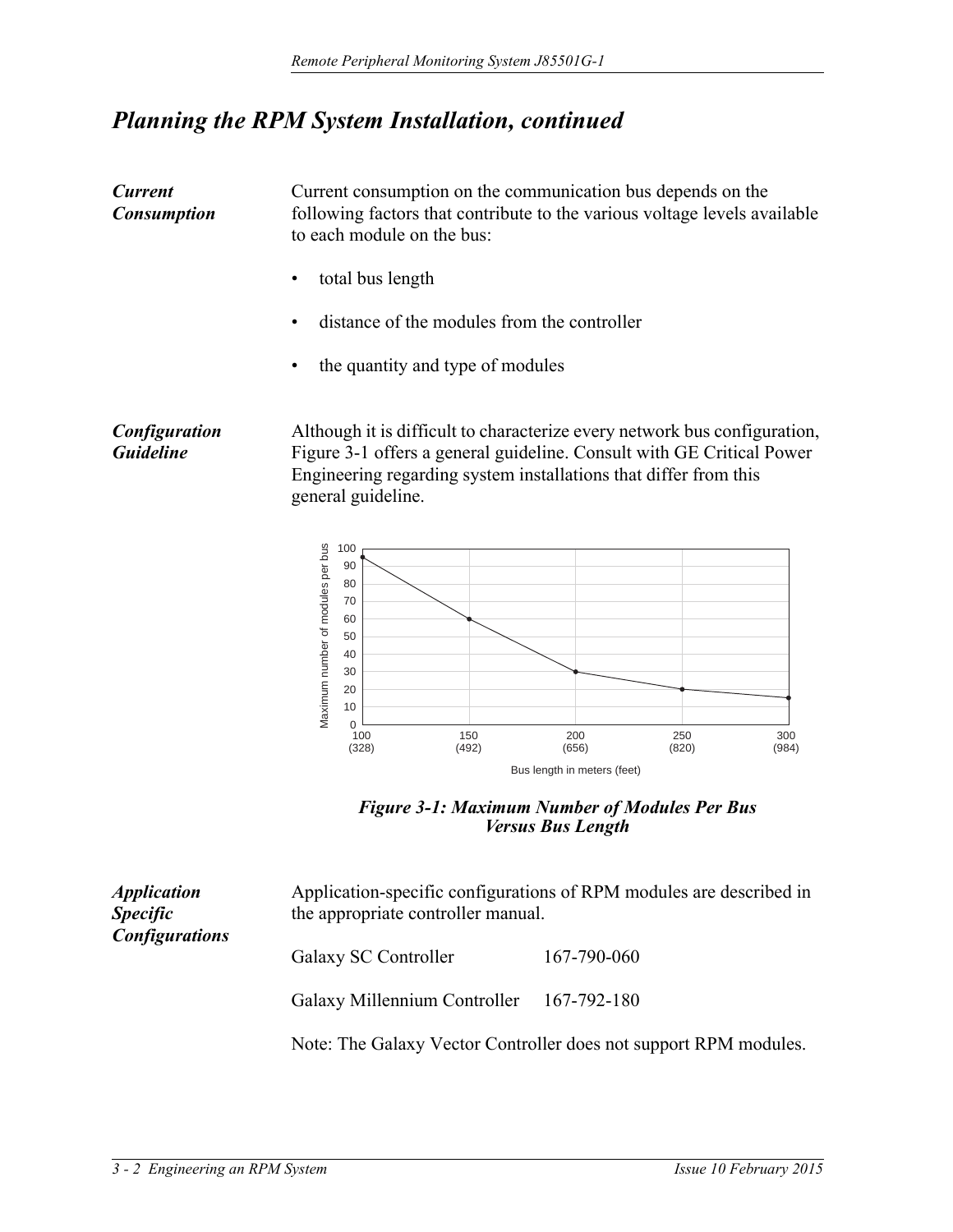## <span id="page-28-1"></span><span id="page-28-0"></span>*4 Safety*

### <span id="page-28-2"></span>*Safety Statements* Please read and follow all safety instructions and warnings before installing, maintaining, or repairing the Galaxy SC Controller. Also refer to the peripheral monitoring system product manual for safety statements related to the installation and use of these devices. The Galaxy SC (including the peripheral monitoring modules) is Listed by Underwriters Laboratories Inc. to the requirements of UL Subject 1801 as a controller for use with DC Power Distribution Centers for Communications Equipment. The Listing is based on the items noted below. Install only in restricted access areas (dedicated equipment rooms, equipment closets, or the like) in accordance with articles 110-16, 110-17, and 110-18 of the U.S. National Electric Code (NEC), ANSI/ NFPA No. 70, and pursuant to applicable local codes. This equipment is to be used in controlled environments (an area where the humidity is maintained at levels that cannot cause condensation on the equipment, the contaminating dust is controlled, and the steady-state ambient temperature is within the range specified). This equipment has been evaluated for use in a continuous ambient temperature of up to 50° Celsius. This equipment must not be installed over combustible surfaces. This equipment is to be connected to 24vdc or 48vdc systems that are electrically isolated from the ac mains and are reliably earth grounded, or connected to systems where the rectifiers were evaluated to UL1950 and identified as Safety Extra Low Voltage (SELV) outputs. For installations in the United States, UL Listed compression connectors should be used to terminate UL Listed field-wired conductors where required. For all installations, the appropriate connector should be applied only to the correct size conductor as specified by the connector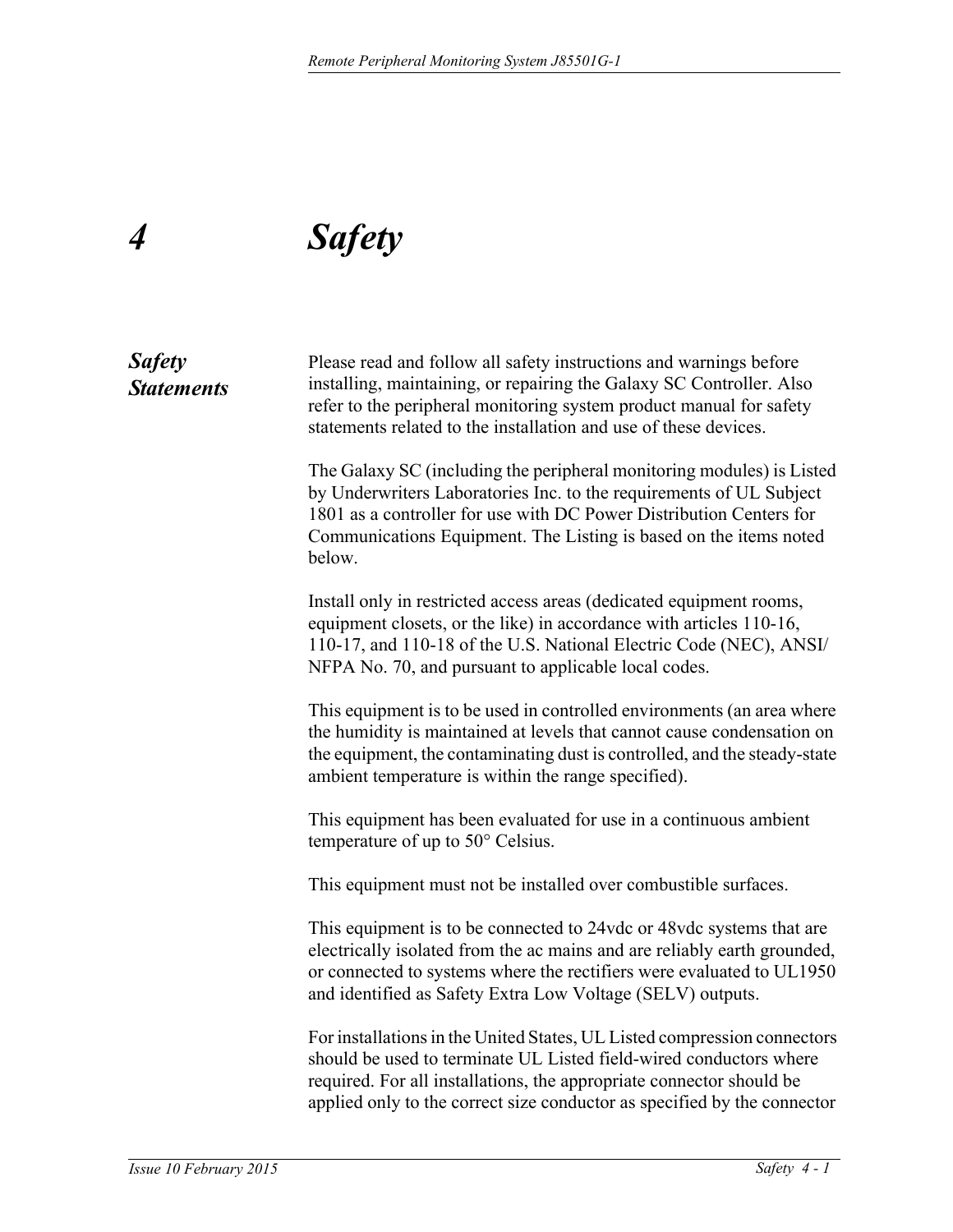manufacturer using only the connector manufacturer's recommended tooling or tooling approved for that connector.

For electrical connections requiring crimp-on lugs, make sure the proper crimping tools and dies are used (information for these connections are provided in the product documentation). Torque electrical connections to the values specified on labels or in the product documentation (T drawings).

For any power wiring, the insulation on field-wired conductors should be rated no less than 90° Celsius. Wire conductor size should be no less than allowed by electrical codes for 60° Celsius wire (regardless of insulation temperature rating used) and based on the ampacity of the associated protection device.

Alarm contacts on TB2 and TB3 are not fused within the controller. Therefore, current limiting protection for these contacts must be provided by external circuits. Maximum ratings for alarm connections are 60vdc and 0.3 amperes. Exceeding these maximum ratings could result in fire or damage to the unit.

Fuse holders, fuses, and termination kits may not be provided with the equipment. Refer to the product documentation for the proper hardware. Use only the parts specified in the equipment documentation (T and J drawings).

The maximum cable sizes or the required cable assemblies for the input/ output wiring are noted on the T drawings.

Installing fuses not specified for use in this equipment may result in injury to service personnel or equipment damage. Use only replacement parts listed in this manual and on the equipment drawings.

The shunt circuitry associated to monitoring the input at TB1 (shunt +, shunt -) can be directly connected to "ground" side shunts without requiring an in-line fuse or equivalent current limit device. These leads are not fused on the BJF fuse board. When the Galaxy SC is used with systems where the shunt is located in the hot side of the plant the shunt isolator board in the appropriate adapter kit can be directly connected to the TB1 without fusing. A suitable protective device or in-line fuse rated no more than 1-1/3 amp must be installed in both leads from the shunt to the shunt isolator board.

The input to TB1 (DB/RB) should be wired per applicable local codes or the National Electrical Code. The input wiring should be protected by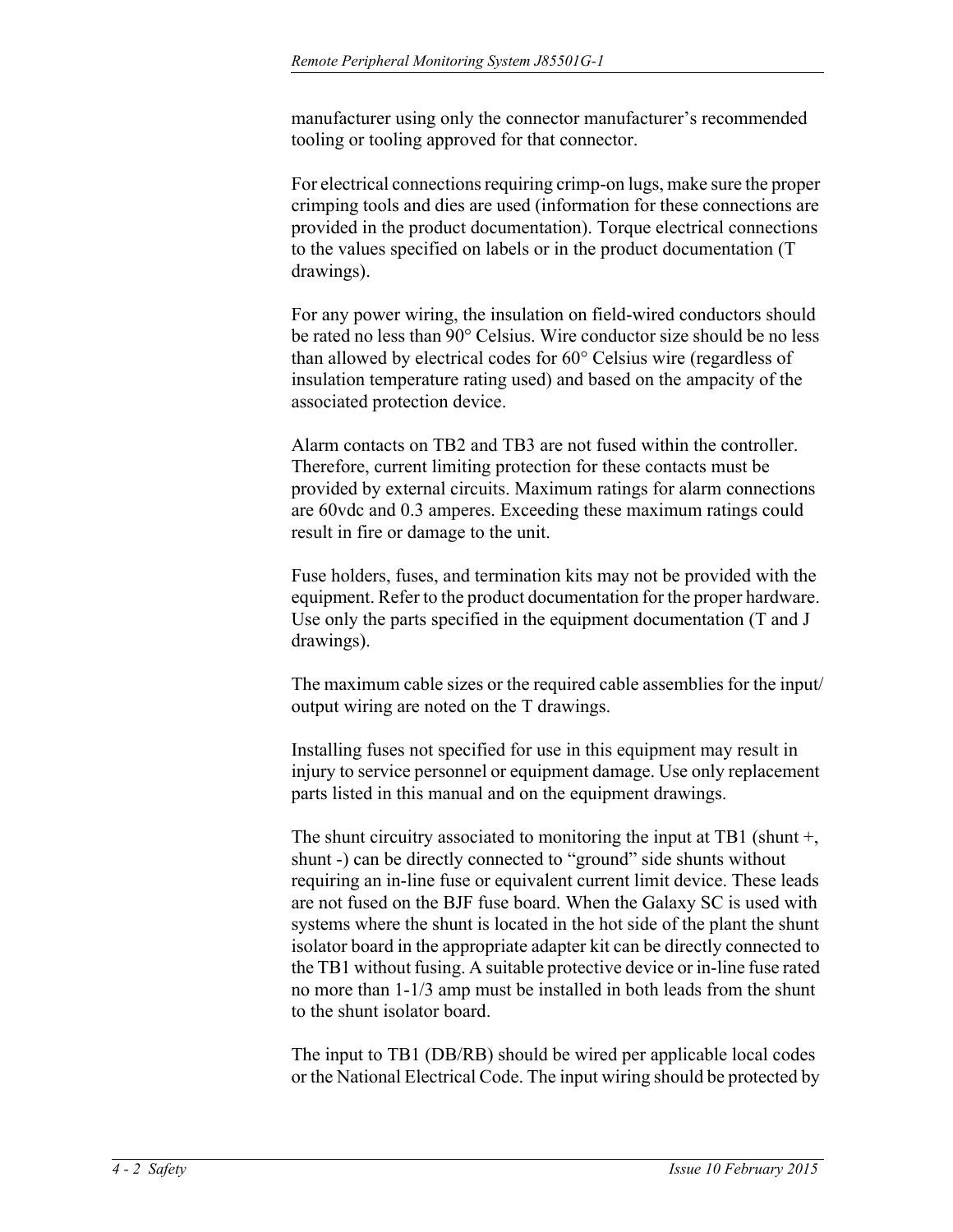<span id="page-30-0"></span>a suitable dc rated overcurrent protector. The internal circuits supplied by these inputs are protected on the fuse board inside the controller.

Each output of the peripheral monitor board supplies the peripheral monitoring system modules with current limited Class 2 levels from an inherently limited transformer rated 30 vac max. The typical operating current from each output is less than 0.5 amps (with a maximum of 85 modules attached).

Connectors on the backplane contain communication circuits, current limited signals, and 19 to 30vdc or 36 to 60vdc control signals fused at 1-1/3 amp.

The PCPWR connector on the fuse board is fused at 3 amps. This is intended for supplying dc power to devices located next to the controller.

The BATT PRED connector on the fuse board contains current limited circuitry.

Use only the screws provided for mounting the equipment in a frame or equivalent screws no smaller than No. 12-24 x 5/8. A minimum of 4 screws should be used on each side.

Grounding/bonding for the equipment can be provided through the mounting brackets. In this case, make sure the frame is suitably grounded. There is also a place provided on the equipment for the connection of a grounding conductor.

This controller uses a replaceable lithium battery:

#### **WARNING**

Danger of explosion or fire if lithium battery is incorrectly replaced. Replace only with Panasonic BR2032 or an equivalent recommended by the manufacturer. Spare batteries may be ordered per the product documentation. Lithium batteries may be regulated wastes (due to reactivity) when disposed of. Always discard used batteries according to applicable local, state, and federal regulations.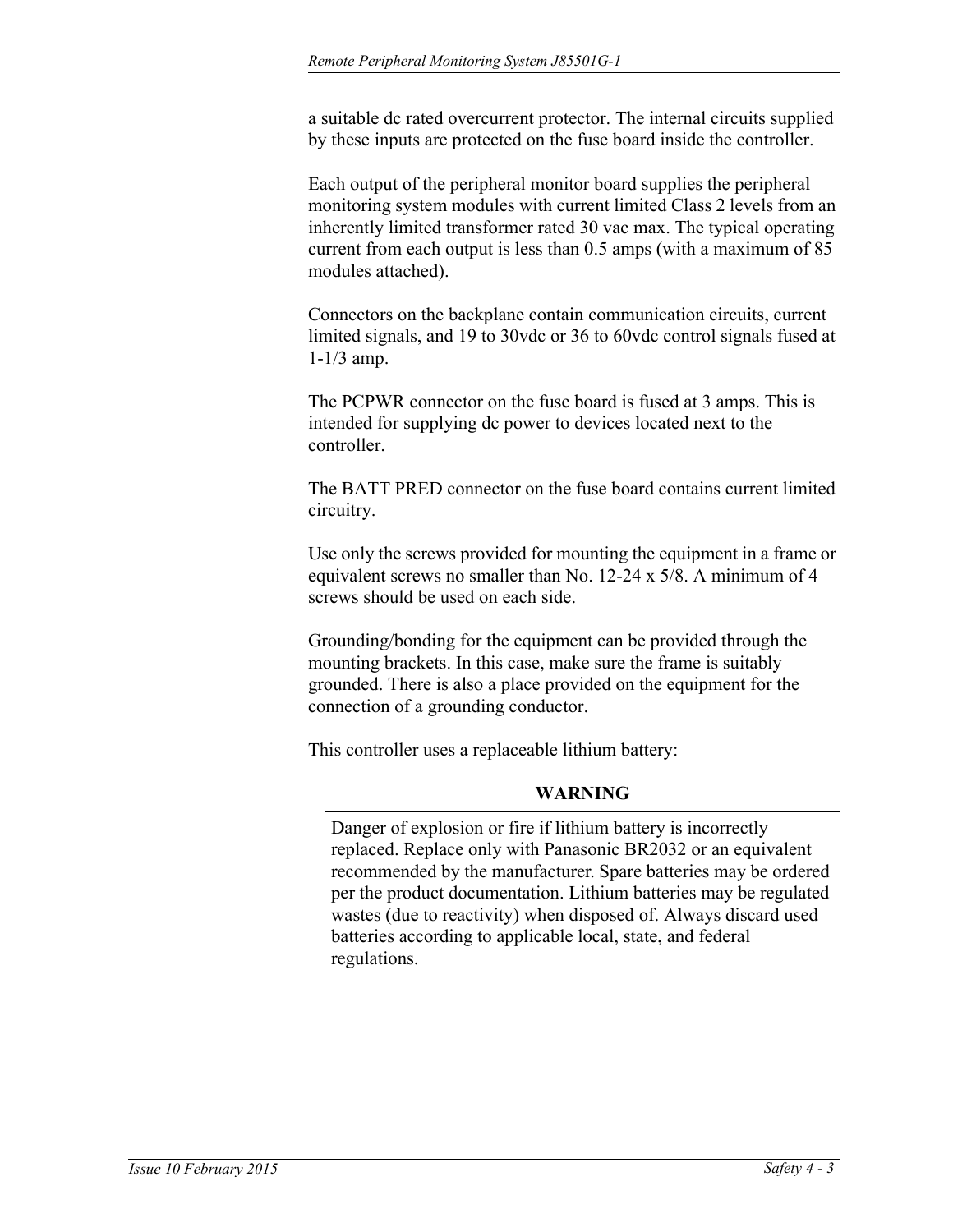#### **Notice:**

<span id="page-31-0"></span>The battery manufacturer, Panasonic, has provided the following information regarding its product. Caution: Risk of fire, explosion, and burns. Do not recharge, disassemble, heat above 100° C (212° F), or incinerate. Dispose of used batteries promptly. Keep away from children.

#### Install, service, and operate equipment only by professional, skilled and qualified personnel who have the necessary knowledge and practical experience with electrical equipment and who understand the hazards that can arise when working on this type of equipment. *Precautions*

Disconnect batteries from outputs and/or follow safety procedures while working on equipment. Batteries may be connected in parallel with the output of the rectifiers. Turning off the rectifiers will not necessarily remove power from the bus.

Do not disconnect permanent bonding connections unless all power inputs are disconnected.

Verify that equipment is properly safety earth grounded before connecting power. High leakage currents may be possible.

Exercise care and follow all safety warnings and practices when servicing this equipment. Hazardous energy and voltages are present in the unit and on the interface cables that can shock or cause serious injury. When equipped with ringer modules, hazardous voltages will be present on the ringer output connectors.

Use the following precautions in addition to proper job training and safety procedures:

- Use only properly insulated tools.
- Remove all metallic objects (key chains, glasses, rings, watches, or other jewelry).
- Follow Lock Out Tag Out (LOTO) procedures: customer specified, site specific, or general as appropriate.
- Disconnect all power input before servicing the equipment. Check for multiple power inputs.
- Wear safety glasses.
- Follow Personal Protective Equipment requirements: customer specified, site specific, or general as appropriate.
- Test circuits before touching.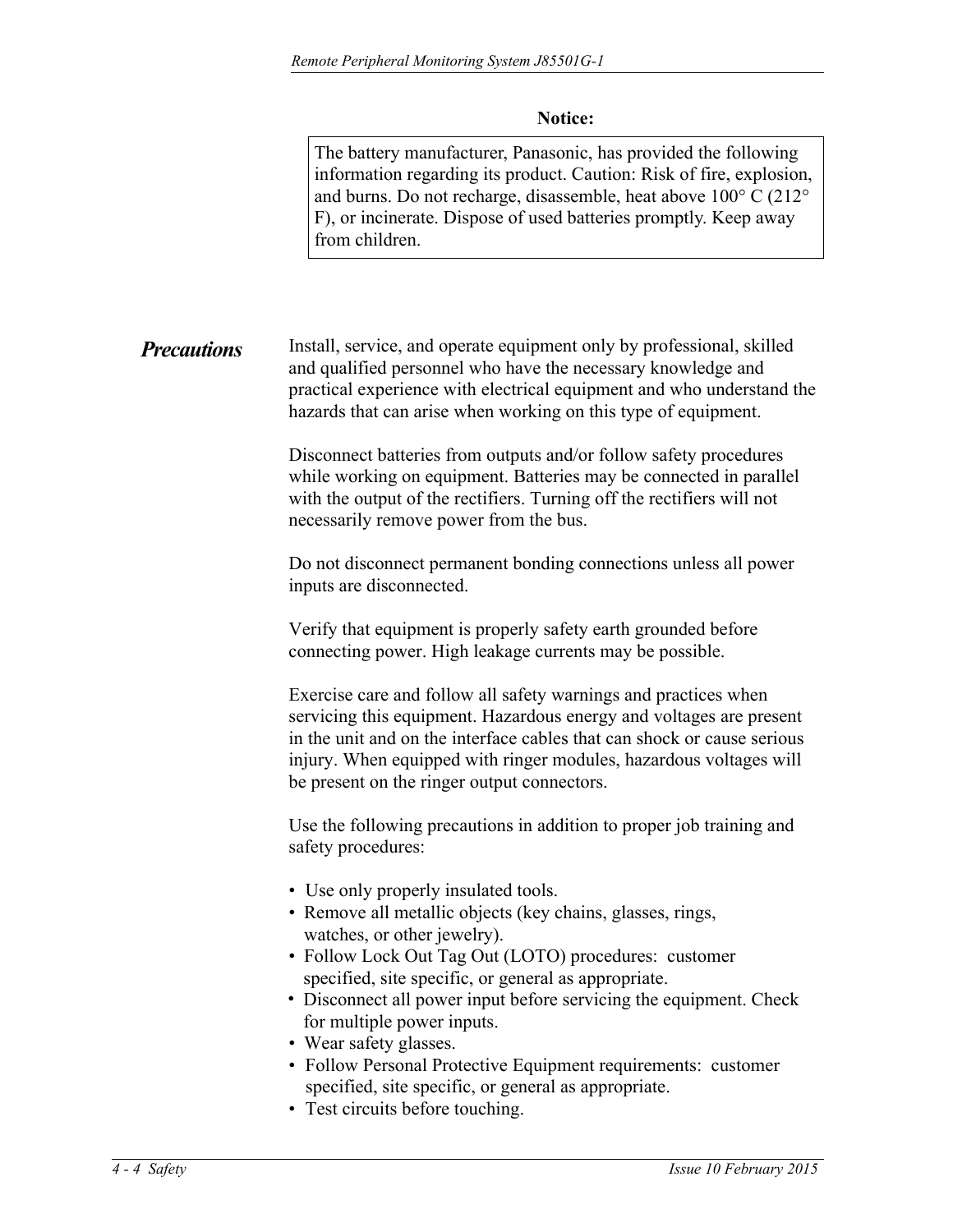- Be aware of potential hazards before servicing equipment.
- Identify exposed hazardous electrical potentials on connectors, wiring, etc.
- Avoid contacting circuits when removing or replacing covers;.
- Use a personal ESD strap when accessing or removing electronic components.
- Follow procedures for working at heights more than 4ft above the floor: customer specified, site specific, or general as appropriate.

Personnel with electronic medical devices need to be aware that proximity to DC power and distribution systems, including batteries and cables, typically found in telecommunications utility rooms, can affect medical electronic devices, such as pacemakers. Effects decrease with distance.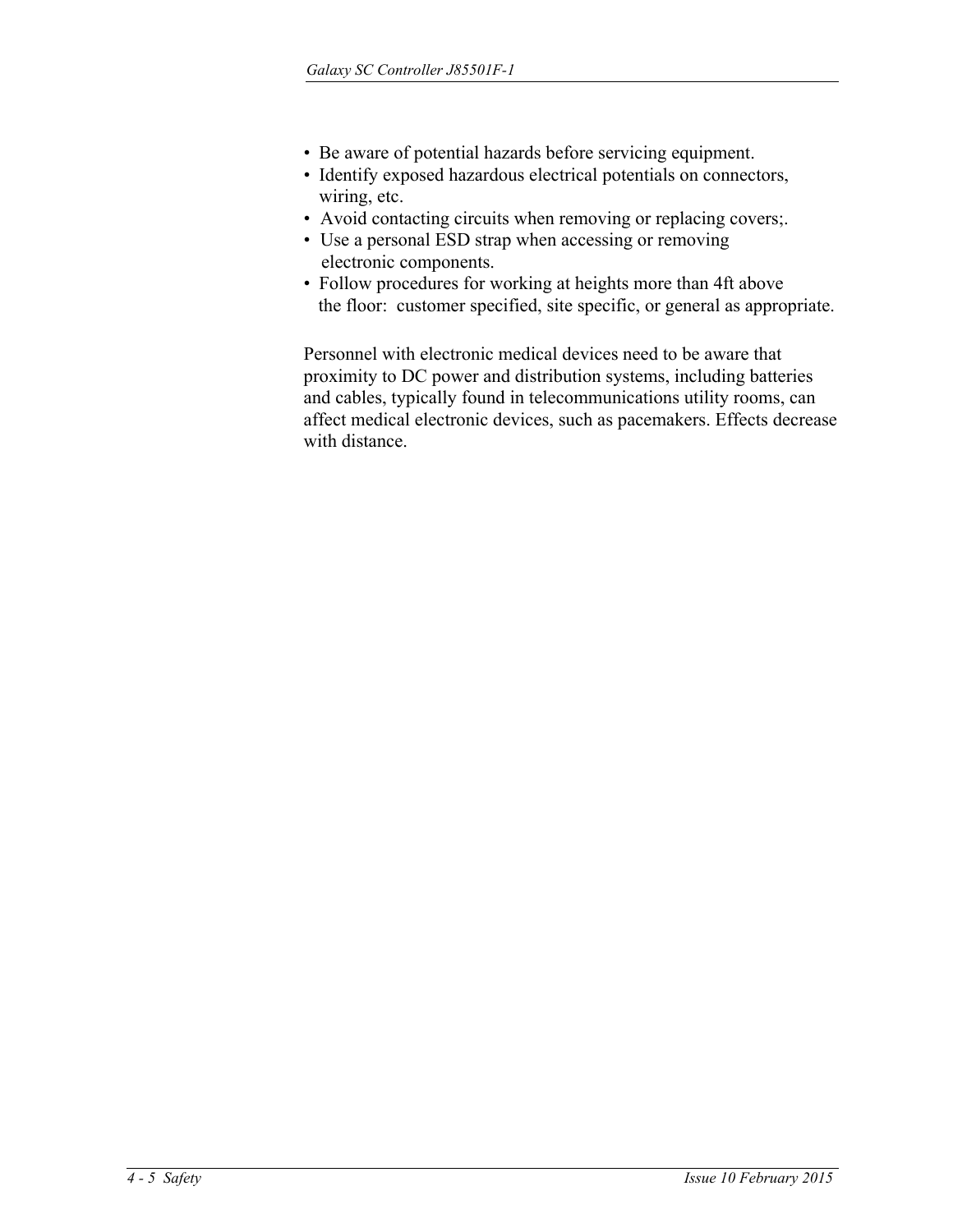## <span id="page-33-1"></span><span id="page-33-0"></span>*5 Installation*

### <span id="page-33-2"></span>*Installation Preparations*

<span id="page-33-4"></span><span id="page-33-3"></span>

| <b>Installation</b><br><b>Materials</b> | 1 set of standard installer's tools (standard size screwdrivers)<br>٠<br>Universal digital multimeter (Fluke 8060A or equivalent)<br>٠<br>Jeweler's screwdriver<br>٠<br>Crimp tool (22-16 gauge)<br>٠<br>Ballpoint pen<br>٠ |
|-----------------------------------------|-----------------------------------------------------------------------------------------------------------------------------------------------------------------------------------------------------------------------------|
| <b>Safety</b>                           | When working in a powered plant, USE EXTREME CARE to<br>avoid contacting exposed terminals and bus bars.                                                                                                                    |
|                                         | Make sure the plant is properly grounded according to local<br>٠<br>building codes before proceeding.                                                                                                                       |
|                                         | Label all cables associated with the change before beginning<br>installation.                                                                                                                                               |
|                                         | Read the Safety section of this product manual carefully before<br>$\bullet$<br>installing the RPM modules. Follow all safety instructions and<br>warnings during the installation process.                                 |
|                                         | Observe antistatic precautions during the installation procedure.                                                                                                                                                           |
|                                         | Remove all metal jewelry.                                                                                                                                                                                                   |
|                                         | <b>DANGER</b>                                                                                                                                                                                                               |
|                                         | Powered circuits may be connected to the RPM modules.<br>Use extreme caution!                                                                                                                                               |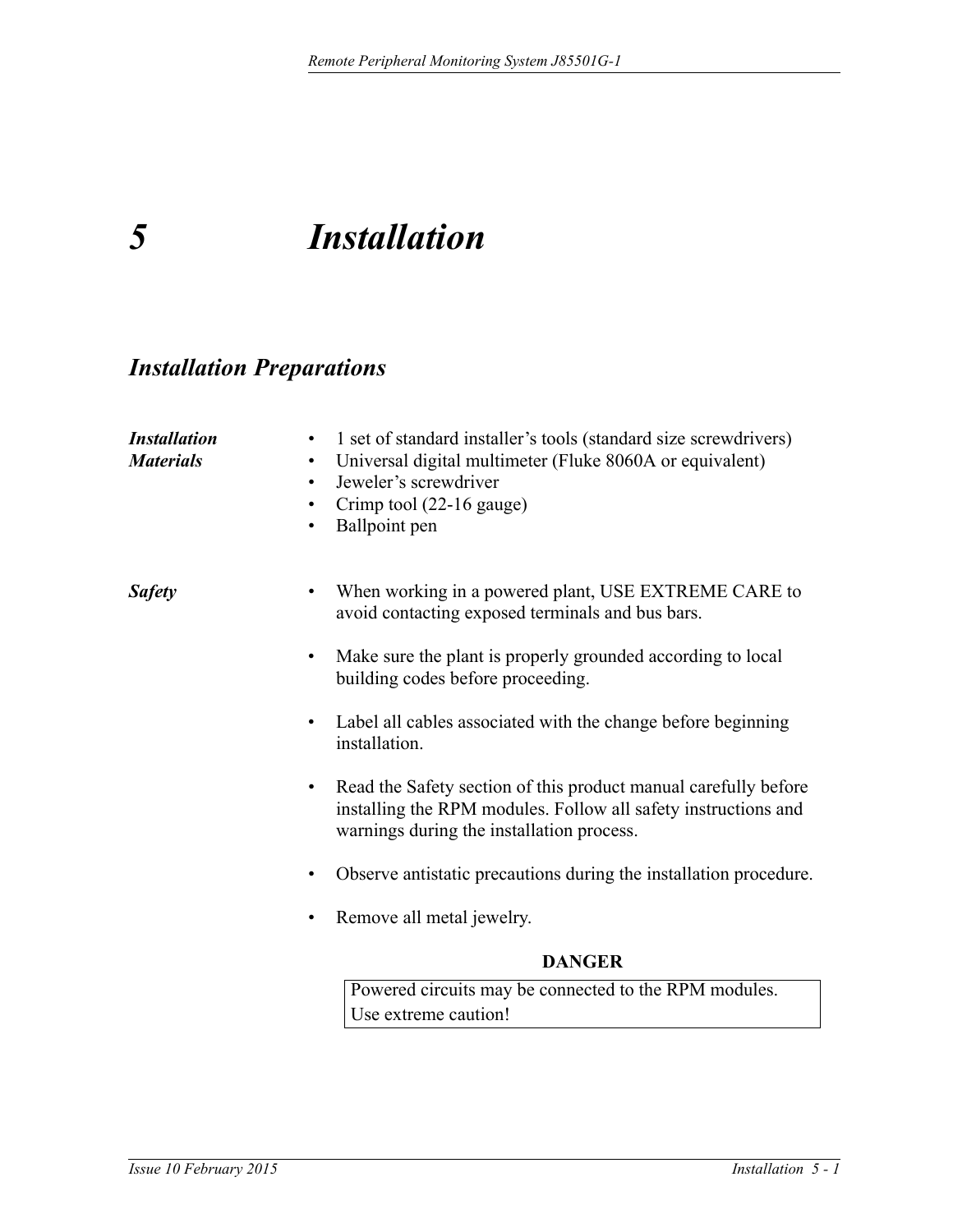### <span id="page-34-0"></span>*Replacements or Additions to an RPM System*

<span id="page-34-3"></span><span id="page-34-2"></span><span id="page-34-1"></span>

| Monitoring/<br><b>Control Units</b>        | If necessary, monitoring/control units may be disconnected from the<br>connection unit while it is powered. As long as the communications bus<br>wires are not disconnected or short-circuited, the controller will<br>continue to monitor the other modules on the bus.                                                                                                                                                                                                                             |  |
|--------------------------------------------|------------------------------------------------------------------------------------------------------------------------------------------------------------------------------------------------------------------------------------------------------------------------------------------------------------------------------------------------------------------------------------------------------------------------------------------------------------------------------------------------------|--|
|                                            | Note that all data collection (statistics, history, trend, etc.) associated<br>with a disconnected module is stopped. After the module is reconnected<br>and initialization is complete, the module is capable of providing<br>monitoring information.                                                                                                                                                                                                                                               |  |
| <b>Connection Units</b><br>or Bus          | When replacing a connection unit or rearranging a bus, the power may<br>be temporarily interrupted to all or part of the Remote Peripheral<br>Monitoring System. When communications are restored, some or all<br>modules on the communications bus will require time to re-initialize.                                                                                                                                                                                                              |  |
| <b>New Module Added</b><br>to End of a Bus | If a new module is being added to the end of a bus, follow the procedures<br>for the controller power-down sequence. Connect the new connection<br>unit as shown in Figure 5-5. Remove the terminating resistor from the<br>previously last connection unit and place it in the newly added<br>connection unit. Before attaching the new RPM module, set its address<br>to a non-used number. Attach the module to the connection unit. Follow<br>instructions for the Controller power-up sequence. |  |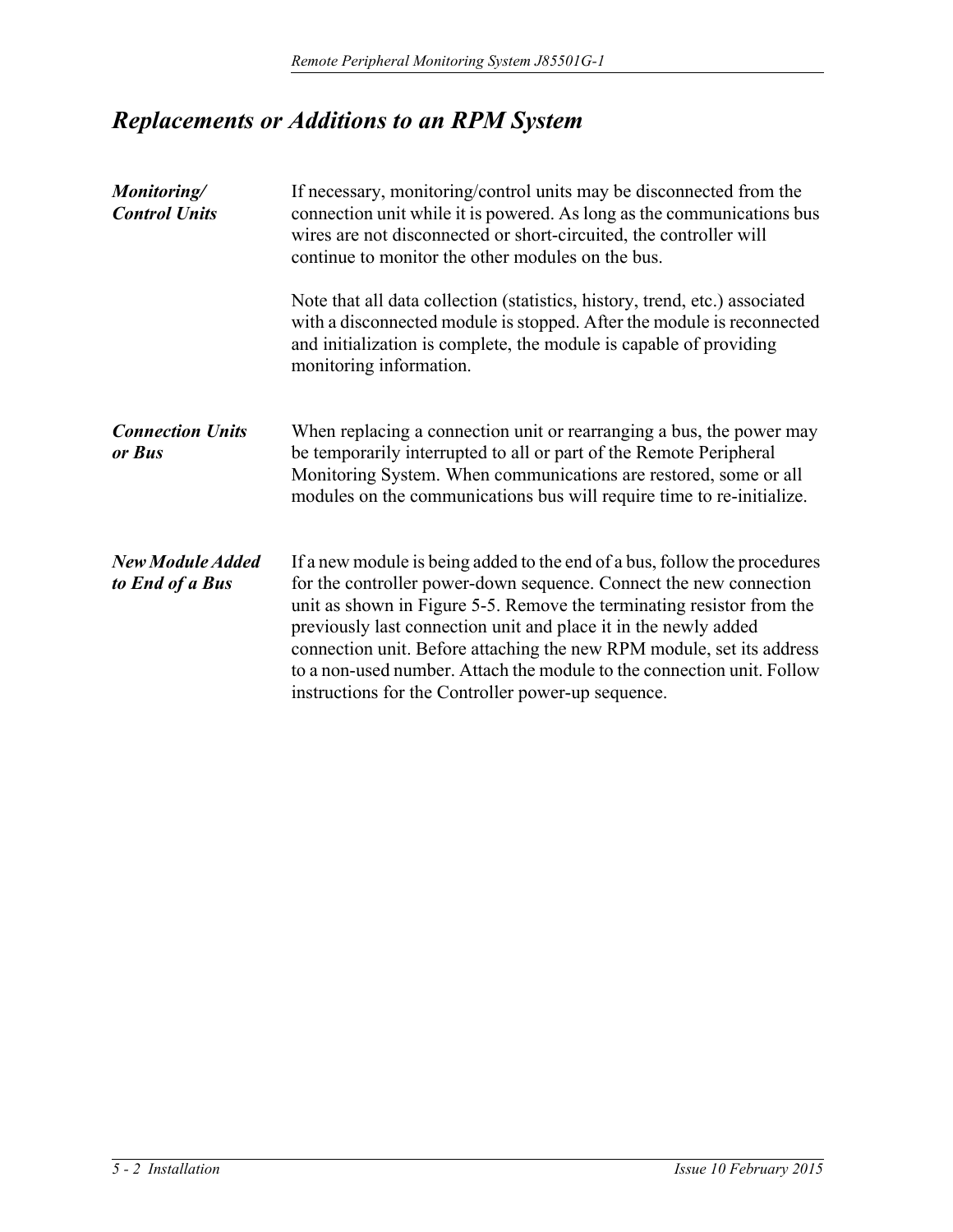### <span id="page-35-0"></span>*Mounting the Modules*

<span id="page-35-2"></span><span id="page-35-1"></span>

| <b>Location</b>          | Individual RPM modules can be secured to virtually any location near<br>the equipment to be monitored. The connection unit allows front access<br>to all termination points.                                                                                                          |
|--------------------------|---------------------------------------------------------------------------------------------------------------------------------------------------------------------------------------------------------------------------------------------------------------------------------------|
|                          | Note: Make sure the mounting location allows easy viewing of the green<br>status LED on the module.                                                                                                                                                                                   |
| <b>Optional Panel or</b> | RPMs can be installed on a mounting panel or bracket. The J85501G-1                                                                                                                                                                                                                   |
| <b>Brackets</b>          | Lists K1, K2, and K3 panel and brackets, and the GPS panel (comcode<br>848285854) are illustrated in Figure 5-1. Comcoded mounting panels<br>848412367 and 108984477 are similar to List K1 but are designed for<br>standard 23-inch frames. Refer to Section 2 for more information. |

<span id="page-35-3"></span>

| <b>Mounting the Modules</b>                                                                                          |                                                                                              |  |  |
|----------------------------------------------------------------------------------------------------------------------|----------------------------------------------------------------------------------------------|--|--|
| <b>Step</b>                                                                                                          | <b>Action</b>                                                                                |  |  |
| $\mathbf{1}$                                                                                                         | Mount the panel or bracket using the screws that have<br>been provided. Refer to Figure 5-1. |  |  |
| $\overline{2}$                                                                                                       | Attach the module base to the panel, bracket, or other<br>location.                          |  |  |
| List K2 Bracket<br>List K3 Bracket<br>Mounting Brackets on<br>Top of GPS Cabinet<br>List K1 Panel<br>848285854 Panel |                                                                                              |  |  |
| <b>Figure 5-1: Mounting Panel and Brackets</b>                                                                       |                                                                                              |  |  |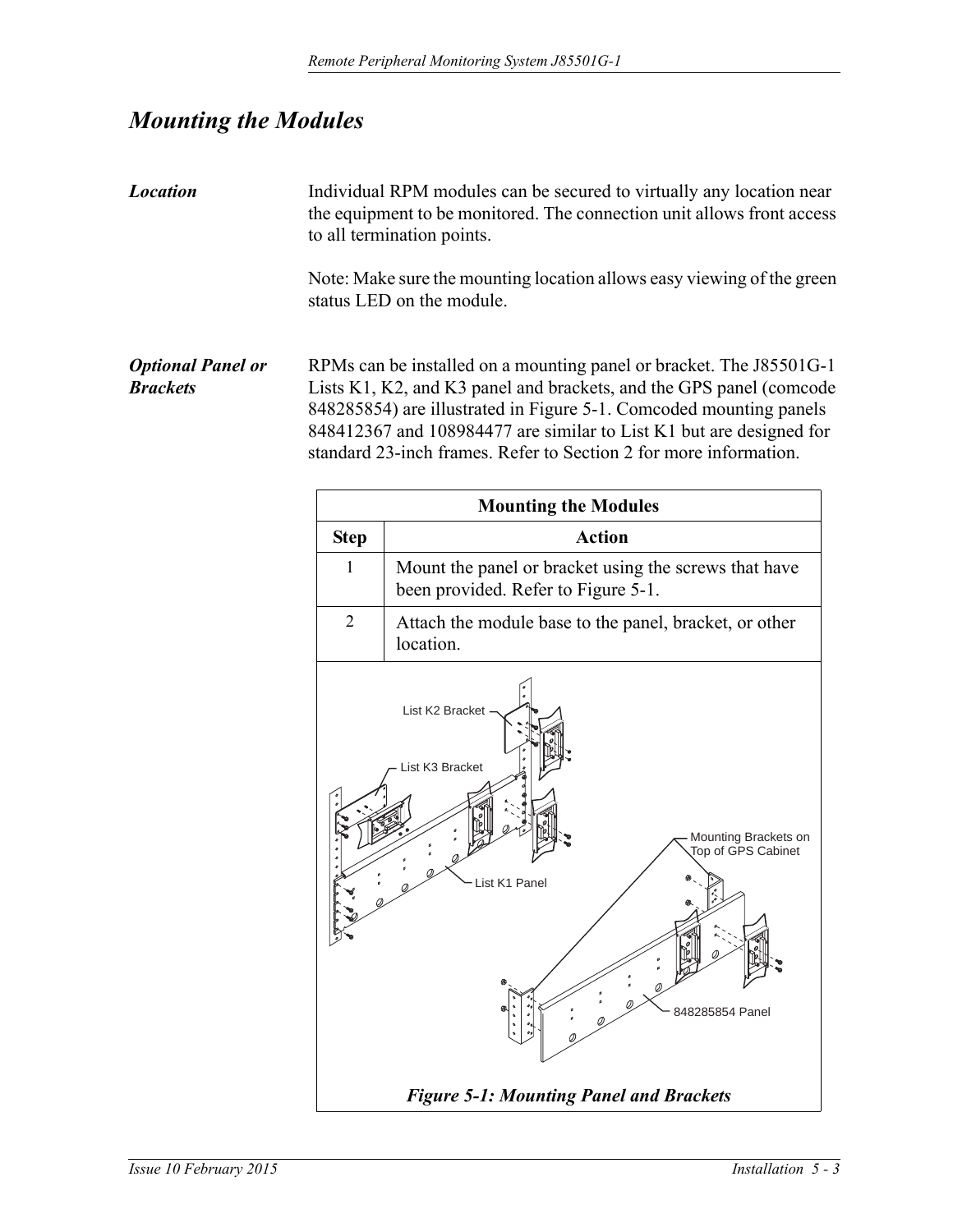### <span id="page-36-0"></span>*Making TB101 and TB102 Connections*

<span id="page-36-1"></span>*TB101* The connection for the monitoring/control signals is made between terminal block TB101 on the RPM module and the equipment being monitored.

The connection units are wired as follows:

- For Voltage, Shunt, Binary, and Transducer Modules, use TB101 to connect the six voltage channel inputs and one temperature channel input.
- For the Temperature Module, use TB101 to connect up to seven thermistors or thermal probes to different measuring points.
- For the Control Relay Module, use TB101 to connect up to three control points. The maximum relay contact voltage is 110 Vdc and maximum current is 0.3 Adc. Wiring to TB101 depends on the voltage, current, local building codes, and various other characteristics of the controlled point.
- <span id="page-36-2"></span>*TB102* The connection for communications input/output is made between terminal block TB102 on the RPM module and the controller interface circuit pack.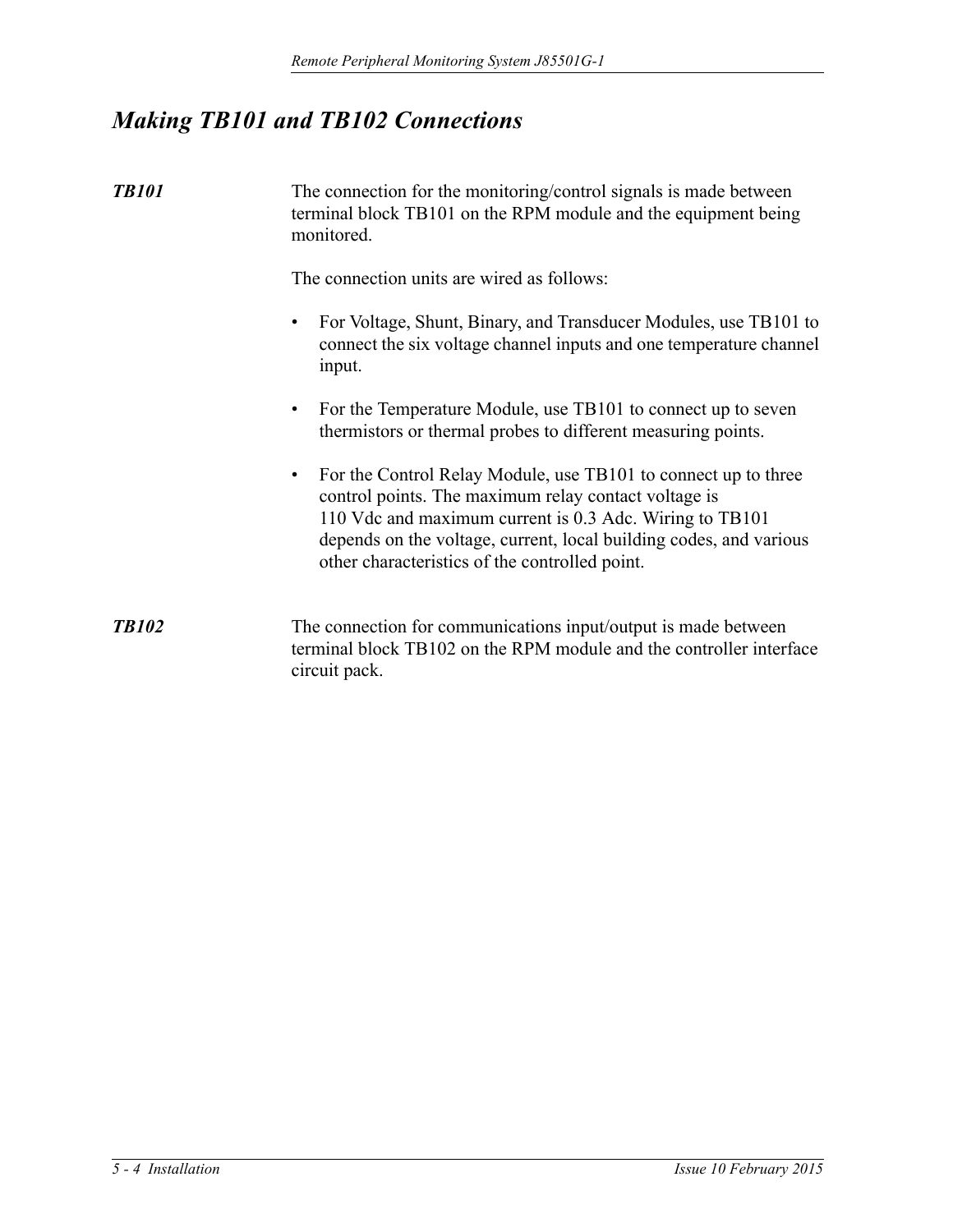| <b>Making TB101 and TB102 Connections</b> |                                                                                                                                                                                                                                                      |  |
|-------------------------------------------|------------------------------------------------------------------------------------------------------------------------------------------------------------------------------------------------------------------------------------------------------|--|
| <b>Step</b>                               | <b>Action</b>                                                                                                                                                                                                                                        |  |
| $\mathbf{1}$                              | Connect wiring from monitored equipment to TB101<br>on the RPM module connection unit, as shown in<br>Figures 5-2, 5-3, and 5-4.<br>Note: Except for the temperature input, maintain                                                                 |  |
|                                           | correct polarity.                                                                                                                                                                                                                                    |  |
| $\overline{2}$                            | Using shielded twisted pair cable (comcode<br>407377704), wire the input/output communications<br>bus from TB102 to the bus controller circuit pack. If<br>connecting more than one RPM, daisy chain the<br>modules, as shown in Figure 5-5.         |  |
|                                           | Note: Polarity is not essential for the input/output<br>communications bus wiring (except for shield).                                                                                                                                               |  |
| 3                                         | Using the circuit pack installation guide corresponding<br>to the Galaxy controller, install the RPM bus controller<br>circuit pack.                                                                                                                 |  |
| $\overline{4}$                            | Before terminating the bus wire at the controller, run<br>the wire three times through one of the supplied<br>inductor beads (406712968). See Figure 5-5.<br>Note: Use one inductor bead for each bus.                                               |  |
| 5                                         | Route the wires connected to the module through the<br>open-faced bottom of the connection unit. Place a cable<br>tie or waxed cord through the opening at the bottom of<br>the connection unit and around the connected wires for<br>strain relief. |  |
|                                           | Continued on next page.                                                                                                                                                                                                                              |  |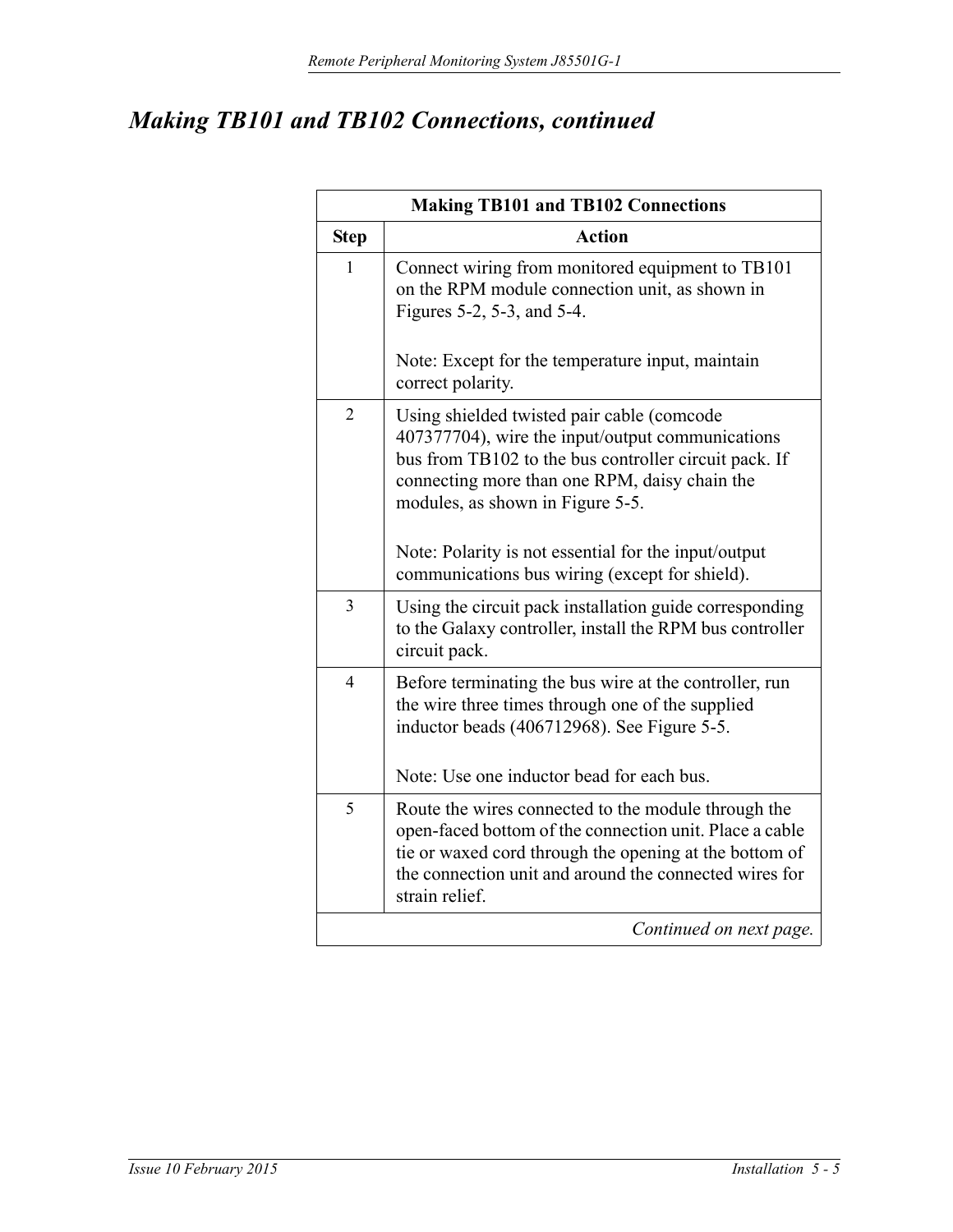<span id="page-38-0"></span>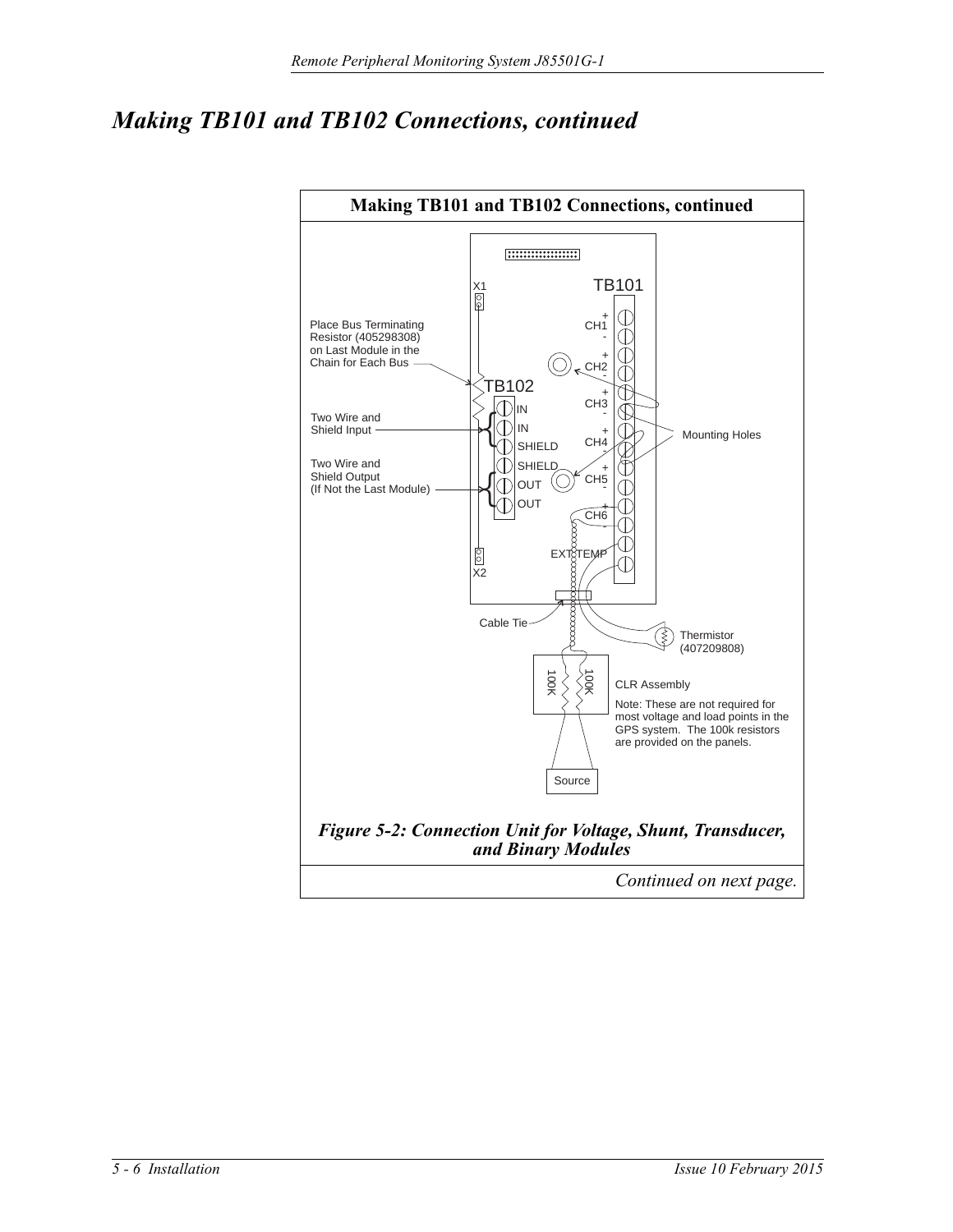<span id="page-39-0"></span>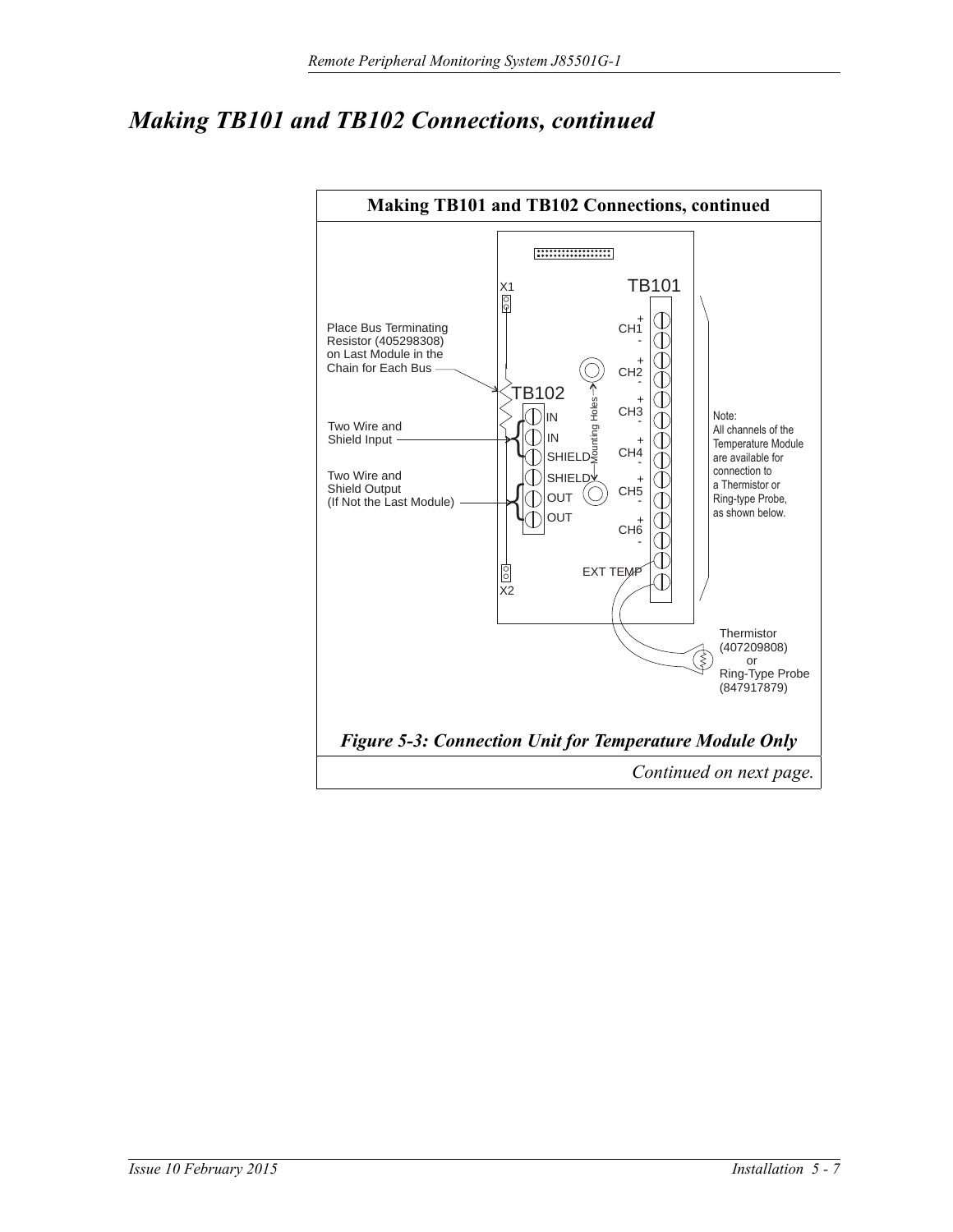<span id="page-40-0"></span>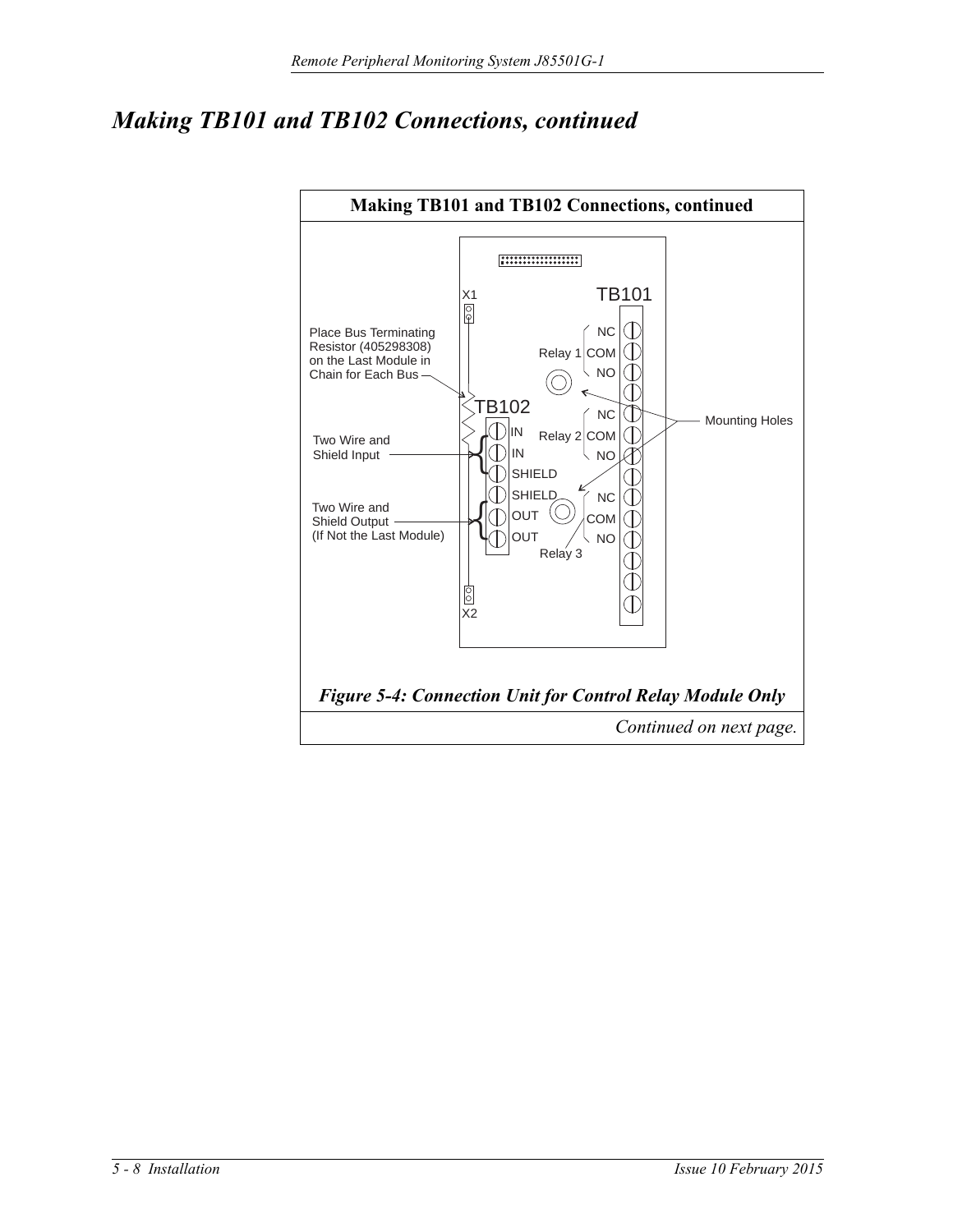<span id="page-41-0"></span>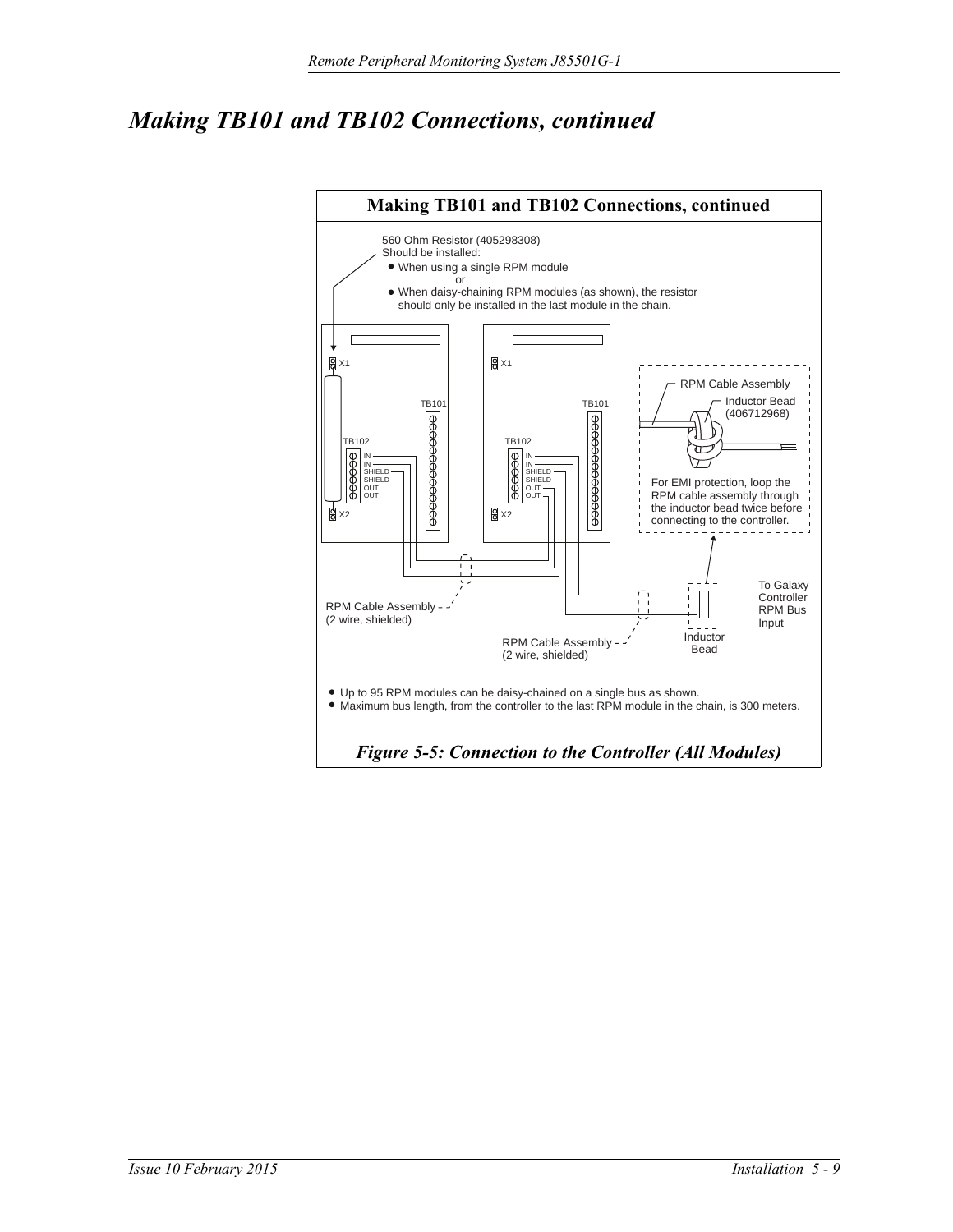### <span id="page-42-0"></span>*Terminating the Final Module*

| <b>Terminating the Final Module</b> |                                                                                                                                                                                                                                                                                                       |  |  |
|-------------------------------------|-------------------------------------------------------------------------------------------------------------------------------------------------------------------------------------------------------------------------------------------------------------------------------------------------------|--|--|
| <b>Step</b>                         | <b>Action</b>                                                                                                                                                                                                                                                                                         |  |  |
| 1                                   | Place a terminating resistor (560 ohm, 10 watt;<br>comcode 405298308) in the socket of the final bus<br>module for each of the three buses. See Figure 5-5.                                                                                                                                           |  |  |
|                                     | Note: If a bus is not used, install a terminating resistor<br>on the controller interface for the unused bus.                                                                                                                                                                                         |  |  |
| $\overline{2}$                      | To verify that no shorts exist between the two cable<br>connections (blue or white) on the final bus module,<br>measure the resistance across the blue and white wires<br>of the module containing the terminating resistor. The<br>resistance measurement should be in the range of<br>560-600 ohms. |  |  |
|                                     | If the resistance measurement is in the range of<br>560-600 ohms, proceed to "Assigning Module<br>Addresses."                                                                                                                                                                                         |  |  |
|                                     | If the resistance measurement is <i>not</i> in the range of<br>560-600 ohms, verify that the 560 ohm, 10 watt resistor<br>has been installed in the last module. If not, install it<br>now and repeat the measurement. If the measurement<br>is not in the 560-600 ohm range, proceed to Step 3.      |  |  |
| 3                                   | Check for cracks in the 560 ohm, 10 watt resistor.<br>a.<br>If cracks exist, replace the resistor. Repeat Step 2.                                                                                                                                                                                     |  |  |
|                                     | Check for loose connections of the white and blue<br>b.<br>wires at each module and the controller. If<br>necessary, tighten connections. Repeat Step 2.                                                                                                                                              |  |  |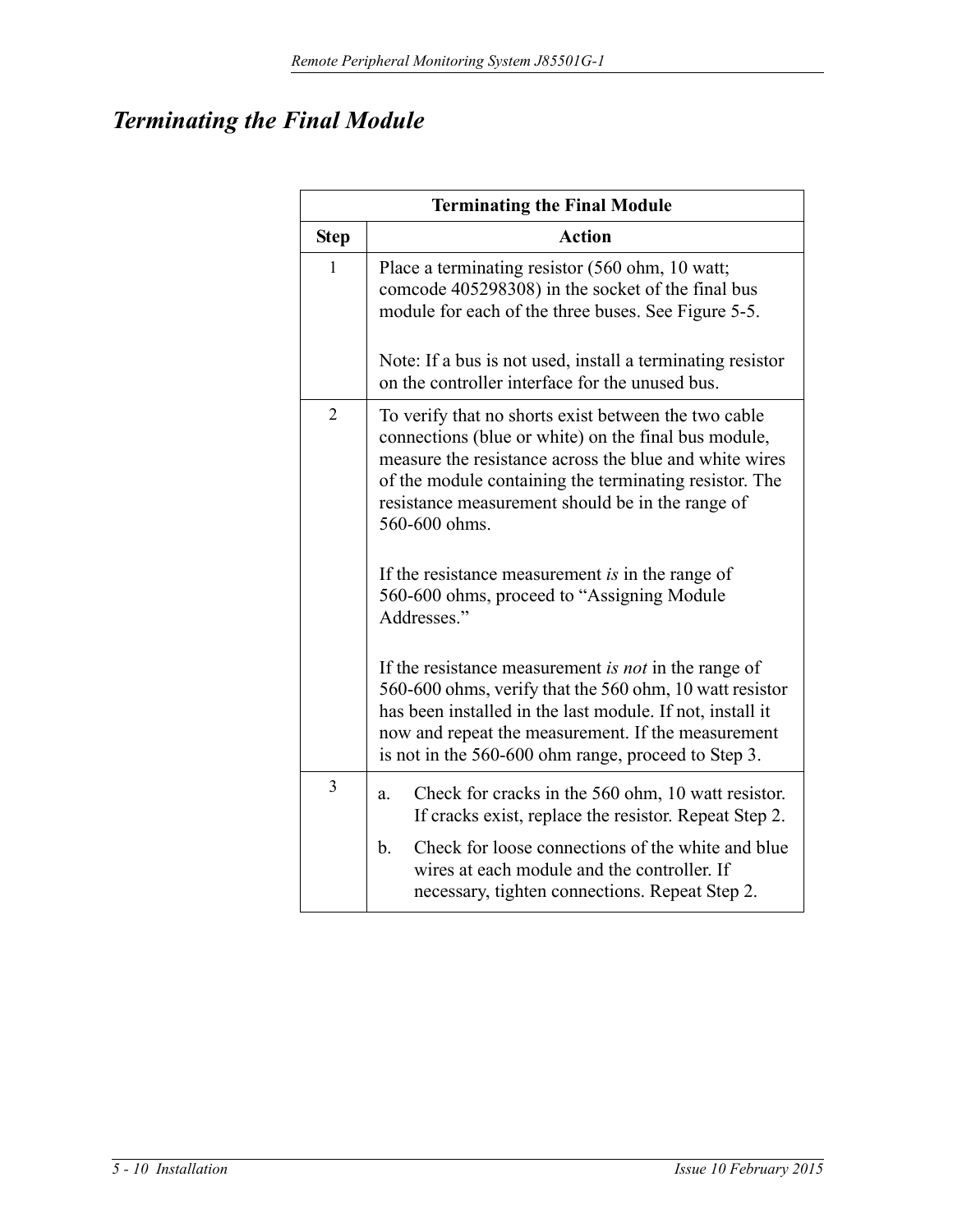### <span id="page-43-0"></span>*Assigning Module Addresses*

<span id="page-43-3"></span><span id="page-43-2"></span><span id="page-43-1"></span>

| <b>Using Unique</b><br><b>Addresses</b>  | Each module requires a unique address for proper communication<br>between the module and controller. All addresses are valid except 00.<br>The Galaxy controller will not recognize a module with a 00<br>address. |                                                             |  |
|------------------------------------------|--------------------------------------------------------------------------------------------------------------------------------------------------------------------------------------------------------------------|-------------------------------------------------------------|--|
| SW1 and SW2                              | The unique address is set with two switches (SW1 - Hi and SW2 - Low)<br>located on the Remote Peripheral Monitoring module. See Figure 5-6.                                                                        |                                                             |  |
| <b>Hexadecimal</b><br><b>Numbers</b> and | The switch display numbers/letters are in hexadecimal.                                                                                                                                                             |                                                             |  |
| <b>Letters</b>                           | For example:                                                                                                                                                                                                       | $SW1 - Hi = D$<br>$SW2$ - Low = 8<br>The HEX address is D8. |  |

Note: Appendix A provides a decimal-to-hexadecimal conversion table.

<span id="page-43-4"></span>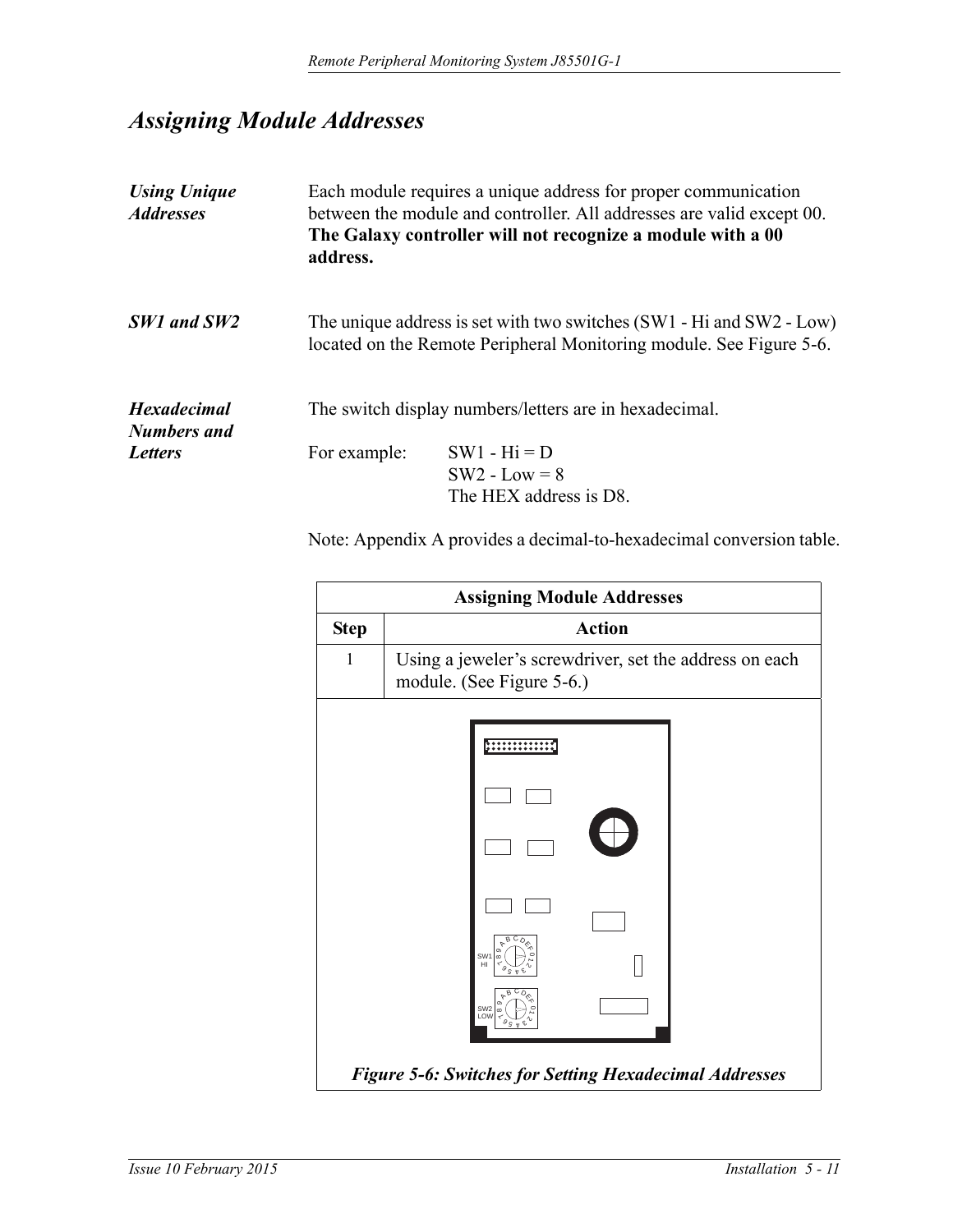### <span id="page-44-0"></span>*Installing Current Limiting Resistors*

<span id="page-44-1"></span>*Voltage, Shunt, and Transducer Modules*

<span id="page-44-3"></span><span id="page-44-2"></span>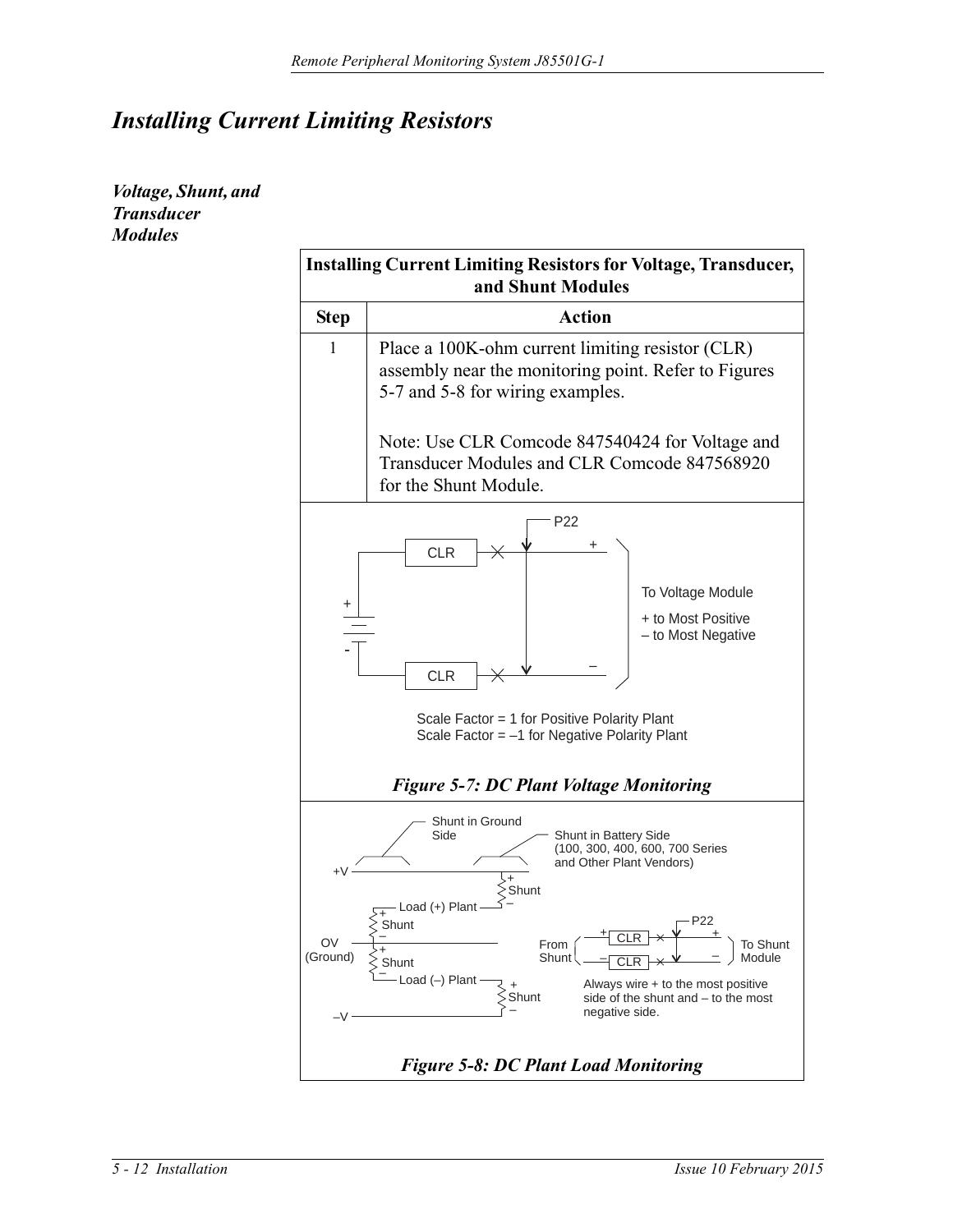#### <span id="page-45-0"></span>*Binary Module*

<span id="page-45-1"></span>

<span id="page-45-2"></span>*Continued on next page.*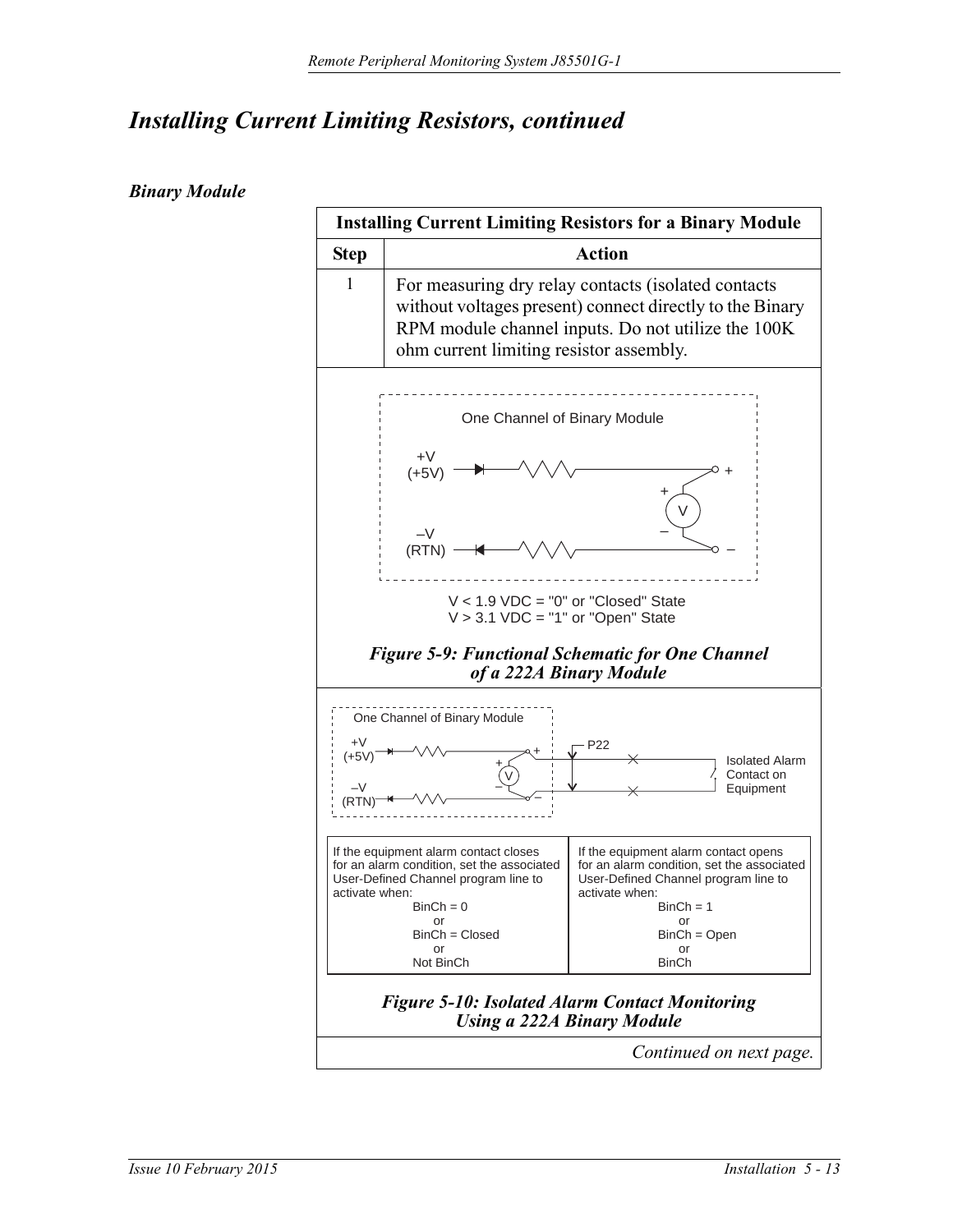

<span id="page-46-0"></span>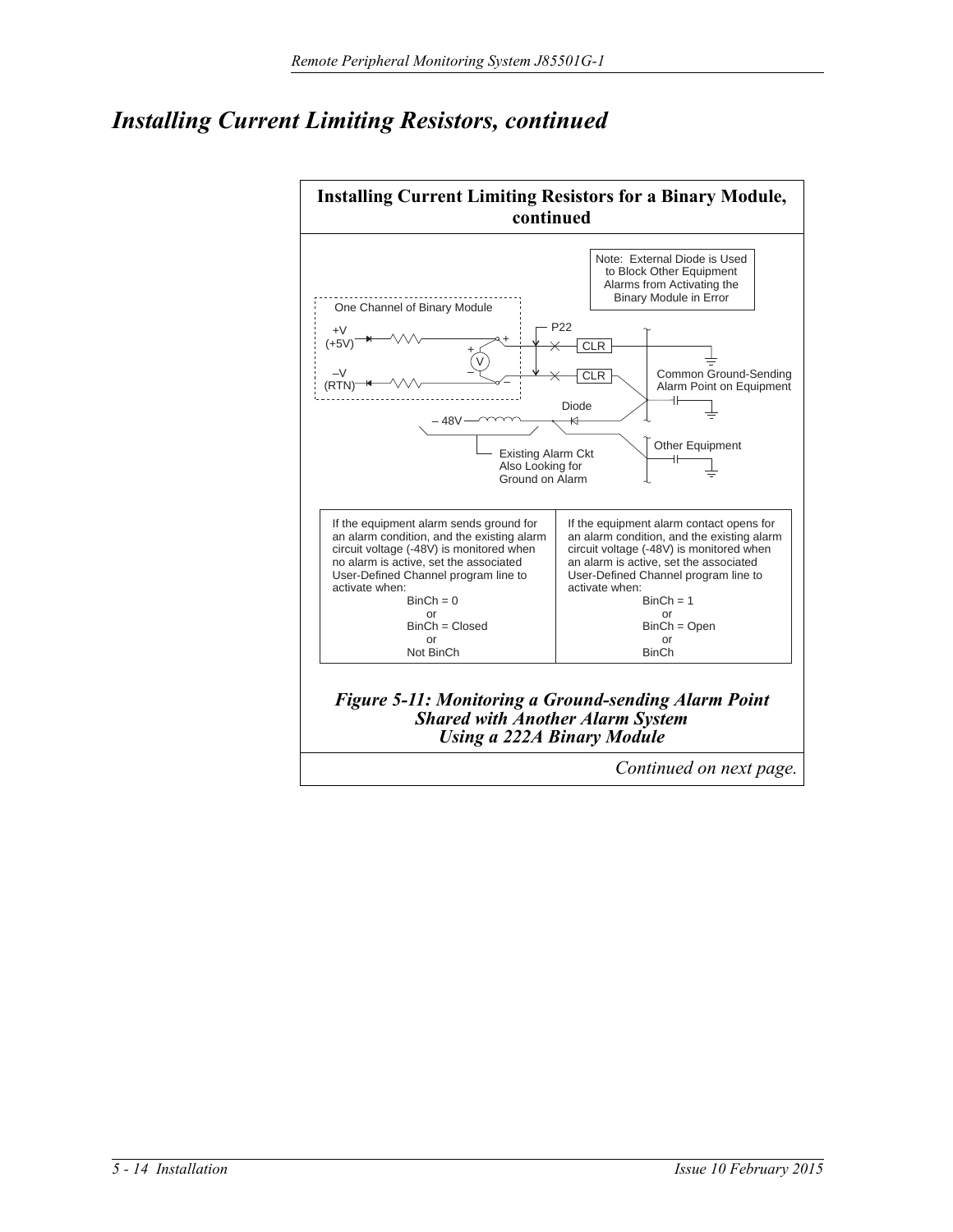<span id="page-47-0"></span>

<span id="page-47-1"></span>*Continued on next page.*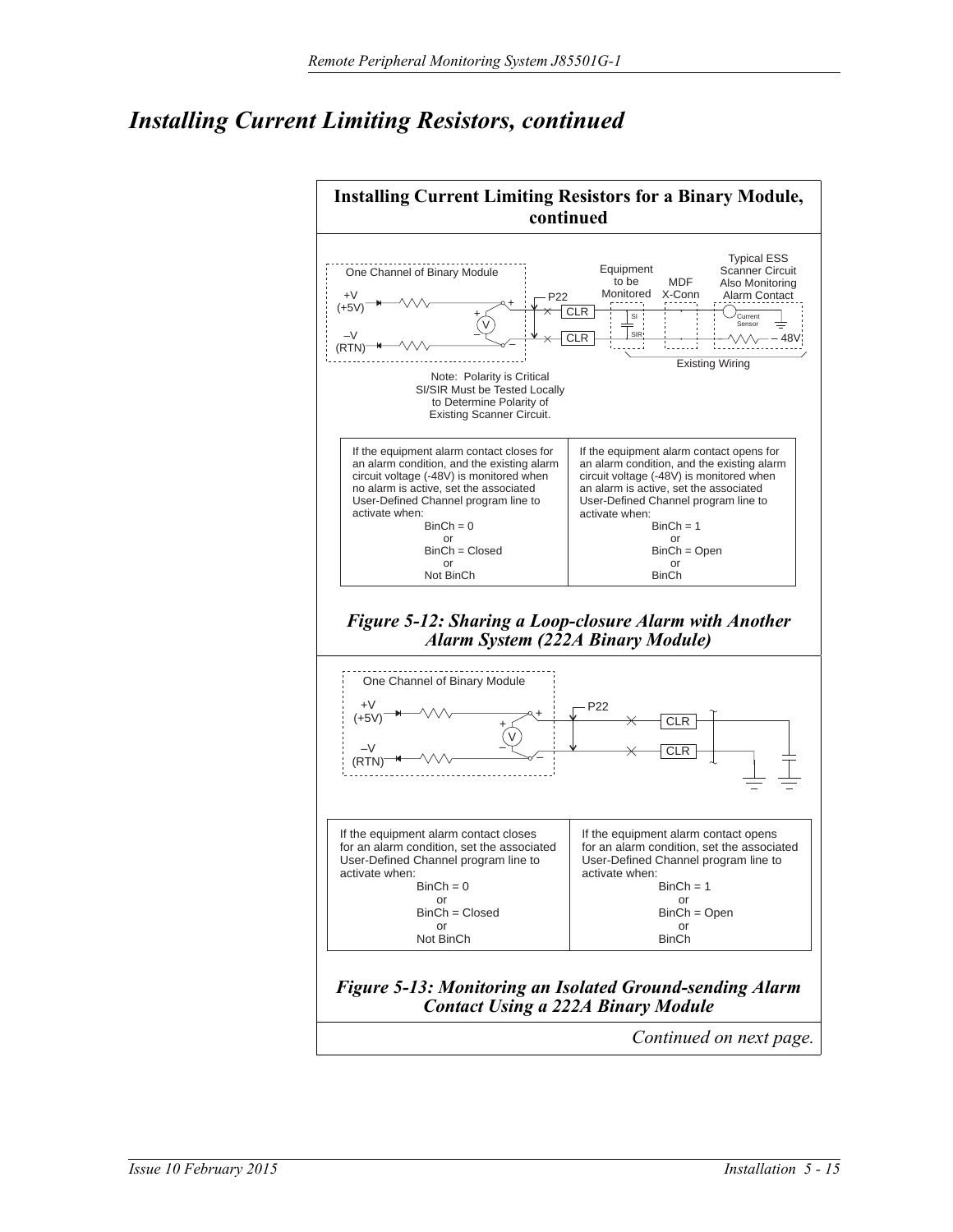<span id="page-48-0"></span>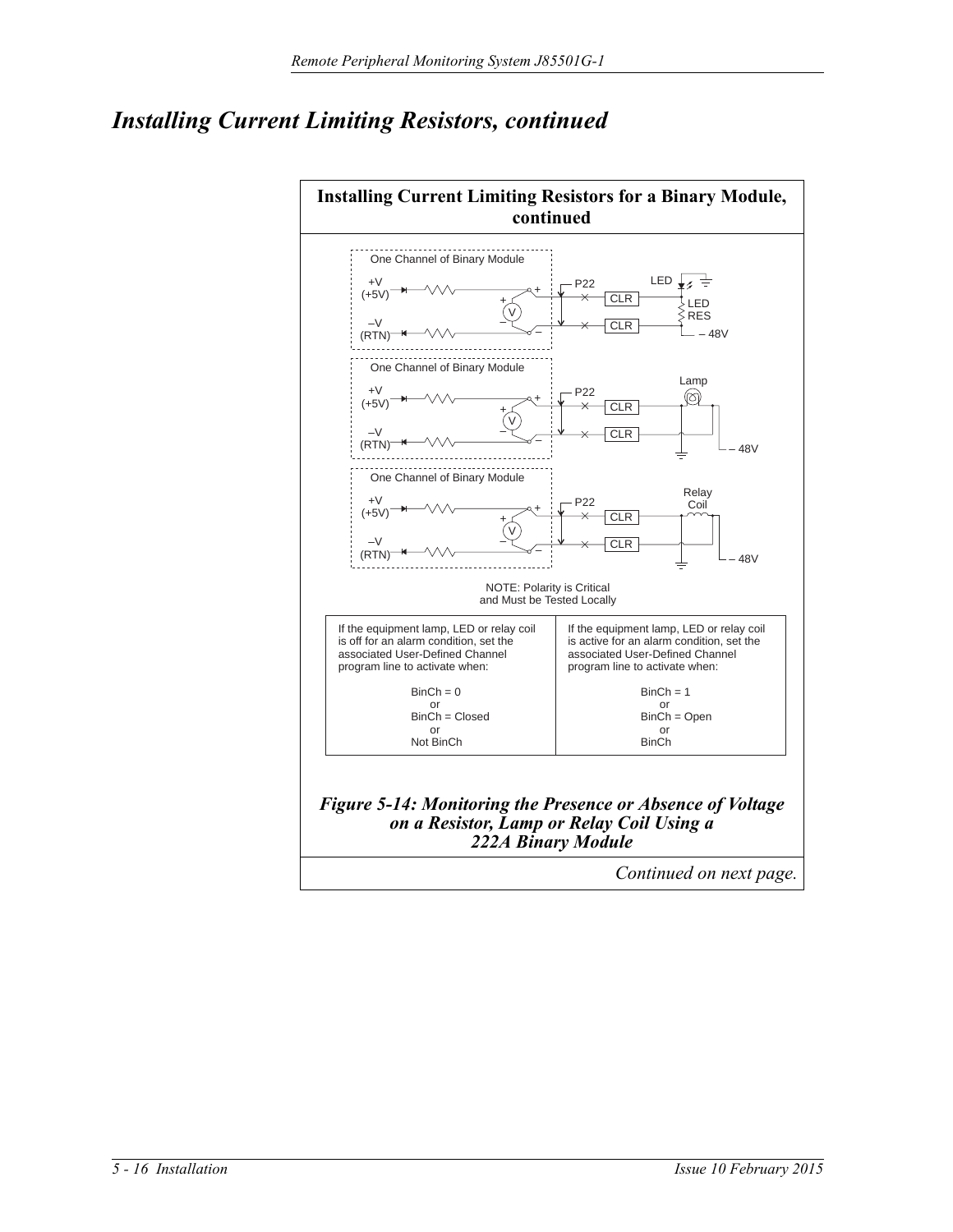

<span id="page-49-0"></span>*222A Binary Module*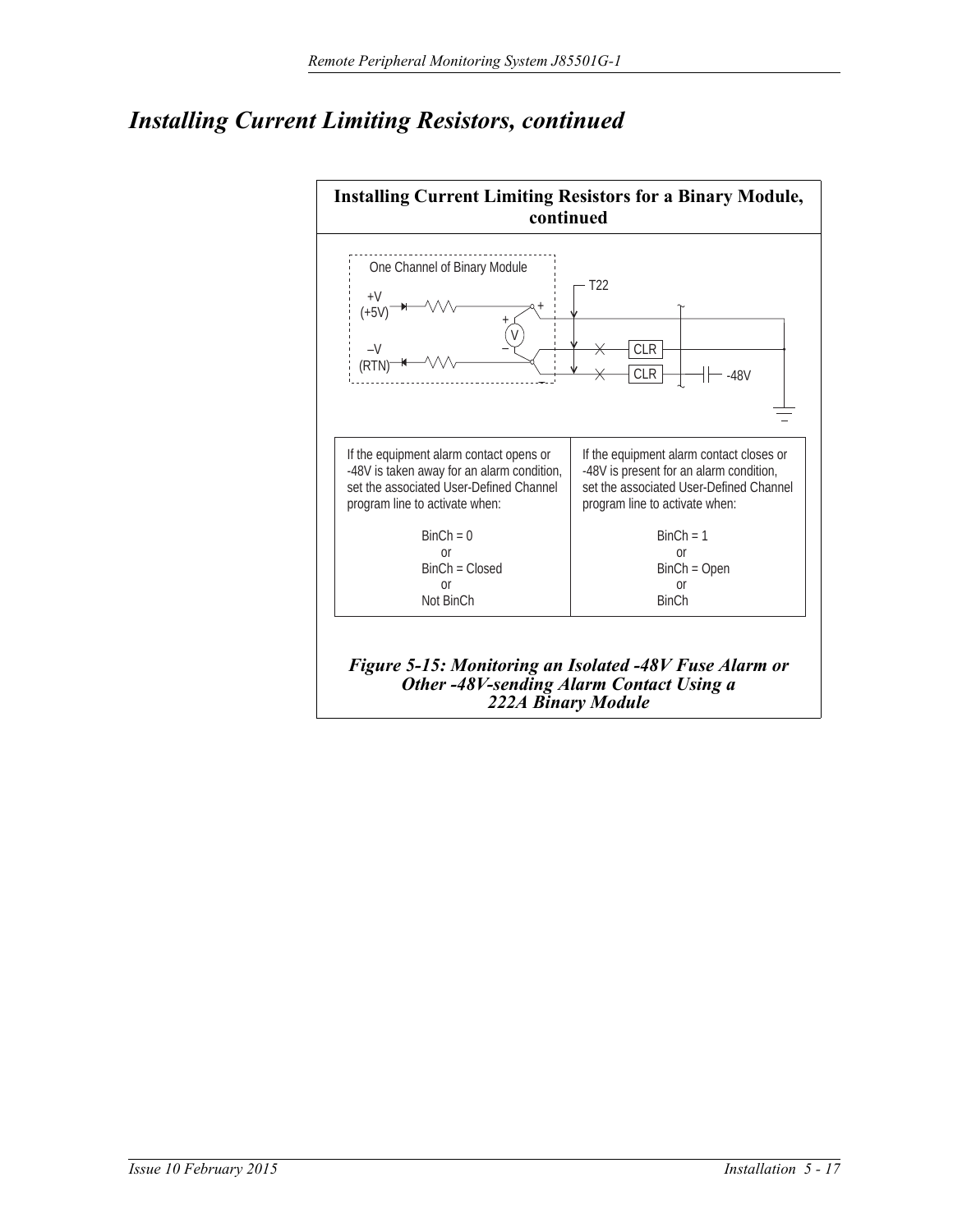### *Making the Controller Interface*

<span id="page-50-0"></span>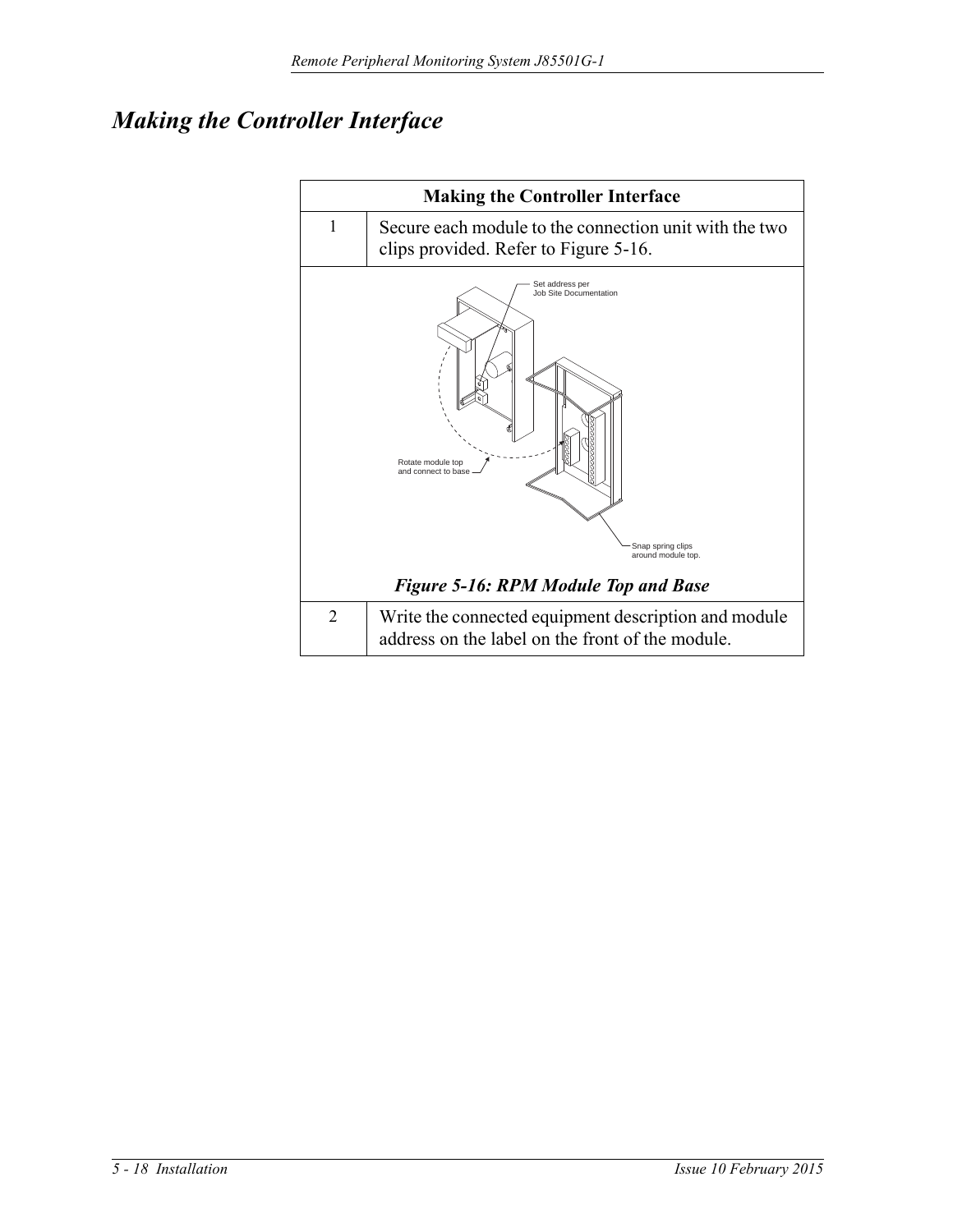### <span id="page-51-0"></span>*Initialization Sequence*

<span id="page-51-3"></span><span id="page-51-2"></span><span id="page-51-1"></span>

| <b>Rapid Cycling of</b><br>the Green LED                            | Upon connection to a controller, the RPM modules will begin the<br>initialization sequence. This is characterized by a rapid cycling of the<br>Green LED (approximately four cycles per second) on the front of the<br>module.                                                                                                                 |  |
|---------------------------------------------------------------------|------------------------------------------------------------------------------------------------------------------------------------------------------------------------------------------------------------------------------------------------------------------------------------------------------------------------------------------------|--|
| <b>Continuous</b><br><b>Illumination of the</b><br><b>Green LED</b> | The process of module initialization may require various time periods<br>depending on the total number of modules on the communications bus.<br>Once initialization has been completed, the Green LED should stay<br>continuously illuminated except for short periods when the module is<br>communicating with the controller.                |  |
| <b>Slow Cycling of the</b><br><b>Green LED</b>                      | A slow cycling of the Green LED (approximately one cycle per second)<br>will occur if the address switches of the module are set to 00 (invalid<br>address) because the controller will not recognize this address. If the<br>module address is set to 00, remove the module from the bus, change its<br>address, and re-attach it to the bus. |  |
|                                                                     | <b>Warning</b>                                                                                                                                                                                                                                                                                                                                 |  |
|                                                                     | Before changing the address, the module must be electrically<br>disconnected from the bus. The module should not be                                                                                                                                                                                                                            |  |
|                                                                     | re-attached for at least five seconds following an address<br>change. This allows the storage capacitors in the module to<br>discharge.                                                                                                                                                                                                        |  |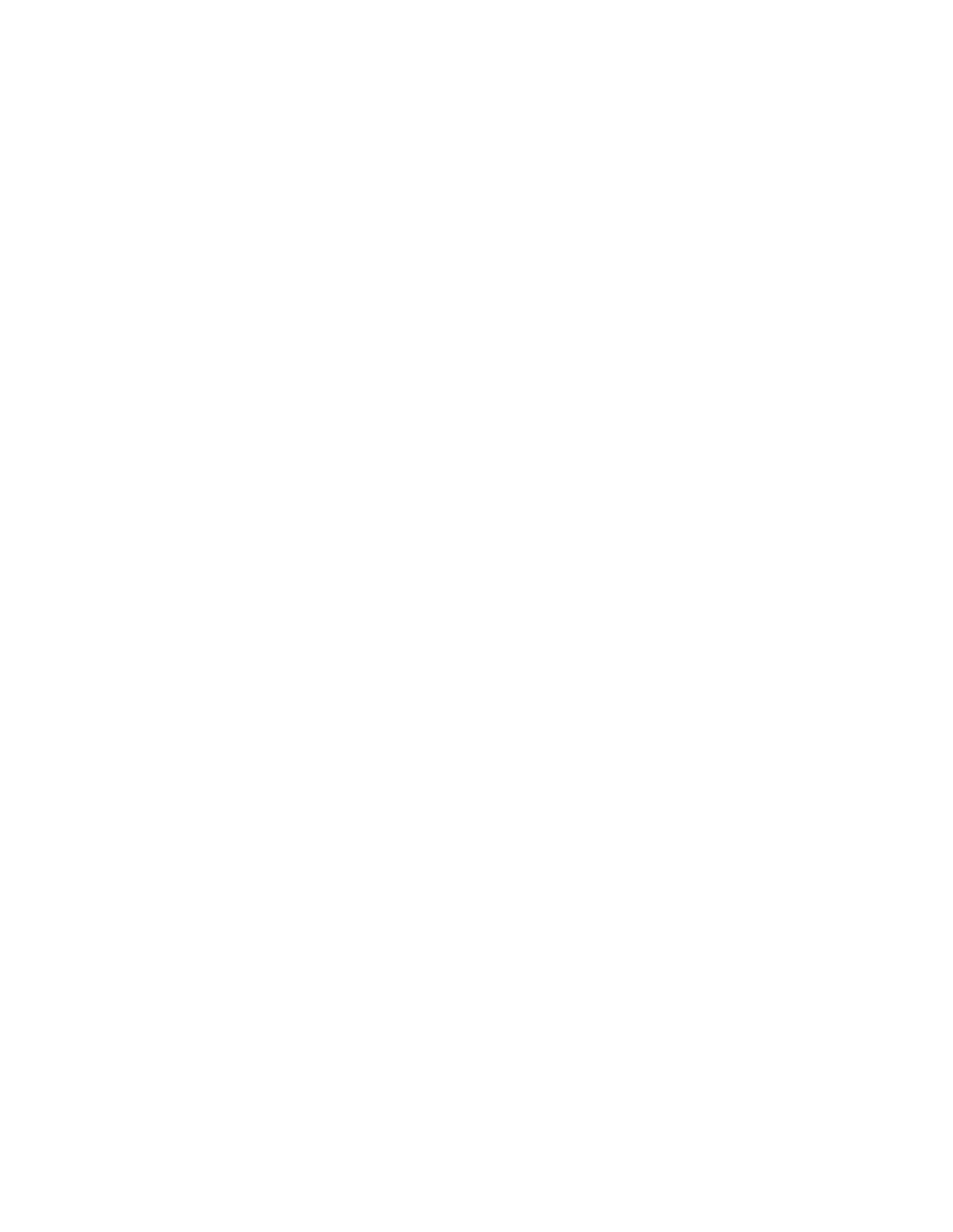## <span id="page-53-0"></span>*6 Troubleshooting*

#### <span id="page-53-1"></span>**Table 6-A: Troubleshooting**

<span id="page-53-2"></span>

| <b>Symptom</b>                                       | <b>Possible Cause(s)</b>                                           | <b>Recommended Procedure(s)</b>                                                                                 |
|------------------------------------------------------|--------------------------------------------------------------------|-----------------------------------------------------------------------------------------------------------------|
| Green LED flashes steady<br>(approx. 1 second pulse) | Invalid Address - module<br>is not initialized                     | Verify module has unique<br>address. Module cannot use<br>address 00.                                           |
|                                                      | Module Failure -                                                   | 1. Run diagnostics on<br>controller.<br>Replace module.<br>2.                                                   |
| Green LED stays on<br>continuously (never flashes)   | component failure on<br>module base or module<br>cover             | Create a user-defined event<br>1<br>for each installed module to<br>identify which module is<br>failing.        |
|                                                      |                                                                    | 2.<br>Replace module that failed.                                                                               |
| <b>Green LED</b><br>stays off                        | Module not connected to<br>bus                                     | Verify wiring to interconnect<br>1.<br>module.                                                                  |
|                                                      | Module failure                                                     | 2. Replace module.                                                                                              |
| Measurement out of range                             | Excessive or reverse<br>voltage polarity to<br>channel input       | Verify that input voltage is less<br>than the maximum<br>measurement voltage. Verify<br>channel input polarity. |
| Module type conflict                                 | Module type does not<br>match controller software<br>configuration | Replace module with correct<br>type or unlock and change<br>software configuration (see<br>controller manual).  |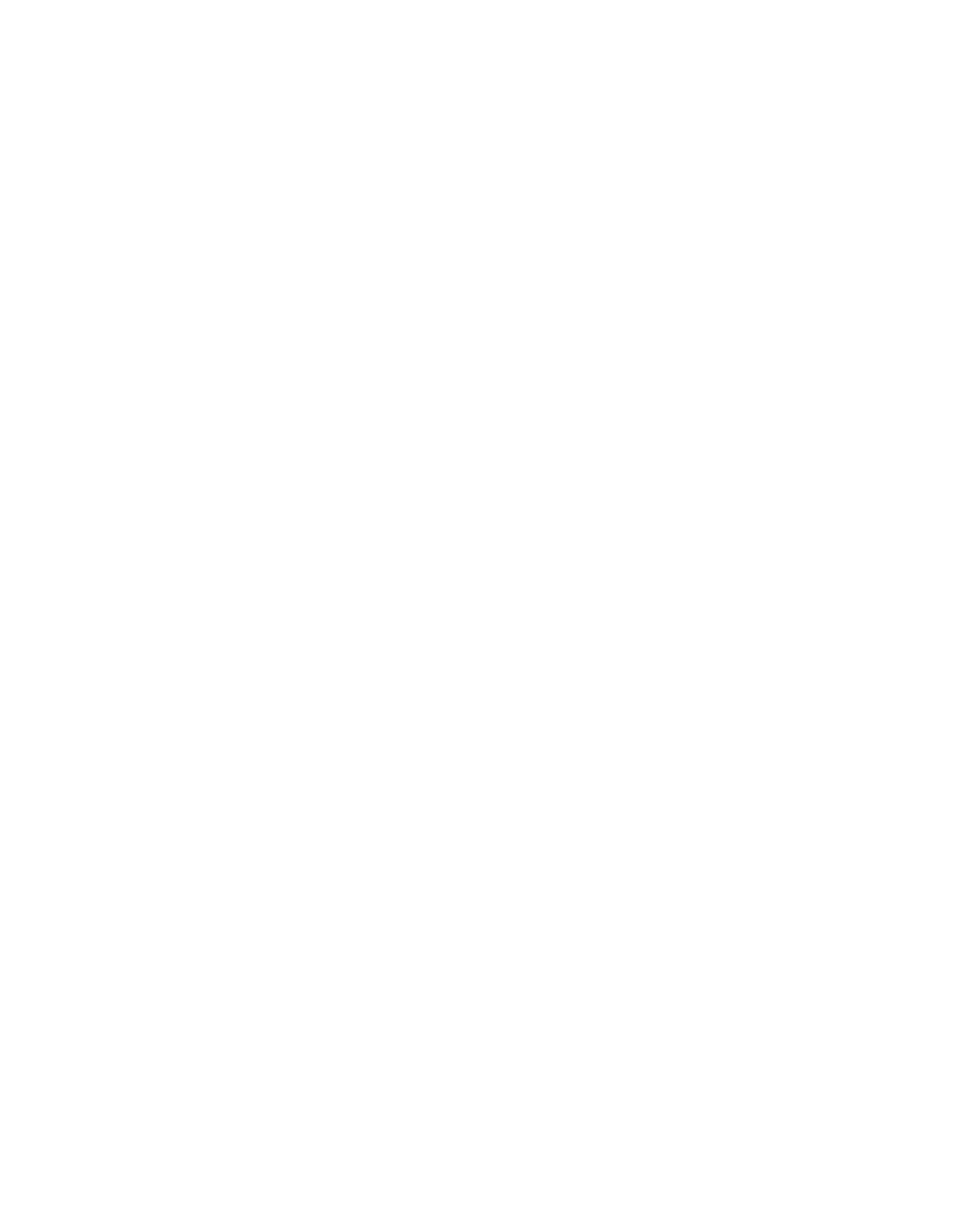### <span id="page-55-0"></span>*Appendix Decimal/Hexadecimal Conversion A Table*

<span id="page-55-2"></span>

| Dec                     | Hex            | Dec | Hex | Dec | Hex            | Dec | <b>Hex</b>     | Dec | <b>Hex</b>     | Dec | Hex            |
|-------------------------|----------------|-----|-----|-----|----------------|-----|----------------|-----|----------------|-----|----------------|
| Invalid                 | 00             | 43  | 2B  | 86  | 56             | 129 | 81             | 172 | AC             | 215 | D7             |
| 1                       | 01             | 44  | 2C  | 87  | 57             | 130 | 82             | 173 | AD             | 216 | D <sub>8</sub> |
| $\overline{c}$          | 02             | 45  | 2D  | 88  | 58             | 131 | 83             | 174 | AE             | 217 | D <sub>9</sub> |
| $\overline{\mathbf{3}}$ | 03             | 46  | 2E  | 89  | 59             | 132 | 84             | 175 | AF             | 218 | DA             |
| $\overline{\mathbf{4}}$ | 04             | 47  | 2F  | 90  | 5A             | 133 | 85             | 176 | B <sub>0</sub> | 219 | $DB$           |
| 5                       | 05             | 48  | 30  | 91  | 5B             | 134 | 86             | 177 | B1             | 220 | DC             |
| 6                       | 06             | 49  | 31  | 92  | 5C             | 135 | 87             | 178 | B <sub>2</sub> | 221 | DD             |
| $\boldsymbol{7}$        | 07             | 50  | 32  | 93  | 5D             | 136 | 88             | 179 | B <sub>3</sub> | 222 | DE             |
| $\,$ 8 $\,$             | 08             | 51  | 33  | 94  | 5E             | 137 | 89             | 180 | <b>B4</b>      | 223 | DF             |
| 9                       | 09             | 52  | 34  | 95  | $5\mathrm{F}$  | 138 | $8\mathrm{A}$  | 181 | B <sub>5</sub> | 224 | E0             |
| 10                      | 0A             | 53  | 35  | 96  | 60             | 139 | 8B             | 182 | <b>B6</b>      | 225 | $\rm E1$       |
| 11                      | 0B             | 54  | 36  | 97  | 61             | 140 | 8C             | 183 | B7             | 226 | E2             |
| 12                      | 0 <sub>C</sub> | 55  | 37  | 98  | 62             | 141 | 8D             | 184 | <b>B8</b>      | 227 | E3             |
| 13                      | 0 <sub>D</sub> | 56  | 38  | 99  | 63             | 142 | 8E             | 185 | <b>B9</b>      | 228 | E4             |
| 14                      | 0E             | 57  | 39  | 100 | 64             | 143 | 8F             | 186 | BA             | 229 | E <sub>5</sub> |
| 15                      | 0F             | 58  | 3A  | 101 | 65             | 144 | 90             | 187 | BB             | 230 | E <sub>6</sub> |
| 16                      | 10             | 59  | 3B  | 102 | 66             | 145 | 91             | 188 | BC             | 231 | $\rm E7$       |
| 17                      | 11             | 60  | 3C  | 103 | 67             | 146 | 92             | 189 | <b>BD</b>      | 232 | $\mathrm{E}8$  |
| 18                      | 12             | 61  | 3D  | 104 | 68             | 147 | 93             | 190 | BE             | 233 | E <sub>9</sub> |
| 19                      | 13             | 62  | 3E  | 105 | 69             | 148 | 94             | 191 | BF             | 234 | EA             |
| 20                      | 14             | 63  | 3F  | 106 | 6A             | 149 | 95             | 192 | C <sub>0</sub> | 235 | ${\rm EB}$     |
| 21                      | 15             | 64  | 40  | 107 | 6 <sub>B</sub> | 150 | 96             | 193 | C1             | 236 | $\rm EC$       |
| 22                      | 16             | 65  | 41  | 108 | 6C             | 151 | 97             | 194 | C <sub>2</sub> | 237 | ${\rm ED}$     |
| 23                      | 17             | 66  | 42  | 109 | 6D             | 152 | 98             | 195 | C <sub>3</sub> | 238 | $\rm EE$       |
| 24                      | 18             | 67  | 43  | 110 | 6E             | 153 | 99             | 196 | C <sub>4</sub> | 239 | $\rm EF$       |
| 25                      | 19             | 68  | 44  | 111 | 6F             | 154 | <b>9A</b>      | 197 | C <sub>5</sub> | 240 | F <sub>0</sub> |
| 26                      | 1A             | 69  | 45  | 112 | 70             | 155 | 9 <sub>B</sub> | 198 | C <sub>6</sub> | 241 | ${\rm F1}$     |
| 27                      | 1B             | 70  | 46  | 113 | $71\,$         | 156 | 9C             | 199 | C7             | 242 | F2             |
| 28                      | 1 <sup>C</sup> | 71  | 47  | 114 | $72\,$         | 157 | 9D             | 200 | C8             | 243 | F3             |
| 29                      | 1 <sub>D</sub> | 72  | 48  | 115 | 73             | 158 | 9E             | 201 | C9             | 244 | F4             |
| 30                      | 1E             | 73  | 49  | 116 | 74             | 159 | 9F             | 202 | CA             | 245 | F <sub>5</sub> |
| 31                      | 1F             | 74  | 4A  | 117 | 75             | 160 | A <sub>0</sub> | 203 | CB             | 246 | F <sub>6</sub> |
| 32                      | 20             | 75  | 4B  | 118 | 76             | 161 | A <sub>1</sub> | 204 | CC             | 247 | F7             |
| 33                      | 21             | 76  | 4C  | 119 | $77 \,$        | 162 | A2             | 205 | CD             | 248 | ${\rm F}8$     |
| 34                      | 22             | 77  | 4D  | 120 | 78             | 163 | A <sub>3</sub> | 206 | CE             | 249 | F9             |
| 35                      | 23             | 78  | 4Ε  | 121 | 79             | 164 | A <sub>4</sub> | 207 | CF             | 250 | FA             |
| 36                      | 24             | 79  | 4F  | 122 | 7Α             | 165 | A5             | 208 | D <sub>0</sub> | 251 | FB             |
| 37                      | 25             | 80  | 50  | 123 | 7B             | 166 | A <sub>6</sub> | 209 | D1             | 252 | FC             |
| 38                      | $26\,$         | 81  | 51  | 124 | $7\mathrm{C}$  | 167 | A7             | 210 | D <sub>2</sub> | 253 | FD             |
| 39                      | $27\,$         | 82  | 52  | 125 | 7D             | 168 | A8             | 211 | D <sub>3</sub> | 254 | FE             |
| 40                      | $28\,$         | 83  | 53  | 126 | 7Ε             | 169 | A <sub>9</sub> | 212 | D <sub>4</sub> | 255 | FF             |
| 41                      | 29             | 84  | 54  | 127 | 7F             | 170 | AA             | 213 | D5             |     |                |
| 42                      | 2A             | 85  | 55  | 128 | 80             | 171 | AB             | 214 | D <sub>6</sub> |     |                |

#### <span id="page-55-1"></span>**Table A-1: Decimal/Hexadecimal Conversion**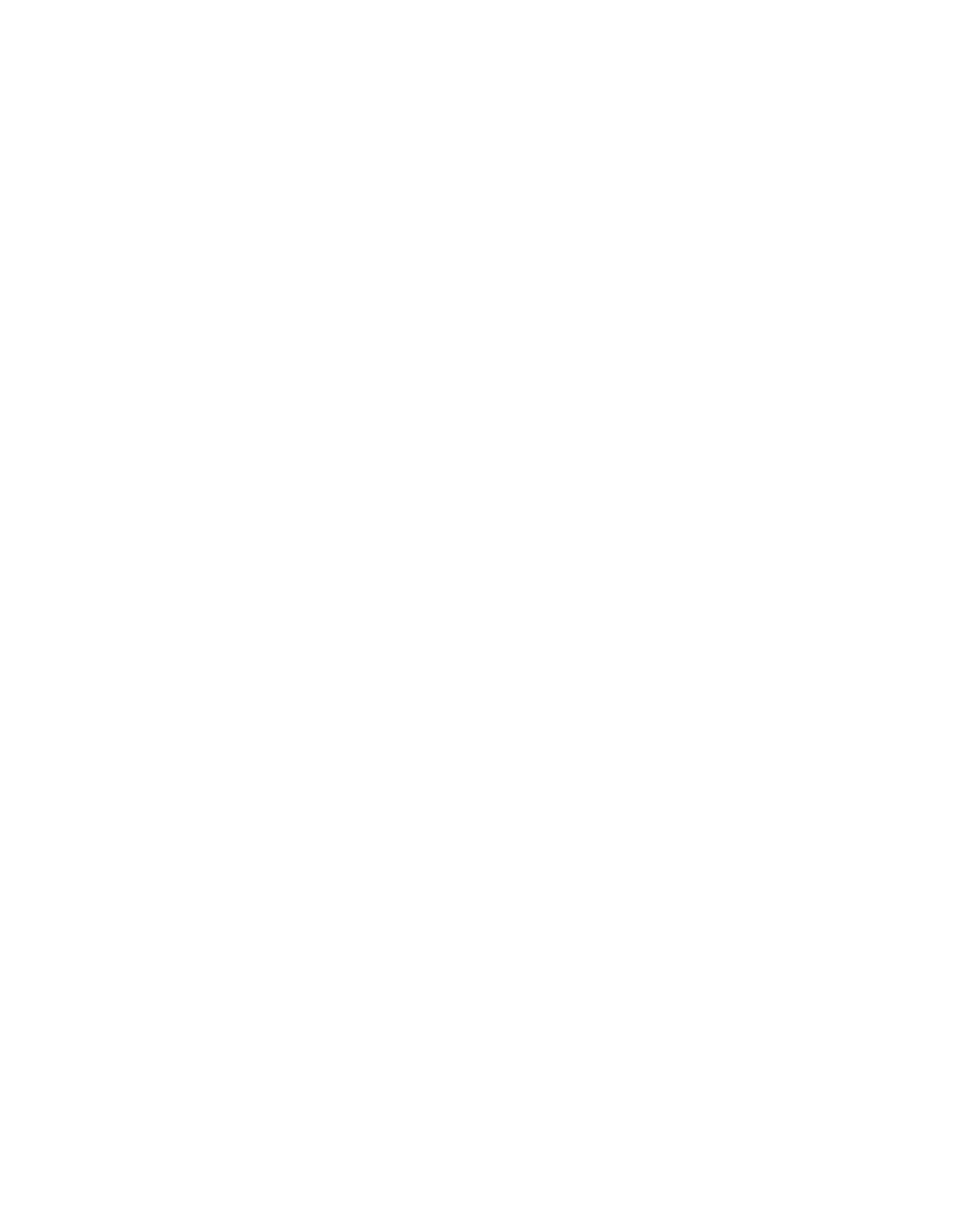## <span id="page-57-0"></span>*Appendix AC Interface Units B*

### <span id="page-57-1"></span>*Applications*

<span id="page-57-3"></span><span id="page-57-2"></span>

| <b>Functions of the</b><br><b>Units</b> | AC interface units are available to enable the Galaxy controller to<br>perform a variety of ac monitoring applications. These ac interface units<br>convert ac signals to low voltage dc outputs that can be transmitted to<br>monitoring systems. These interface units provide accurate monitoring<br>of ac voltage, current, and frequency of:<br>Commercial ac load circuits<br>Engine/generator outputs<br>$\bullet$<br><b>UPS</b> outputs<br>$\bullet$<br>Inverter outputs<br>$\bullet$<br>Other ac monitoring<br>$\bullet$ |
|-----------------------------------------|-----------------------------------------------------------------------------------------------------------------------------------------------------------------------------------------------------------------------------------------------------------------------------------------------------------------------------------------------------------------------------------------------------------------------------------------------------------------------------------------------------------------------------------|
| <b>Programming</b><br><b>Examples</b>   | The Galaxy controller can be programmed to provide accurate ac<br>reporting. Examples are:<br>UPS output voltage too high/low<br>٠<br>Inverter output voltage too high/low<br>$\bullet$<br>Commercial ac failure<br>$\bullet$<br>Transfer to engine/generator<br>$\bullet$<br>Engine/generator voltage too high/low<br>$\bullet$<br>Monitor engine/generator frequency<br>$\bullet$<br>High/low ac current alarms<br>٠<br>Output frequency too high/low<br>$\bullet$                                                              |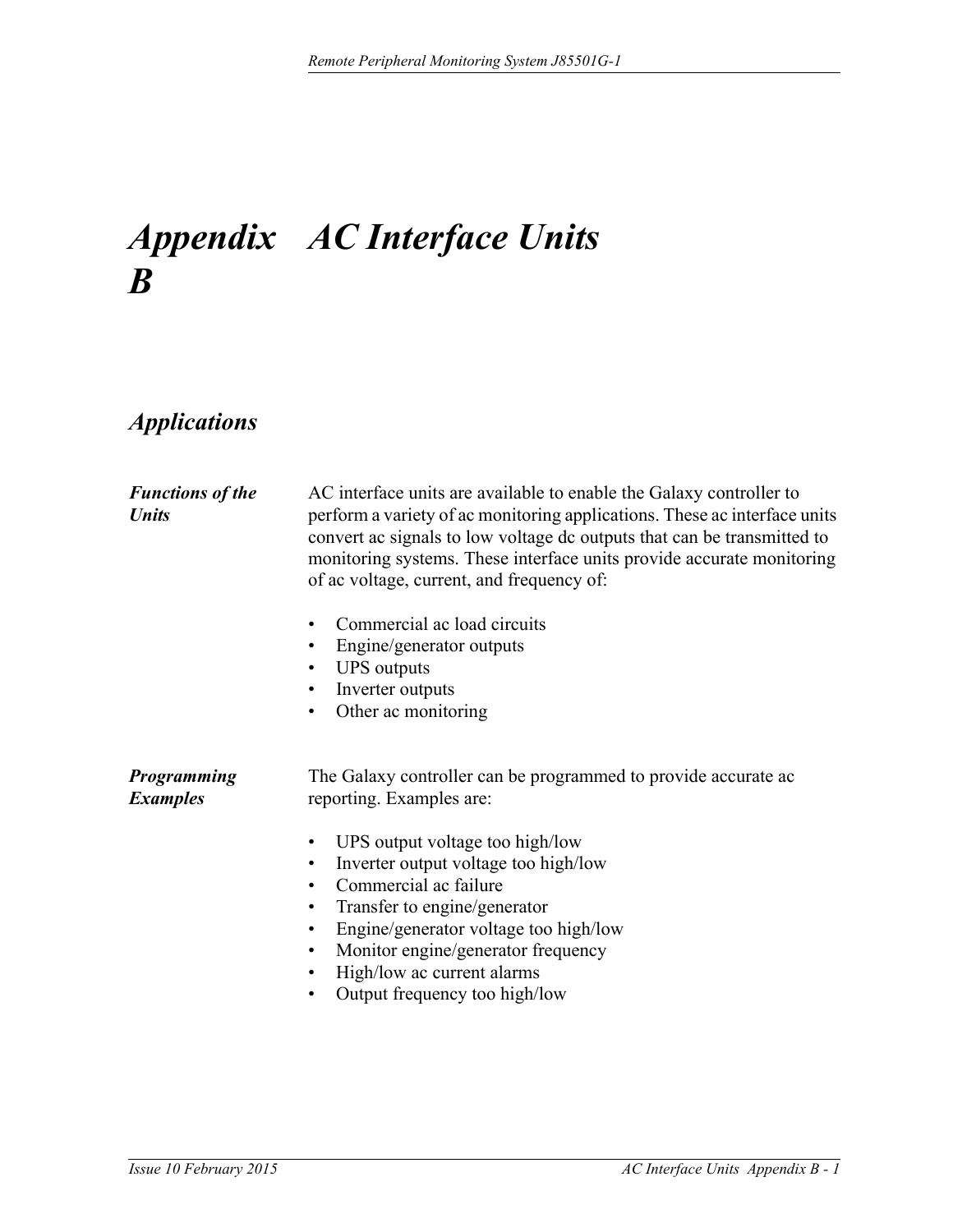### <span id="page-58-0"></span>*Available Units*

<span id="page-58-3"></span><span id="page-58-2"></span><span id="page-58-1"></span>

| <b>Overview</b>                  | AC interface units are available to monitor ac voltage, ac current, or ac<br>frequency. Each unit may be ordered separately, or a combination of one<br>voltage and one current unit may be ordered as a cost-effective<br>voltage-current unit in a single metal housing.                                                                                                                                                                                                                                                                                                                                                                                                                                                 |
|----------------------------------|----------------------------------------------------------------------------------------------------------------------------------------------------------------------------------------------------------------------------------------------------------------------------------------------------------------------------------------------------------------------------------------------------------------------------------------------------------------------------------------------------------------------------------------------------------------------------------------------------------------------------------------------------------------------------------------------------------------------------|
|                                  | The Voltage Interface Unit, Current Interface Unit, and Frequency<br>Interface Unit are designed to provide a simple-to-install, pre-packaged<br>solution for ac monitoring applications.                                                                                                                                                                                                                                                                                                                                                                                                                                                                                                                                  |
|                                  | The Voltage and Current Interface Unit is designed to provide a flexible<br>solution for applications that require a combination of voltage and<br>current monitoring.                                                                                                                                                                                                                                                                                                                                                                                                                                                                                                                                                     |
| <b>Voltage Interface</b><br>Unit | The Voltage Interface Unit provides accurate single or three phase<br>line-line (delta configuration) or line-neutral (wye configuration) RMS<br>ac voltage measurements.                                                                                                                                                                                                                                                                                                                                                                                                                                                                                                                                                  |
|                                  | Refer to the AC Voltage Interface Unit for Galaxy Controller product<br>manual, Select Code 167-792-104, for more information.                                                                                                                                                                                                                                                                                                                                                                                                                                                                                                                                                                                             |
| <b>Current Interface</b><br>Unit | The Current Interface Unit provides accurate ac current measurements<br>for up to three circuits. The current transformers selected determine the<br>range for accurate current measurement. The range may be 0-50A,<br>0-100A, 0-300A, 0-600A, or 0-2000A. Solid-core or split-core<br>transformers may be used. Use of a split-core transformer allows<br>installation around the current carrying conductor without interrupting<br>service. Solid-core transformers are a less expensive solution, but may<br>require higher installation costs, and require interruption of service for<br>installation. Solid-core transformers are ideal for new ac circuit<br>installations and are more accurate than split-core. |
|                                  | Refer to the AC Current Interface Unit for Galaxy Controller product<br>manual, Select Code 167-792-103, for more information.                                                                                                                                                                                                                                                                                                                                                                                                                                                                                                                                                                                             |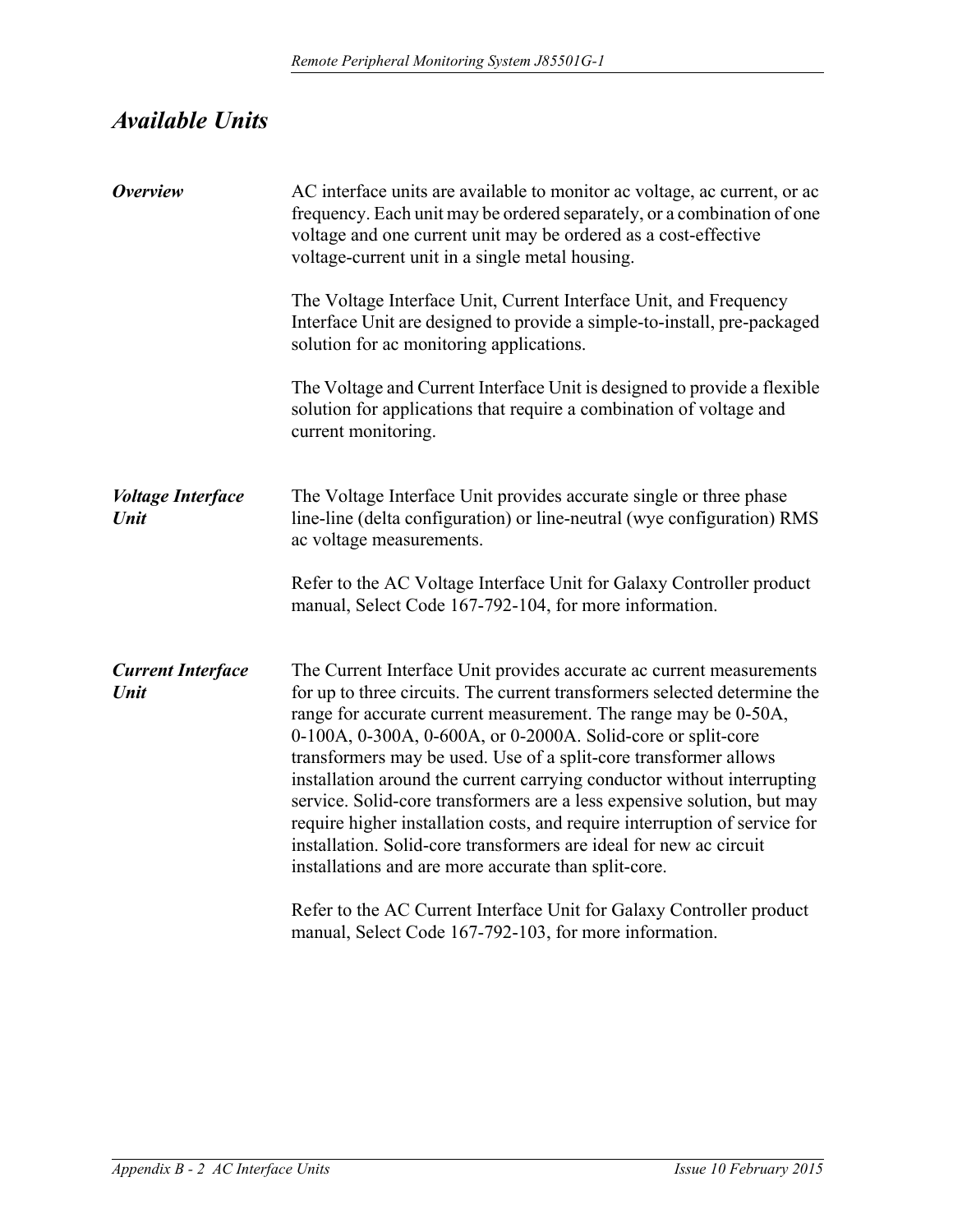### *Available Units, continued*

<span id="page-59-1"></span><span id="page-59-0"></span>

| <b>Frequency</b><br><b>Interface Unit</b>       | The Frequency Interface Unit provides accurate frequency monitoring<br>for 50, 60, and 400 Hz center frequencies.                                                    |
|-------------------------------------------------|----------------------------------------------------------------------------------------------------------------------------------------------------------------------|
|                                                 | Refer to the AC Frequency Interface Unit for Galaxy Controller product<br>manual, Select Code 167-792-102, for more information.                                     |
| <i>Voltage/Current</i><br><b>Interface Unit</b> | The Voltage/current Interface Unit provides accurate three phase<br>(line-line or line-neutral) voltage and three phase current monitoring in<br>a single enclosure. |
|                                                 | Refer to the AC Voltage/Current Interface Unit for Galaxy Controller<br>product manual, Select Code 167-792-105, for more information.                               |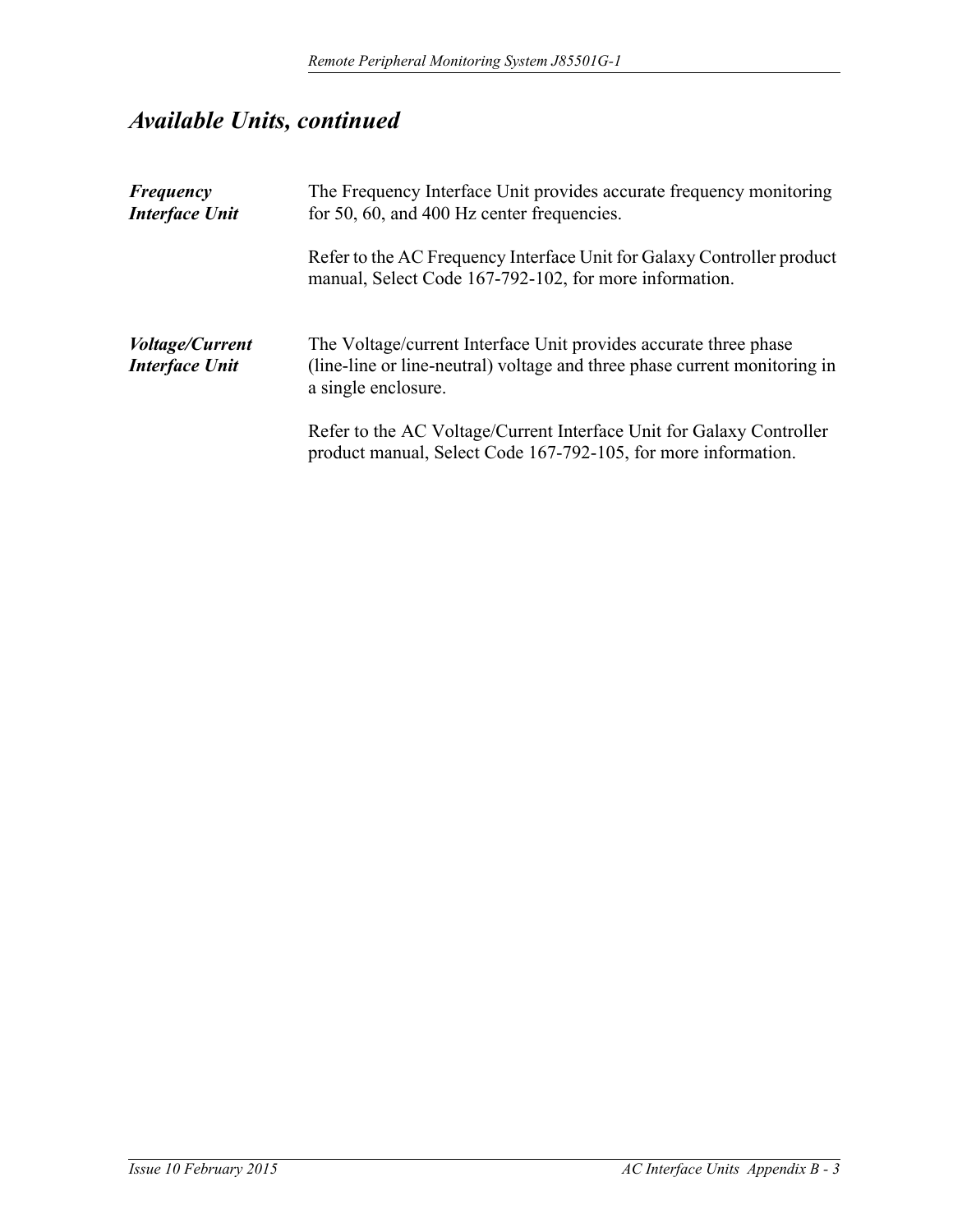### <span id="page-60-0"></span>*Installation*

<span id="page-60-4"></span><span id="page-60-3"></span><span id="page-60-2"></span><span id="page-60-1"></span>

| <b>Introduction</b>                  | Complete instructions for installing, operating and maintaining the<br>modules are packed with the units themselves. This section provides<br>guidelines to help prepare for installation.                                                                                                                                                                                                                                                                              |
|--------------------------------------|-------------------------------------------------------------------------------------------------------------------------------------------------------------------------------------------------------------------------------------------------------------------------------------------------------------------------------------------------------------------------------------------------------------------------------------------------------------------------|
| <b>Required</b><br><b>Components</b> | The following components are required for ac measurements with the<br>Galaxy controller:                                                                                                                                                                                                                                                                                                                                                                                |
|                                      | Independent (Basic) Controller<br>$\bullet$<br><b>Intelligent Option Card</b><br>$\bullet$<br>Remote Peripheral Monitoring Option Card<br>$\bullet$<br>0-3V Remote Peripheral Module(s)<br>$\bullet$                                                                                                                                                                                                                                                                    |
| <b>Mounting</b>                      | The units can be wall mounted on any flat, smooth surface using the<br>mounting holes provided in the rear of the units. Suitable fasteners<br>should be used when mounting on masonry or drywall.                                                                                                                                                                                                                                                                      |
| <b>Wiring</b>                        | Electrical knockouts are provided on the top and bottom of the ac units<br>for conduit connections. The units have separate high and low voltage<br>terminal block connectors for connecting the units to the measurement<br>point(s) and to the remote monitoring module channel inputs. Wiring<br>from the units to the measurement point(s) should be fused (capable of<br>being disconnected when performing maintenance on the units) at the<br>measurement point. |